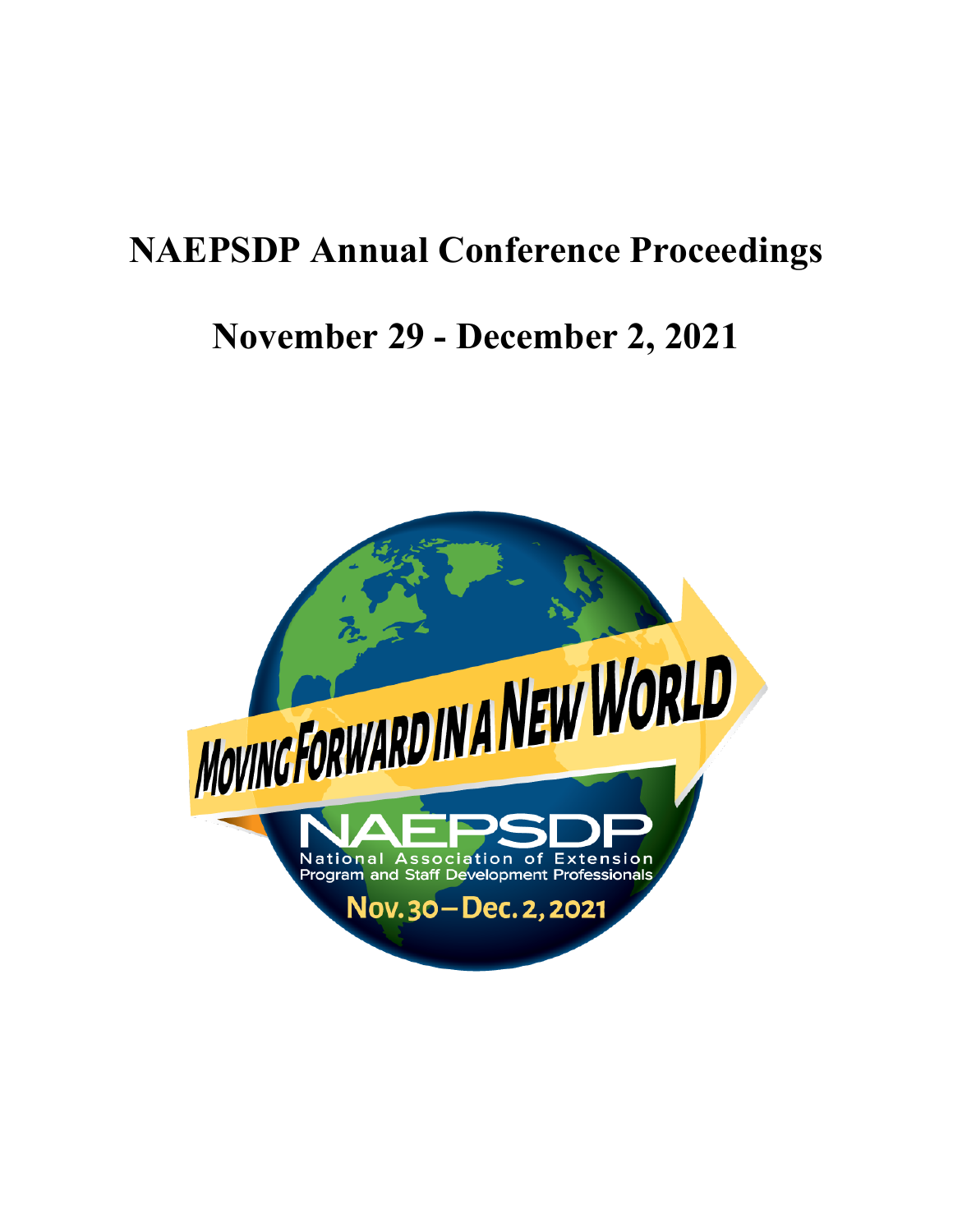

# **Table of Contents**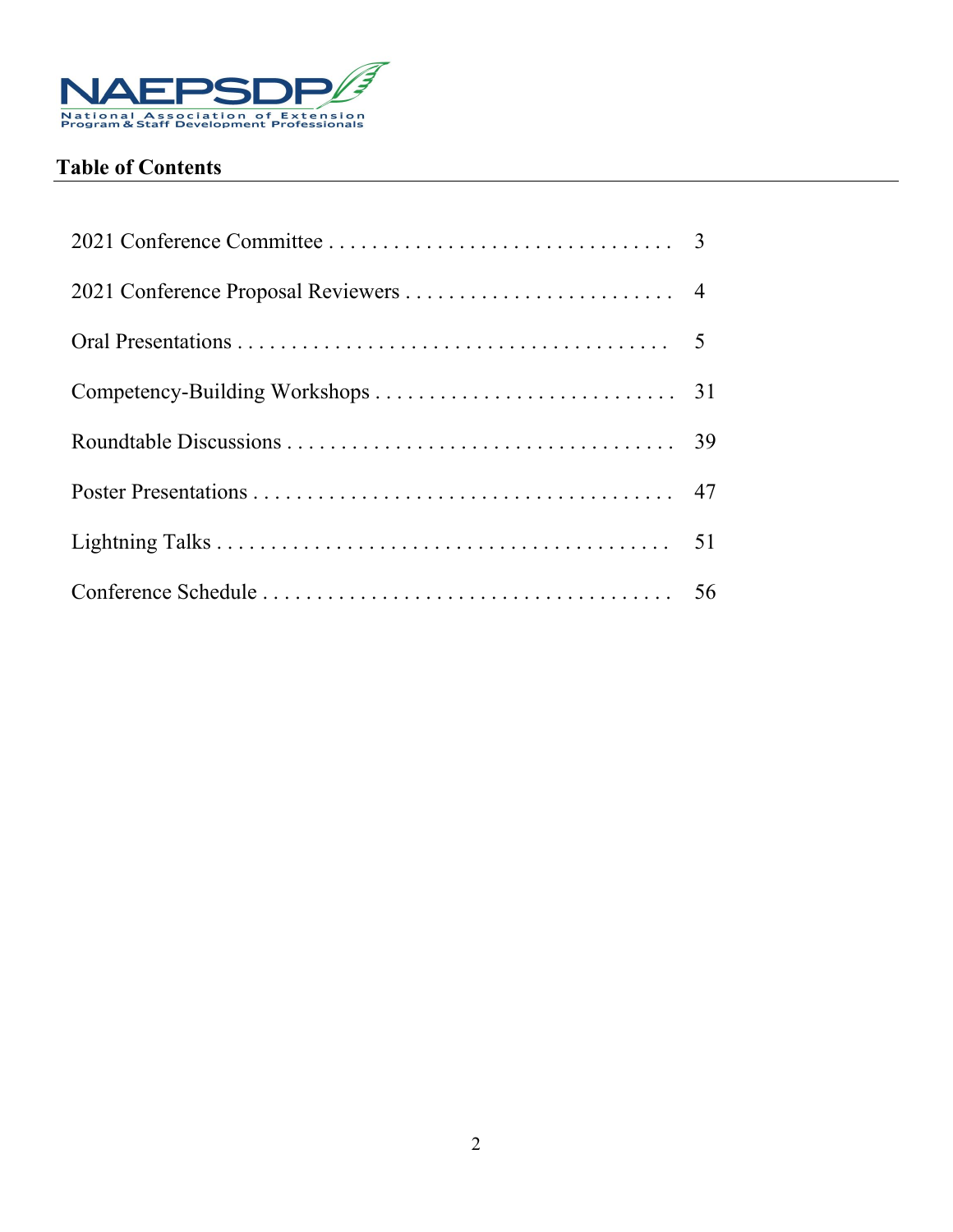

# **Conference Committee – 2021 NAEPSDP Conference**

## *Conference Co-Chairs:*

| Cynthia Wilson Willis - | Fort Valley State University |
|-------------------------|------------------------------|
| Latasha Ford –          | Fort Valley State University |
| Matt Benge $-$          | University of Florida        |

## *Committee Members:*

| Jeff Howard -        | University of Maryland            |
|----------------------|-----------------------------------|
| $Rich$ Poling $-$    | University of Arkansas            |
| Diane Craig $-$      | University of Florida             |
| John Diaz -          | University of Florida             |
| Vikram Koundinya –   | University of California-UC Davis |
| Steve Siegelin –     | Montana State University          |
| Celeste Carmichael - | Cornell University                |
| Gwyn Shelle $-$      | Michigan State University         |
| Jared Morrison-      | The Ohio State University         |
| Nancy Calix $-$      | Kentucky State University         |
| Carrie Stark -       | University of Nevada              |
| Katy Gottwald -      | Texas A & M University            |
| Julie Huetteman-     | Purdue University                 |
| Mary Fran Soucie -   | Montana State University          |
| Megan Kruger-        | West Virginia University          |
|                      |                                   |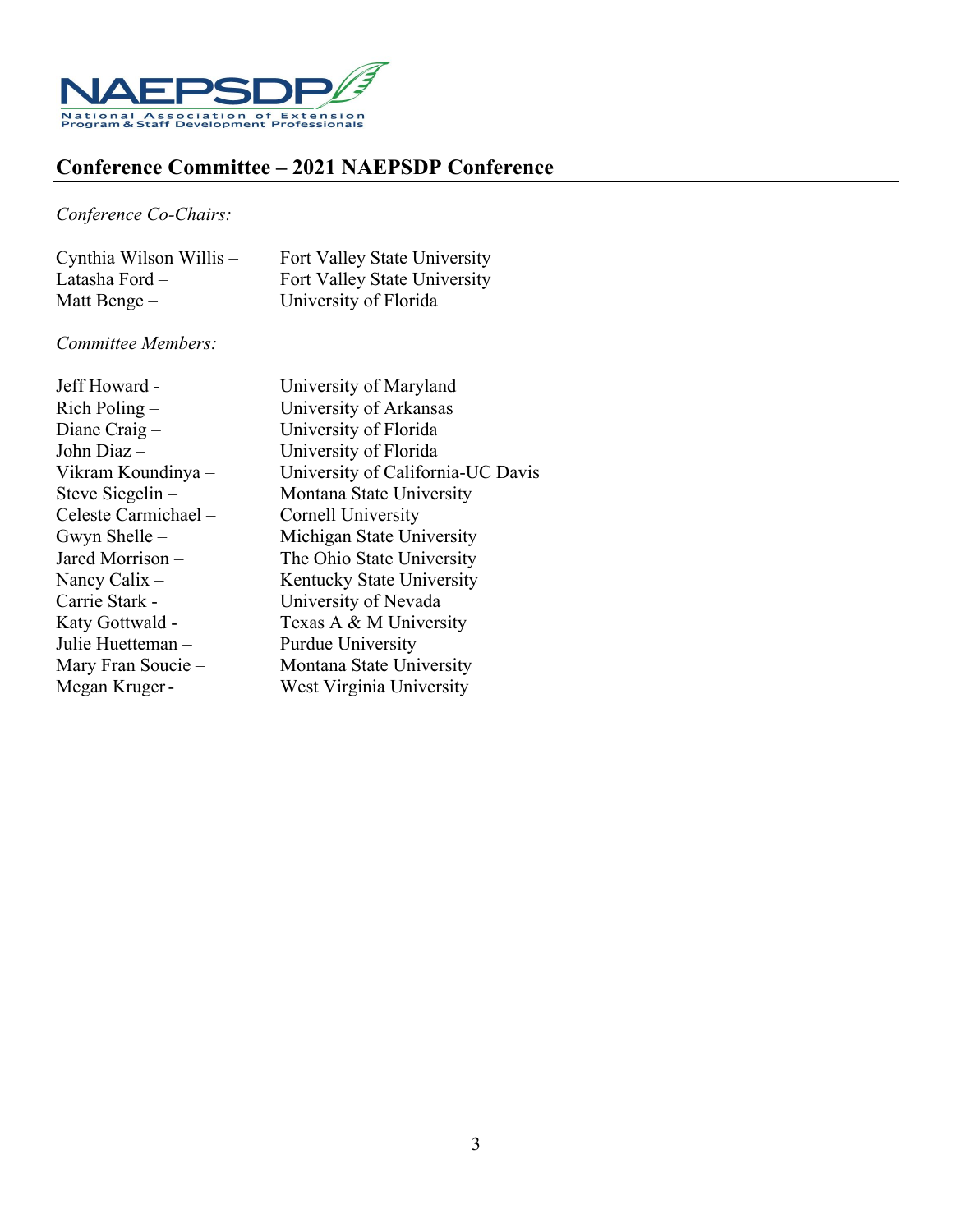

## **Proposal Reviewers – 2021 NAEPSDP Conference**

Julie Huetteman - Purdue University

Laura Akgerman - Ohio State University Terry Janssen - Iowa State University Julie Aldridge - Ohio State University Jay Jenkins - University of Nebraska Brenda Allen - Iowa State University Lila Karki - University of Maryland Celeste Allgood - Fort Valley State University Lisa Kaslon - University of Nebraska Karen Argabright - University of Georgia Michael Lambur - Virginia Tech University Sarah Baughman - Virginia Tech University Linda Marie Manton - University of California Andree' Bravo - Utah State University Teresa McCoy - Ohio State University Celeste Carmichael - Cornell University Jared Morrison - Ohio State University Anil Chaudhary - Penn State University Lendel Narine - Uta State University Diane Craig - University of Florida Cheryl Newberry - Oklahoma State University Scott Cummings - Texas A & M University Alda Norris - University of Alaska Marina Denny - Mississippi State University Adeola Ogunade - West Virginia University John Diaz - University of Florida Amy Parrott - University of Arizona Jeremy Elliott-Engel - University of Arizona Kristie Popa - University of Florida Robin Ertz - Iowa State University Julie Robinson - University of Arkansas Kristi Farner - University of Georgia Craig Rotter - Texas A & M University Julie Fox - Ohio State University Rochelle Sapp - University of Georgia Amy Harder - University of Florida Brad Sewell - Purdue University Nancy Hegland - University of Minnesota Steve Siegelin - Montana State University Angi Heller - Penn State University Karen Vines - Virginia Tech University Jeff Howard - University of Maryland Janine Woods - Virginia State University

Nancy Calix - Kentucky State University Mariah Morgan - Mississippi State University Stacey Ellison - University of Florida Donna Peterson - Mississippi State University Paul Hill - <br>
Utah State University Suzanna Windon - Pennsylvania State University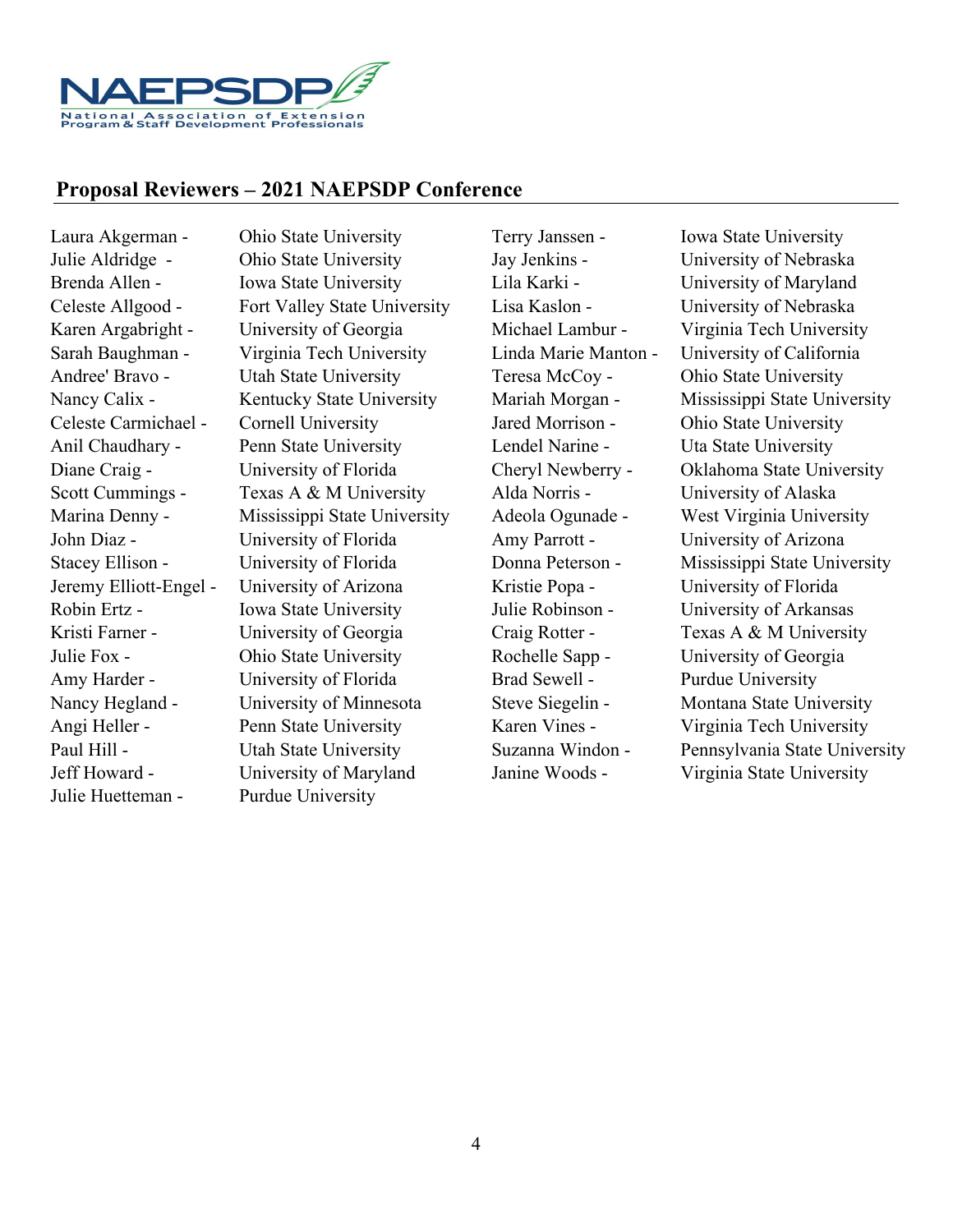

## **Assessing Extension Educators' Motivation to Engage in Program Evaluation**

## Adeola Ogunade & Megan Kruger West Virginia University

#### **Abstract**

According to the U.S. Census Bureau in 2019, West Virginia ranks second in the nation for grandparents raising their grandchildren. Grandparent caregivers have higher levels of parenting stress than other kinship providers and parents (Lee et al., 2016; Musil et al., 2002). COVID-19 exacerbated this stress, and grandparents assumed the dual role of being the caregiver and the teacher.

The Grandfamily Mentorship program was developed to provide academic support to vulnerable children in the care of their grandparents by pairing mentors with each family. The pilot program served 11 grandchildren under the care of their grandparents in the Spring of 2021. Evaluation results indicated that grandchildren improved their academic success. However, there was a more substantial implication that the program impacted the children socially and emotionally.

During this roundtable, we will give a brief overview of the program, share the result of the qualitative evaluation conducted, and pose discussion questions on how to expand and measure the outcomes of this program. These two questions will guide our discussion:

- 1. How can Extension incorporate the specialized needs of Grand families into youth development programs?
- 2. For an expanded version of this program, how do we best measure children and their grandparents' social and emotional outcomes?

Grandparents are a unique audience that requires intentional and non-traditional programming. This session would encourage other Extension systems to meet the needs of Grand families through tailored programming and specialized evaluation methodologies.

- Lee, E., Clarkson-Hendrix, M., & Lee, Y. (Oct. 2016). *Children and Youth Services Review, 69*, 29-38. https://doi.org/10.1016/j.childyouth.2016.07.013
- Musil, C. M., Gordon, N. L., Warner, C. B., Zauszniewski, J. A., Standing, T., & Wykle, M. (2011). Grandmothers and caregiving to grandchildren: Continuity, change, and outcomes over 24 months. *The Gerontologist, 51*(1), 86-100. https://doi.org/10.1093/geront/gnq061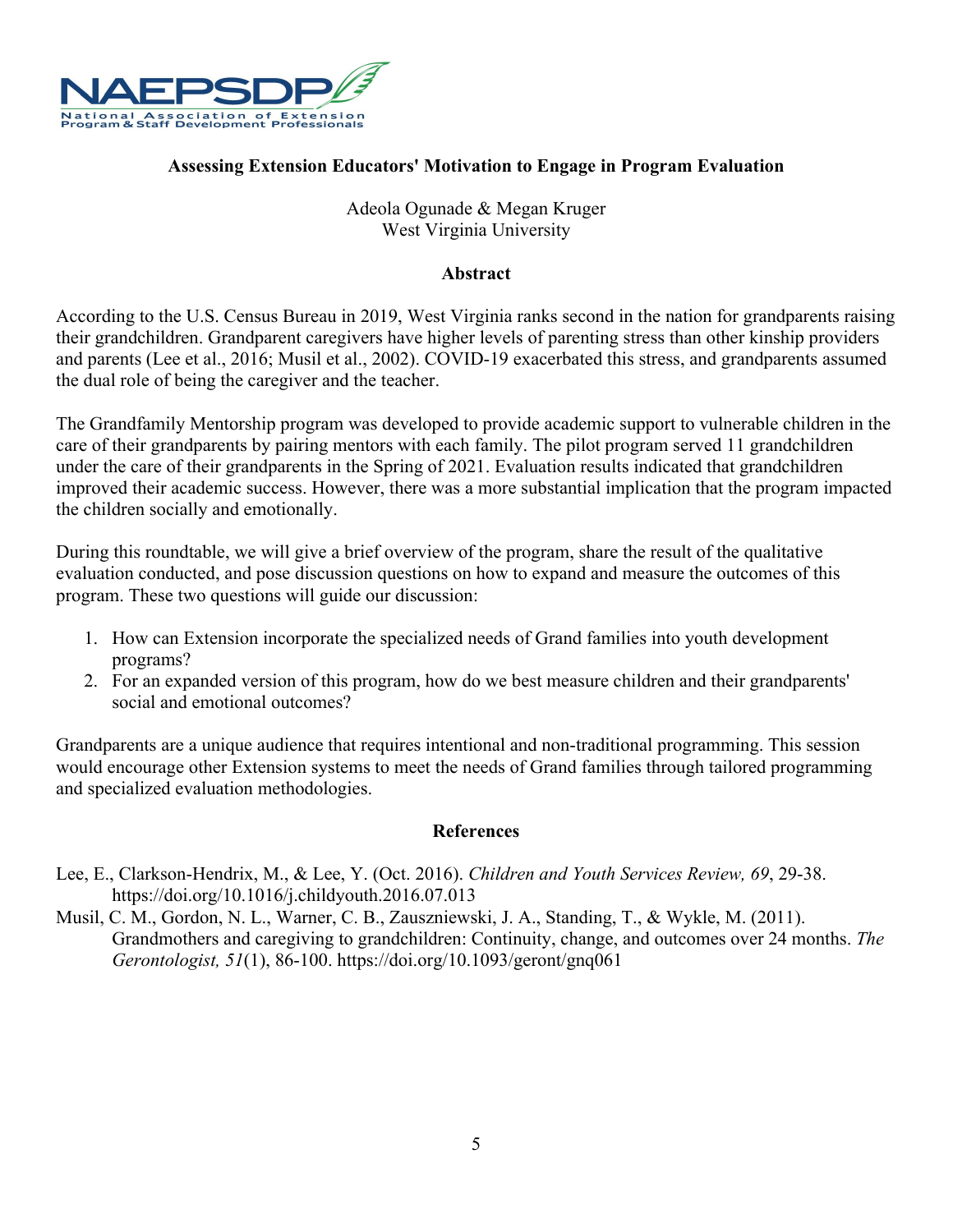

## **How Important are Diversity Competencies in Youth Development Work? Nationwide Perceptions of the Access, Equity, and Opportunity PRKC among 4-H Professionals**

Matt Benge, University of Florida Jeff Howard, University of Maryland CC Suarez, University of Florida

#### **Abstract**

Importance/significance of the topic -

The 4-H Professional, Research, Knowledge and Competencies (PRKC) is a roadmap and guide for youth development workers, creation of job descriptions, career development, learning plans, and performance standards (NIFA, 2017; Stone & Rennekamp, 2004). State 4-H programs and Extension professionals have utilized the PRKC since its creation in a variety of ways, such as conducting research, building professional development programs and in-service trainings, and integrating into youth development theory. The PRKC consists of six domains: (a) youth development, (b) youth program development, (c) volunteerism, (d) access, equity, and opportunity (AEO), (e) partnerships, and (f) organizational systems. Though the PRKC has been widely used, little research has been conducted on the importance, usability, and application in Extension professional development (Arnold & Gagnon, 2020). Specifically related to AEO, there is little evidence to suggest that 4-H professionals have used AEO in professional development programs and trainings. Politically speaking, depending on where you live and your type of work, diversity and inclusion terminology and programs have either been praised or ridiculed, furthering the divide on diversity understanding and competence. The purpose of our study was to identify the perceived importance 4-H Extension professionals place on the AEO PRKC domain.

Description of the delivery method or results -

We used quantitative methodology using the 74 AEO PRKC competencies to assess 4-H professionals' perceived importance of diversity; these 74 competencies are broken into 14 domain components, such as pluralistic thinking, open attitude, and program design. Our target population was active NAE4-HYDP members ( $N = 3,316$ ). This study is part of a larger investigation, and only half of the membership ( $n = 1,658$ ) participated in this study. Our instrument consists of the 74 items from the AEO domain (NIFA, 2017), and five demographic questions: (a) urban/rural community, (b) age, (c) region of the state, (d) years of experience, and (e) state/county professional. We used the 5-point importance Likert-type scale from the Borich model (Borich, 1980) to measure 4-H professionals' perceived importance of the AEO domain. An Expert panel (Ary et al., 2006) reviewed the instrument for construct and face validity and did not make any recommended changes. All the reliability levels for the AEO domain components had a Cronbach's Alpha of .79 or higher (Cronbach, 1951). Using the Tailored Design Method to increase response rates (Dillman et al., 2009), four hundred thirtytwo questionnaires were completed, yielding a 26% (*n* = 432) response rate.

All 14 of the AEO domain components were perceived as being 'above average' of importance, with none being perceived as 'essential'. The AEO domain component perceived as most important was pluralistic thinking, and the AEO domain component perceived as least important was power, privilege and policy. However, when using statistical analysis techniques, such as t-tests and ANOVAs, to compare the AEO domain components and the demographic characteristics we found many statistical significant differences. The urban and rural community demographics tested statistically significant against 12 AEO domain components,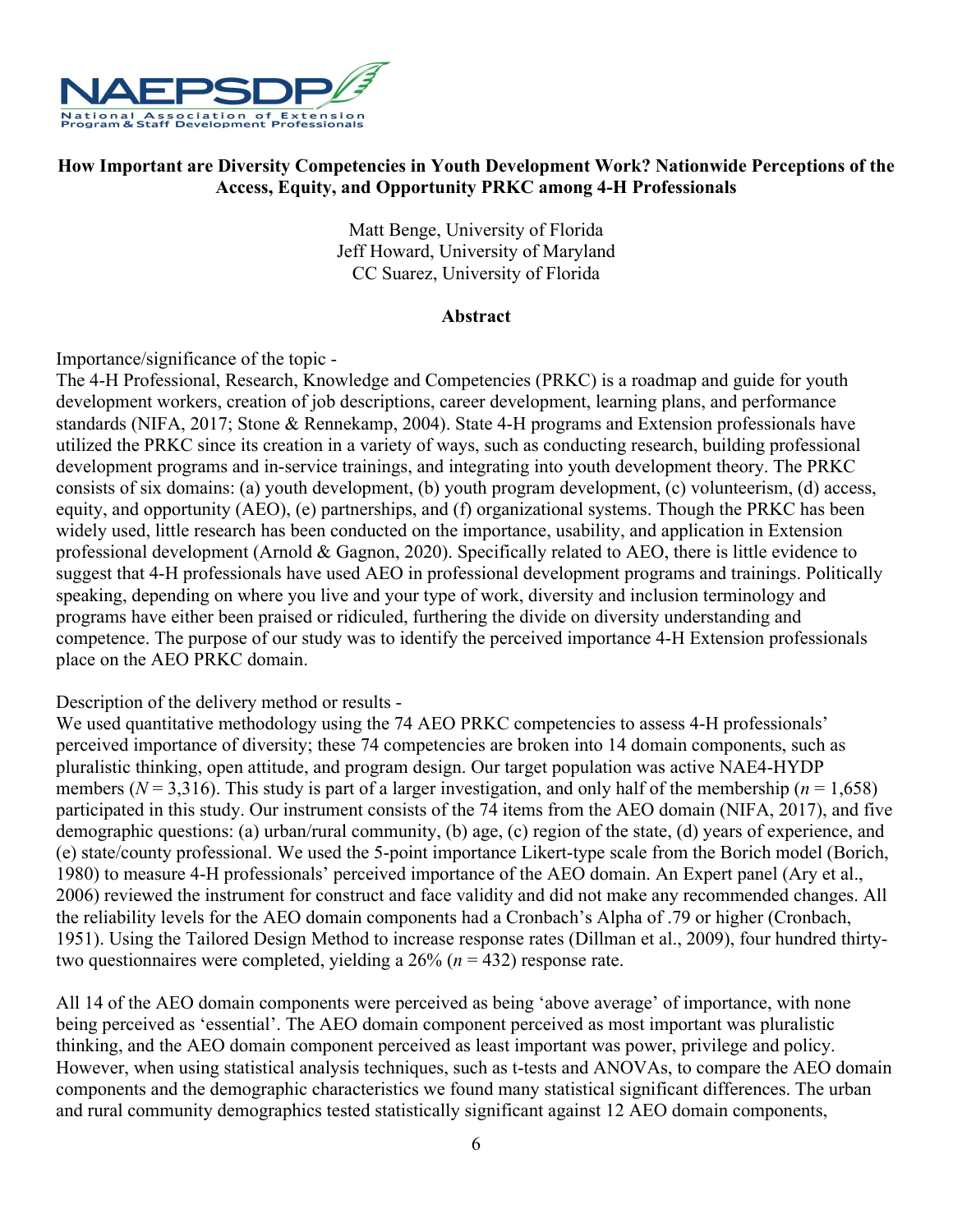

followed by age (8) and region (8). Years of experience and state/county professional role did not yield any statistical significant differencs.

## Recommendations for future NAEPSDP practice -

The findings from this study have large and broad implications among Extension practitioners both within and outside of the NAEPSDP community due to the many perceived importance differences of diversity competencies. First, we recommend that all 4-H professionals be trained and competent in all areas of youth development competence, regardless of their perceived importance. Second, Extension practitioners involved in the human resources and hiring processes should add a diversity component (AEO) to the application and/or interview process to help ensure newly hired 4-H professionals have a positive attitude with and are open to working with diverse audiences. Extension job candidates that are not positive towards diversity and AEO competencies should not be considered for a career in Extension.

Benefit to NAEPSDP participants and practice -

NAEPSDP participants are leaders within their respective Extension organizations, typically are involved in some shape and form in the hiring and training of 4-H professionals, and therefore should be knowledgeable and up-to-date current research affecting Extension practice. Workshop participants will take a deeper dive into the AEO importance data to understand more fully what it is telling us and have discussion about incorporating more diversity and AEO competence training for 4-H professionals (and other Extension professionals too). A foundational principle of Extension is that its educational programs and events are available to all; Extension's workforce must be able and willing to get 'out there' and make all programs available.

- Arnold, M. E., & Gagnon, R. J. (2020). Positive youth development theory in practice: An update on the 4-H thriving model. *Journal of Youth Development, 15*(6). DOI: 10.5195/jyd.2020.954
- Ary, D., Jacobs, L. C., Razavieh, A., & Sorensen, C. (2006*). Introduction to research in education*  (7th ed.). Thompson-Wadsworth.
- Borich, G. D. (1980). A needs assessment model for conducting follow-up studies. *Journal of Teacher Education, 31*(3), 39-42.
- Cronbach, L. J. (1951). Coefficient alpha and the internal structure of tests. *Psychometrika, 16*(3), 297–334. doi:10.1007/BF02310555
- Dillman, D. A., Smyth, J. D., & Christian, L. M. (2009). Internet, mail, and mixed-mode surveys: The tailored design method (3rd ed.). NJ: John Wiley & Sons.
- National Institute of Food and Agriculture. (2017). *Growing together: 4-H professional, research, knowledge and competencies 2017*. Retrieved from https://nifa.usda.gov/sites/default/files/resources/4-H%20PRKC%202017%20Guide.pdf
- Stone, B., & Rennekamp, R. (2004). *New foundations for the 4-H youth development profession: 4-H professional research, knowledge, and competencies study, 2004*. Conducted in cooperation with the National 4-H Professional Development Task Force. National 4-H Headquarters, CSREES, USDA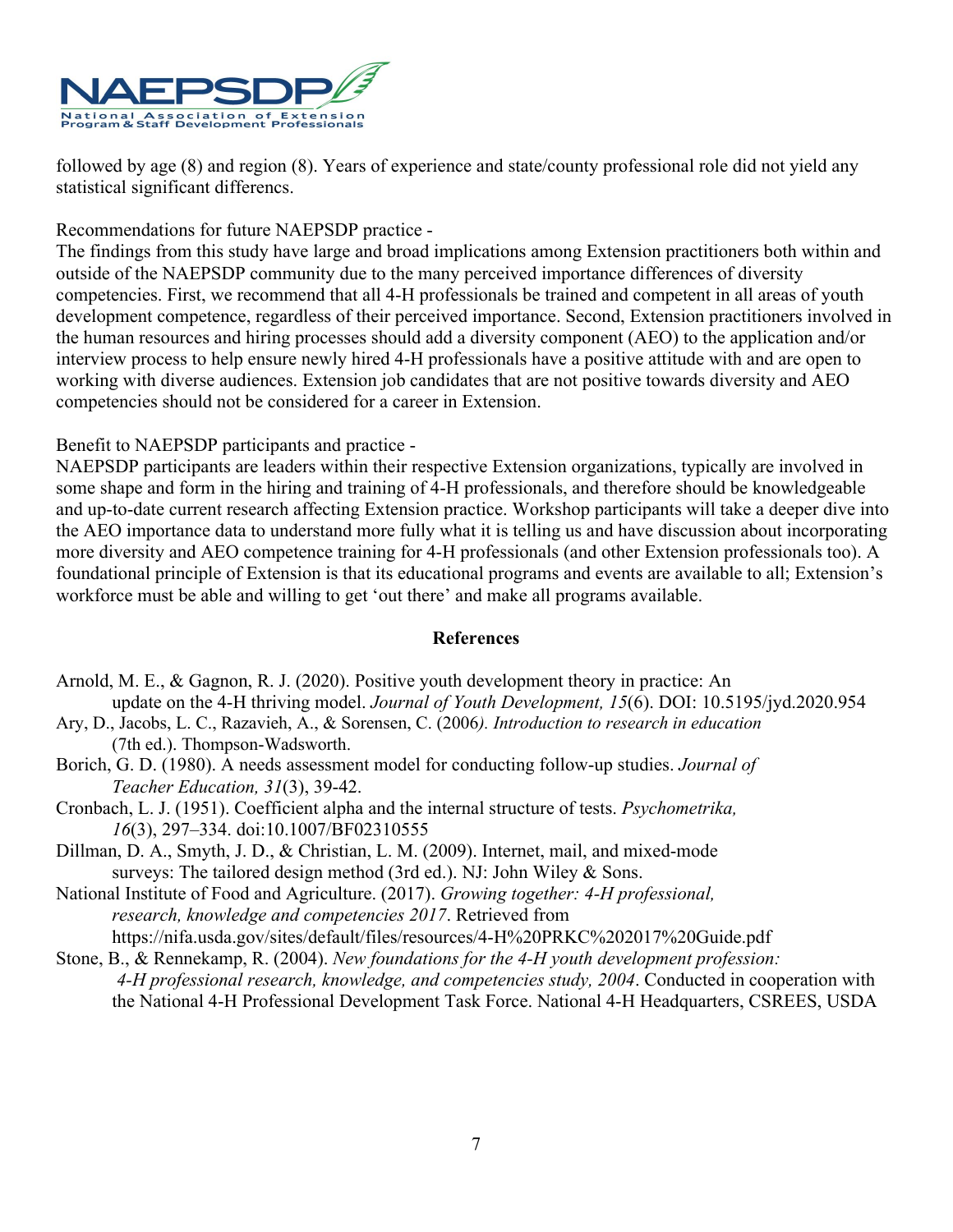

## **Decoding the Ages and Stages of Youth to Engage Them in Positive Youth Development**

Kristie Popa & Tycee Prevatt University of Florida

#### **Abstract**

Do you know your audience and understand what each of them needs to be successful? As an educator whether you teach formally or informally, you have an important role in helping young people grow and learn. To do this effectively, you should know and understand the ages and stages of youth development. These developmental stages group youth into four categories based upon age and assist educators in understanding how to engage learners in activities that are appropriate for their age and ability level. The developmental age groups identified include early childhood (5–8-year-old youth), middle childhood (9–11-year-old youth), early adolescent (12–14-year-old youth) and adolescent/teen (15–18-year-old youth). The Ages and Stages approach addresses the physical, social, emotional, and intellectual development of youth within each of these age ranges. During this presentation, participants will learn what Positive Youth Development is and how it relates to the programming needs of youth. In addition, you will learn how the developmental stages and ages of youth effect their ability to engage, think, and react to situations and activities. Finally, you will gain knowledge on how to plan age appropriate activities for youth through hands on activities and scenarios.

#### **References**

Arnold, M.E., Gifford, L.N., Deen, M. K. Y., & Edwards, J.W. (Eds). (2015). *YA4-H! Youth Advocates for Health – Teens as Teachers*. Oregon State University Public Health Extension: Corvallis OR. Krehbiel, M., PhD, Manning, L., Manning, E., Minnick, G., (2016). *The Facilitator's Guide to.... Extraordinary learning opportunities*. The Board of Regents of the University of Nebraska on behalf of Nebraska 4-H.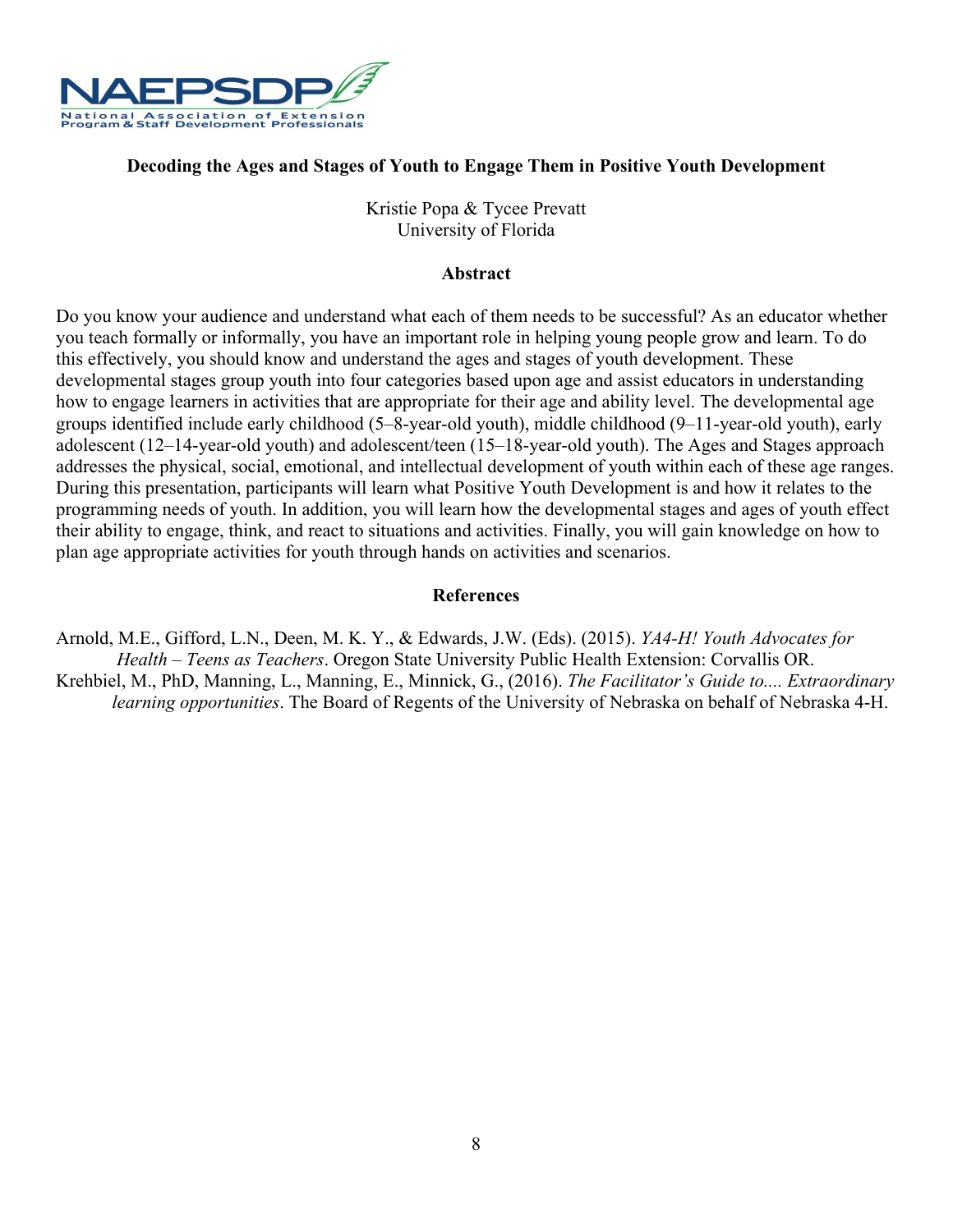

## **Identifying Data-Driven Strategies to Improve Relationships between State Specialists and Agents in Florida**

Amy Harder & Olivia Caillouet University of Florida

## **Abstract**

Importance/Significance of the Topic -

Evidence that friction between Extension agents and state specialists may exist was found by Benge et al. (2015). Agents suggested that they have more input into state specialists' performance evaluations so that it "might get them working with us [Extension agents], helping us be successful, instead of chasing their own tenure goals while ignoring our requests" (Benge et al., 2015, p. 9). An exploration of agents and specialists' decisions to engage (or not) in relationships with each other can be framed using Social Exchange Theory (SET). According to SET, outcomes such as positive and trusting relationships are based on reciprocity "which holds that each party in a social exchange relationship is obligated to repay any benefits received" (Lioukas & Reuer, 2015, p. 1826). The functionality of social exchange relationships between specialists and agents is likely to be influenced by reciprocity. Previous research found that meetings between Extension and regional Extension personnel "emphasized the contributions, expertise, and resources each can make to the others' programs" (Abdul-Rahman et al., 2013, para. 28). Along the same lines, literature indicated that partnerships between agents and specialists led to higher program acceptance, addressed clientele needs better, increased trust, and improved evaluations.

#### Results-

The purpose of our non-experimental descriptive study was to gauge attitudes of agents and specialists towards each other by exploring perceptions of their social exchange relationship. The target population consisted of all agents and specialists working for Florida Extension. A researcher-developed instrument was used to collect data, portions of which were derived from prior studies of Extension populations (Benge et al., 2015; Harder & Craig, 2018). Data collection began in August 2020 and ended in September 2020. There were 416 total responses received, of which 367 were usable, for a usable response rate of 59.97% (367 out of 612). Specialists comprised 34.87% ( $n = 128$ ) of the respondents, while agents accounted for the remaining 65.12% ( $n = 239$ ).

Overall, responding agents were neither satisfied nor dissatisfied with specialist support. Responding agents tended to consistently indicate they were slightly satisfied with the willingness of specialists to collaborate on programs and with the willingness of specialists to collaborate on grants. Respondents tended to have polarized perceptions of efforts from specialists to communicate with them about work they were conducting in the agents' counties.

Overall, responding specialists were slightly satisfied with the support provided by agents. Responding specialists tended to very consistently indicate that they were moderately satisfied with agents' dissemination of best practices based on current research. There were no items for which the median fell below slightly satisfied. Specialists tended to have more consistent perceptions of their experiences with agents as compared to agents' perceptions of their experiences with specialists.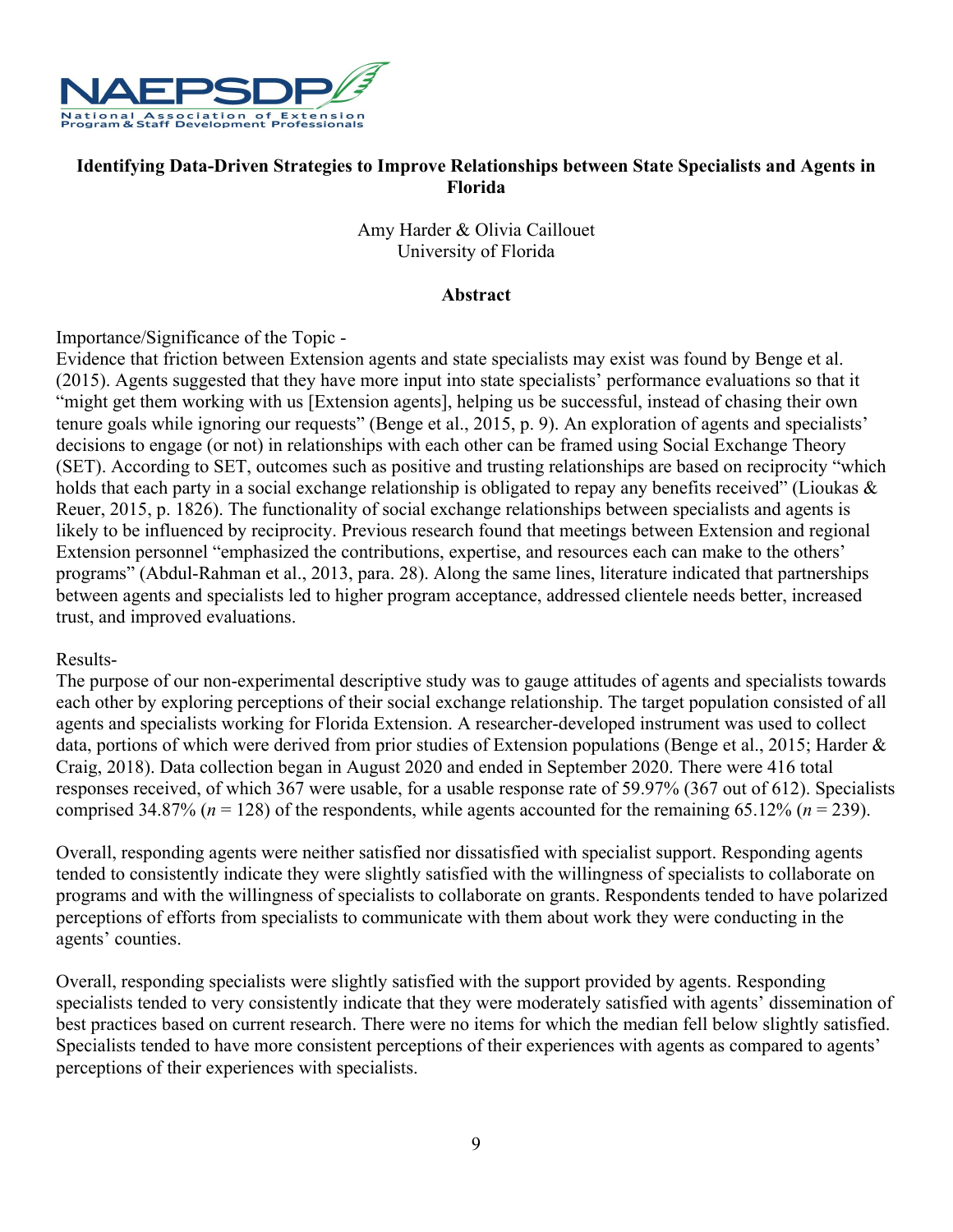

The relationships between agents and specialists in Florida were unbalanced. Agents were less satisfied overall than specialists with the support provided to them by the other group. Agents tended to express less satisfaction than specialists when comparing similar items, such as willingness to collaborate on programs. Agents also expressed mixed opinions about how well specialists communicate with them about locally delivered programming. The results suggest that agents and specialists are weakly committed to each other and that exchanges tend to favor specialists rather than agents.

Recommendations for Future Practice-

Lioukas and Reuer (2015) emphasized the importance of reciprocity for positive outcomes in social exchange relationships. Given the tendency for social exchange relationships to favor specialists, [State] Extension leadership needs to focus on efforts that teach specialists about their obligations to agents. Specialists often lack county experience. The last known document outlining a specialist's role is over 15 years old (Woeste et al., 2005) and does not clearly articulate that part of a specialist's role is to serve the needs of the agents. There are no written guidelines or policies articulating the obligations of specialists when working at the county level; specialists simply may not know the cultural norms and expectations until they have already made a mistake. Further, rewards (e.g., public recognition, program funds) should be increased for specialists who provide outstanding service to agents to provide additional motivation for specialists who often face competing demands on their time. Benge et al. (2015) suggested agents view specialists' pursuit of tenure as a significant barrier impeding the development of more positive exchanges.

Benefits to NAEPSDP Participants and Practice -

Participants will be able to determine appropriate data-driven strategies for improving relationships between agents and specialists, leading to improved Extension outcomes.

- Abdul-Rahman, F., Bartley, S. J., Cummings, M., & O'Brien, D. (2013). "Let's talk": Collaboration between family and consumer sciences Extension personnel and teachers. Journal of Extension, 51(1). https://www.joe.org/joe/2013february/rb3.php
- Benge, M., Harder, A., & Goodwin, J. (2015). Solutions to burnout and retention as perceived by the county extension agents of the Colorado State University Extension system. *Journal of Human Sciences and Extension, 3*(1), 1-16. https://www.jhseonline.com/article/view/606/531
- Harder, A., & Craig, D. D. (2018). [Unpublished raw data on organizational priorities for advancing Extension]. University of Florida.
- Lioukas, C. S., & Reuer, J. J. (2015). Isolating trust outcomes from exchange relationships: Social exchange and learning benefits of prior ties in alliances. *Academy of Management Journal, 58*(6), 1826–1847. https://dx.doi.org/10.5465/amj.2011.0934
- Woeste, J. T., Waddill, C. T., & Arrington, L. R. (2005). *Extension specialist's role and responsibility statement. Circular for Florida Extension*.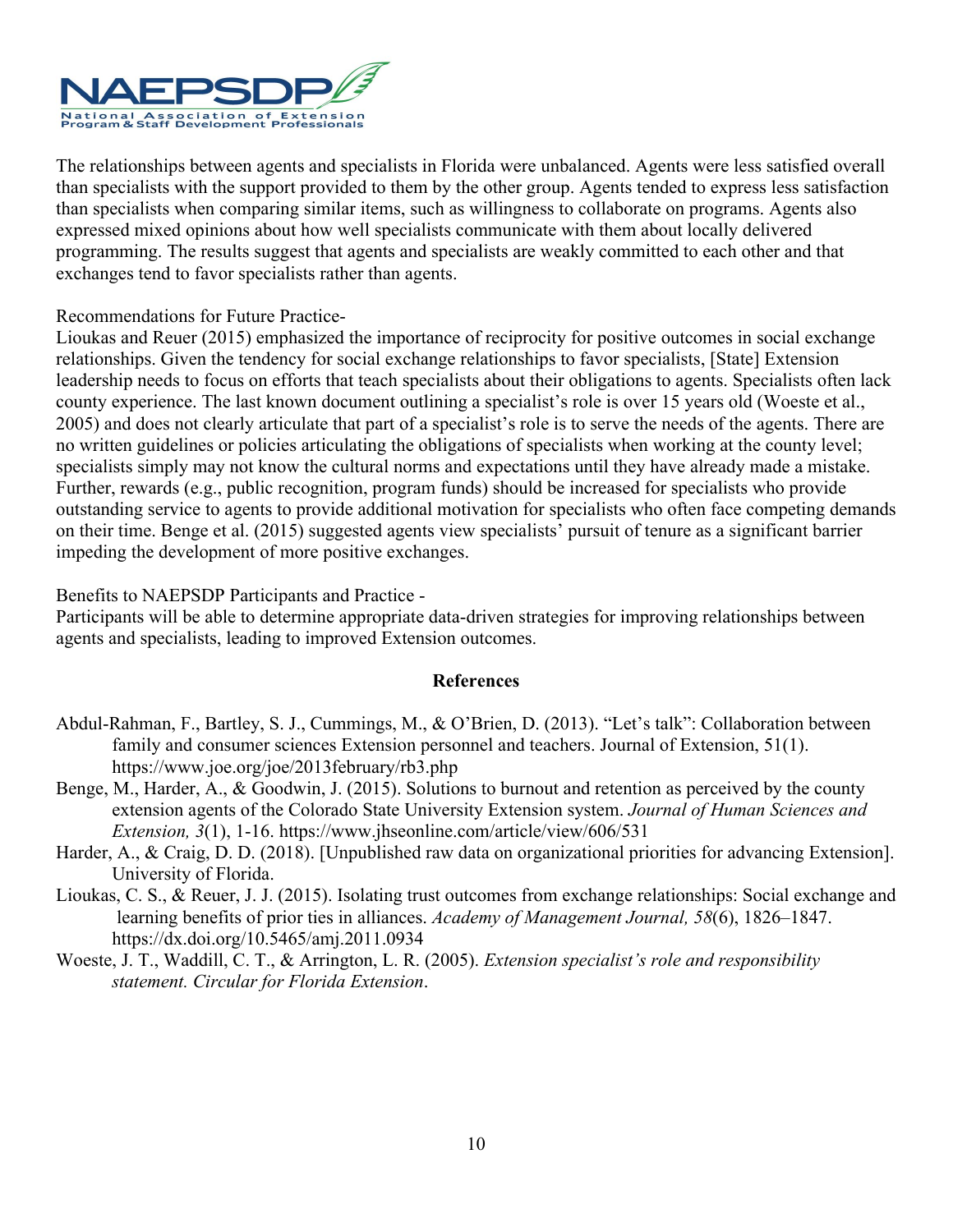

## **CART: An Evaluation Shopping Experience**

## Teresa McCoy, Debby Lewis, Brian Butler, & Tim Byrne Ohio State University

## **Abstract**

Importance of Topic -

"Evaluation and accountability are issues on every Extension Educator's agenda," said Joan Thomson as Editor of the Journal of Extension (JOE) at the beginning of 1983. Yes, that is a correct date and not a typo. The same statement could be written today in 2021. Indeed, Diaz, Chaudhary, Jayaratne, and Warner wrote in 2019, "In this era of accountability, Extension agents are expected to evaluate their program for accountability" (p. 1). Extension evaluators have been hard at work during the almost 40 years since Thomson's editorial was written to teach and institutionalize evaluation practices within our organizations. There have been successes and challenges, and Diaz, Chaudhary, Jayaratne, and Warner (2019) discuss the challenges and obstacles faced in particular by new Extension professionals.

The Ohio program evaluators understood that challenges and barriers existed for many Extension professionals, and not just new Educators. In early 2020, we began to think deeply (again) about what an evaluation system might look like that would be easy to use, involve minimal effort and time on the part of Extension professionals to create an evaluation, and provide results in a timely manner. In one brainstorming session, we light-heartedly said that creating an evaluation should be as easy as shopping in an online environment where users can choose their items, put them in a cart, and check out.

#### Description of the Delivery Method or Results -

From that brainstorm and taking the idea seriously, the Choose And RequesT (CART) evaluation system was developed by [name] to provide [name] Extension instructors with the flexibility to easily design and implement a general program evaluation form and add the teaching effectiveness and race, ethnicity, and gender questions. Using a customized order form, instructors can choose questions by program areas and submit the electronic request to [name] through QualtricsTM. Within a short time, an email with a link for the evaluation form is sent to instructors with detailed instructions on how to use the instruments with program participants. We are also returning the aggregated data to Extension professional through dashboards created in TableauTM.

The CART system was developed and tested with the internal [name] team and then pilot tested with a select group of Extension instructors in early 2021. Enhancements were made to the system (based on the feedback) and the revised system was introduced to the entire [name] Extension system in July 2021. Feedback so far has been positive, and our intent is to add more questions starting in January 2022.

#### Recommendations for Future NAEPSDP Practice -

During this session, we will demonstrate the CART system and show:

- How the system is built using only QualtricsTM both for the order form and for the evaluation form used by participants.
- How Extension professionals choose and request (order) evaluation forms.
- What components we included that can be ordered.
- What evaluation questions we included and how we made those decisions.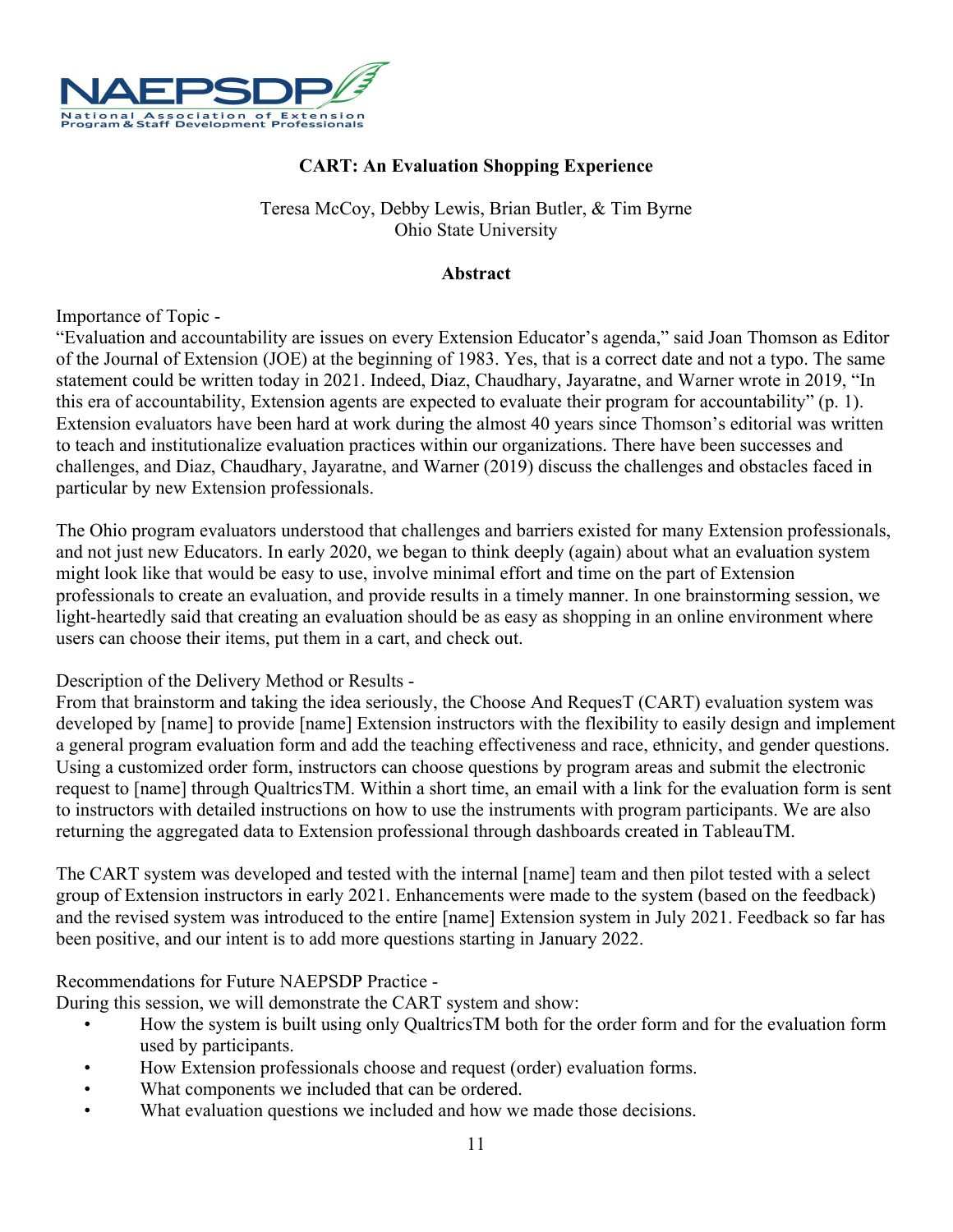

- How we have visualized the data.
- What we envision as a roadmap for enhancements in 2022.
- Why we would encourage others to adopt this approach.

We believe that CART is an excellent example of how to approach evaluation practice differently by 1) using the tools available to us through university enterprise software (without investing scarce Extension resources), 2) putting user empathy at the front of design considerations, and 3) using the practice of reiteration in product creation.

Benefit to NAEPSDP Participants and Practice -

It is our goal to share what we have learned in building CART and then to share the actual tool with as many of our colleagues who are interested.

- Diaz, J., Chaudhary, A. K., Jayaratne, K., & Warner, L. A. (2019). Program Evaluation Challenges and Obstacles Faced by New Extension Agents: Implications for Capacity Building. *Journal of Extension, 57*(4), Article 26. https://tigerprints.clemson.edu/joe/vol57/iss4/26
- Thomson, J. (1983). What Value, Program Evaluation? *Journal of Extension, 21*(5). https://archives.joe.org/joe/1983september/index.php"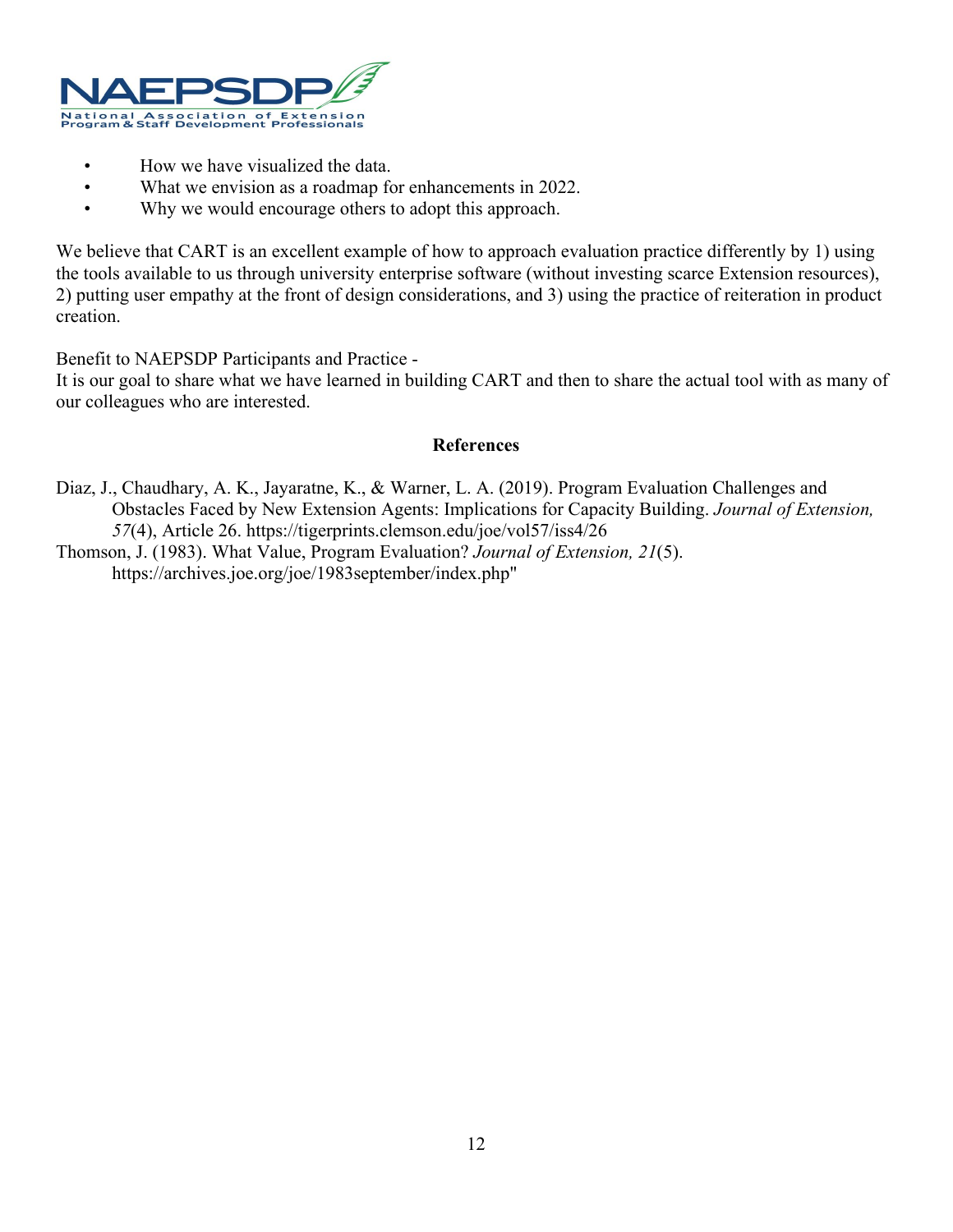

## **Building Extension Agent Capacity in Instructional and Communication Technology Implementation: A Digital Field Experience Training Program**

Peyton N. Beattie, University of Florida Jamie Loizzo, University of Florida Matt Benge, University of Florida Nick Place, University of Georgia Glenn D. Israel, University of Florida Traci Irani, University of Florida

#### **Abstract**

## Significance -

Many researchers and scholars have noted the need for the Extension programs to adapt to the 21st-century information delivery methods people demand today (Campbell, 1998; LaBelle, 2012; Patton, 1987; Seevers & Graham, 2012). The COVID-19 pandemic and, subsequently, the movement of Extension programs to a completely digital format for an extended period of time (UF/IFAS, 2020) has exacerbated the need for agents to use instructional and communication technologies (ICTs). However, Extension agents' capacity to deliver information and programs via ICTs is a concern (Davis, 2015; Global Forum for Rural Advisory Services, 2017; Gow, Dissanayeke, Jayathilake, Chowdhury, et al., 2020; Wintersteen, 2019).

The need for relevant information delivery methods in an online space was the motivation to develop a way for Extension agents to use ICTs as tools to deliver educational programs for adult audiences and examine the outcome of the implementation. Thus, the lead presenter developed the digital field experience (DFE) as a method for Extension agents to provide program activities for their online adult audiences via ICTs. The DFE approach is designed for adult audiences and includes a live, synchronous field experience and digital delivery of the experience. This proposed presentation aims to share details of the DFE model as well as description of a pilot DFE training program and evaluation results.

#### Methods and Results -

The lead presenter developed and piloted the DFE training program in spring 2021 with three [University Extension System] agents. The training program consisted of four online modules delivered asynchronously. The modules included the following content: (a) an introduction to DFEs, (b) adult learning, (c) instructional design, and (d) ICTs. The content for the adult learning and instructional design modules were video recorded. The introduction and ICT modules included numerous already-developed resources provided by other agricultural communication, education, and Extension colleagues. Each module was open for two weeks in duration, and a one to two-hour debriefing session followed the adult learning and instructional design modules. As a part of the training program, each Extension agent designed and delivered a DFE that fit within their Extension program. One agent was unable to complete their DFE due to lack of registered participants. The Extension agents hosted their DFEs approximately two weeks after the completion of the training program.

The agents who participated in the DFE training agreed that there is a need for Extension to deliver program activities through relevant modes, such as ICTs (Campbell, 1998; LaBelle, 2012; Patton, 1987; Seevers & Graham, 2012). The agents recommended the DFE model and methods for using ICTs as suitable for delivering Extension program activities digitally to their clientele. The Extension agents contributed their DFE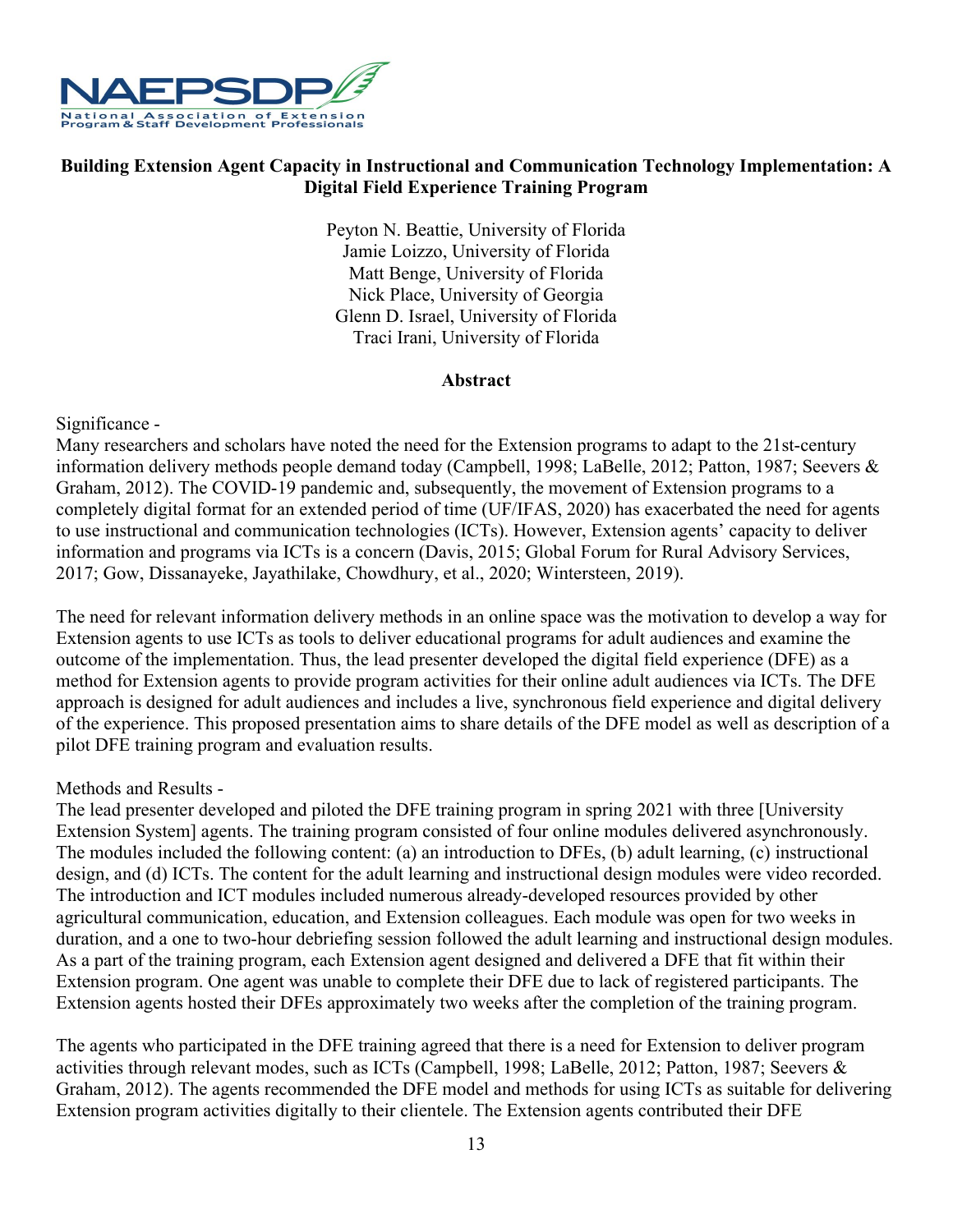

implementation success to the training program and indicated it increased their capacity to design and deliver an effective and appropriate live, synchronous field experience for their adult audiences via ICTs. The Extension agents in the study validated the value of such capacity development training programs. They expressed the usefulness of the training program by conveying high levels of satisfaction with the program and the degree to which they learned from the program. However, credibility of the DFE training program was unable to be fully determined due to the short amount of time between when the Extension agents participated in the DFE training program and data collection.

Recommendations for Future NAEPSDP Practice -

Extension researchers and scholars have called for Extension agents to develop and implement 21st-century information delivery methods to reach a modern-day audience. It is the duty of NAEPSDP members (i.e., Extension program and staff development professionals) to equip their state Extension agents on how to effectively use and engage audiences using ICTs. NAEPSDP members can use the DFE training program as a template for teaching their state Extension agents to design and deliver effective program activities using ICTs through the DFE method.

Benefits to NAEPSDP Participants and Practice -

Participants will be able to connect with the DFE model and methods for using ICTs to implement live, synchronous field experiences for adult audiences through digital platforms. Additionally, the participants will learn about the DFE training program, implementation, and pilot results. This information could be helpful to other states that are interested in developing training programs to equip their Extension agents to engage with audiences using ICTs. Thus, the DFE training program could be replicated in other states at varying levels of the Extension system.

## **References**

Campbell, J. R. (1998). *Reclaiming a lost heritage*. Michigan State University.

- Davis, K. (2015). *The new Extensionist: Core competencies for individuals*.
- Global Forum for Rural Advisory Services. (2017). *New extensionist learning kit*.
- Gow, G. A., Dissanayeke, U., Jayathilake, C., Chowdhury, A., Ramjattan, J., Ganpat, W., Kumarasinghe, I., Ariyawanse, K., & Rathnayake, S. (2020). Putting the capabilities approach into action (research): A comparative assessment of a technology stewardship training program for agricultural extension in Sri Lanka and Trinidad. *IAMCR Rural Communication Working Group*.

https://doi.org/10.1016/j.tmaid.2020.101607%0Ahttps://doi.org/10.1016/j.ijsu.2020.02.034%0Ahttps://onli nelibrary.wiley.com/doi/abs/10.1111/cjag.12228%0Ahttps://doi.org/10.1016/j.ssci.2020.104773%0Ahttps: //doi.org/10.1016/j.jinf.2020.04.011%0Ahttps://doi.o

- LaBelle, C. (2012). Using visual pedagogy to tell our stories. *Journal of Applied Communications*, *96*(1), 6–14. https://doi.org/10.4148/1051-0834.1137
- Patton, M. Q. (1987). Tomorrow's Extension Professionals. *Journal of Extension*, *25*(3). https://www.joe.org/joe/1987fall/fut1.php
- Seevers, B., & Graham, D. (2012). *Education through Cooperative Extension*. University of Arkansas Bookstore.

UF/IFAS. (2020). *Local updates*. https://ifas.ufl.edu/local-updates/

Wintersteen, W. (2019). *Thinking differently: The hybrid Extension educator of the future [Conference seminar]*.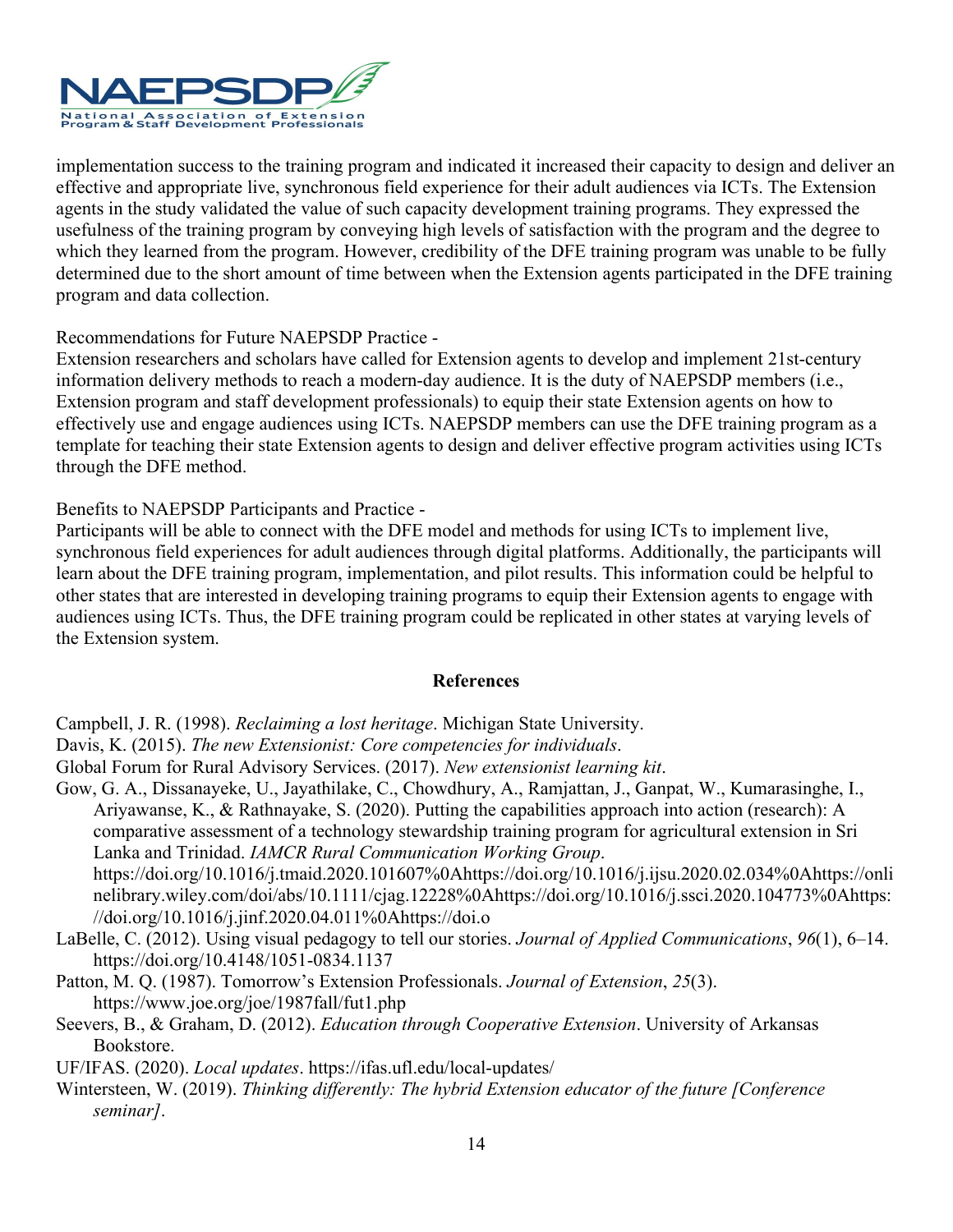

## **Process to Assess Influence of Extension Conference on Employees' Psychological States**

Marina Denny & Martha Ann Ellard Mississippi State University

#### **Abstract**

The Annual Conference for Mississippi State University Extension is the sole event at which the majority of Extension personnel gather for networking, organizational updates, recognition of efforts, and professional development. Extension leaders plan this conference with intended outcomes but without ever evaluating those outcomes beyond attendee satisfaction. We developed an evaluation instrument to determine how certain conference events influence participants' critical psychological states and ultimately, their perceived motivation, professional enrichment, opportunities for networking, professional accountability, and organizational awareness. Rather than simply assessing attendee satisfaction, this instrument may help inform planning for successive Extension conferences and other professional development events. Understanding the process of working with senior leadership to better identify organizational goals as they pertain to employee motivation and retention is critical to informing tailored and relevant professional development opportunities.

- Chyung, S. Y., Roberts, K., Swanson, I, & Hankinson, A. (2017). Evidence-based survey design: The use of a midpoint on the Likert scale. *Performance Improvement, 56*(10), 15-23. https://doi.org/10.1002/pfi.21727
- Cummings, S. R., Andrews, K. B., Weber, K. M., & Postert, B. (2015). Developing Extension professionals to develop Extension programs: A case study for the changing face of Extension. *Journal of Human Sciences and Extension, 3*(2), 132-155. https://www.jhseonline.com/article/view/689
- Duttweiler, M. W. (2008). The value of evaluation in Cooperative Extension. *New Directions for Evaluation, 120*, 87-100. https://doi.org/10.1002/ev.278
- Hackman, J. R. & Oldham, G. R. (1975). Development of the job diagnostic survey. *Journal of Applied Psychology, 60*(2), 159-170. https://doi.org/10.1037/h0076546
- Kruse, S. K. G. (1986). *An analysis of job characteristics, leadership, teamwork, and job satisfaction in the cooperative extension service* (dissertation). Iowa State University. 8091. https://lib.dr.iastate.edu/rtd/8091
- Leuci, M. S. (2012). The nature of organizational learning in a state Extension organization. *Journal of Extension, 50(3), Article 3FEA1. https://www.joe.org/joe/2012june/pdf/JOE v50 3a1.pdf.*
- Likert, R. (1967). *The human organization: Its management and values*. New York, NY, US: McGraw-Hill.
- Neves, J., Lavis, J. N., & Ranson, M. K. (2012). A scoping review about conference objectives and evaluative
- practices: how do we get more out of them? *Health Research Policy and Systems, 10*(1), 26. https://doi.org/10.1186/1478-4505-10-26
- Stone, B. B., & Bieber, S. (1997). Competencies: A new language for our work. *Journal of Extension, 35*(1), 1- 3 Article 1COM1. https://joe.org/joe/1997february/comm1.php
- Yukl, G. (1989). Managerial leadership: A review of theory and research. *Journal of Management [On-line], 15*(2), 251-289. https://doi.org/10.1177/014920638901500207"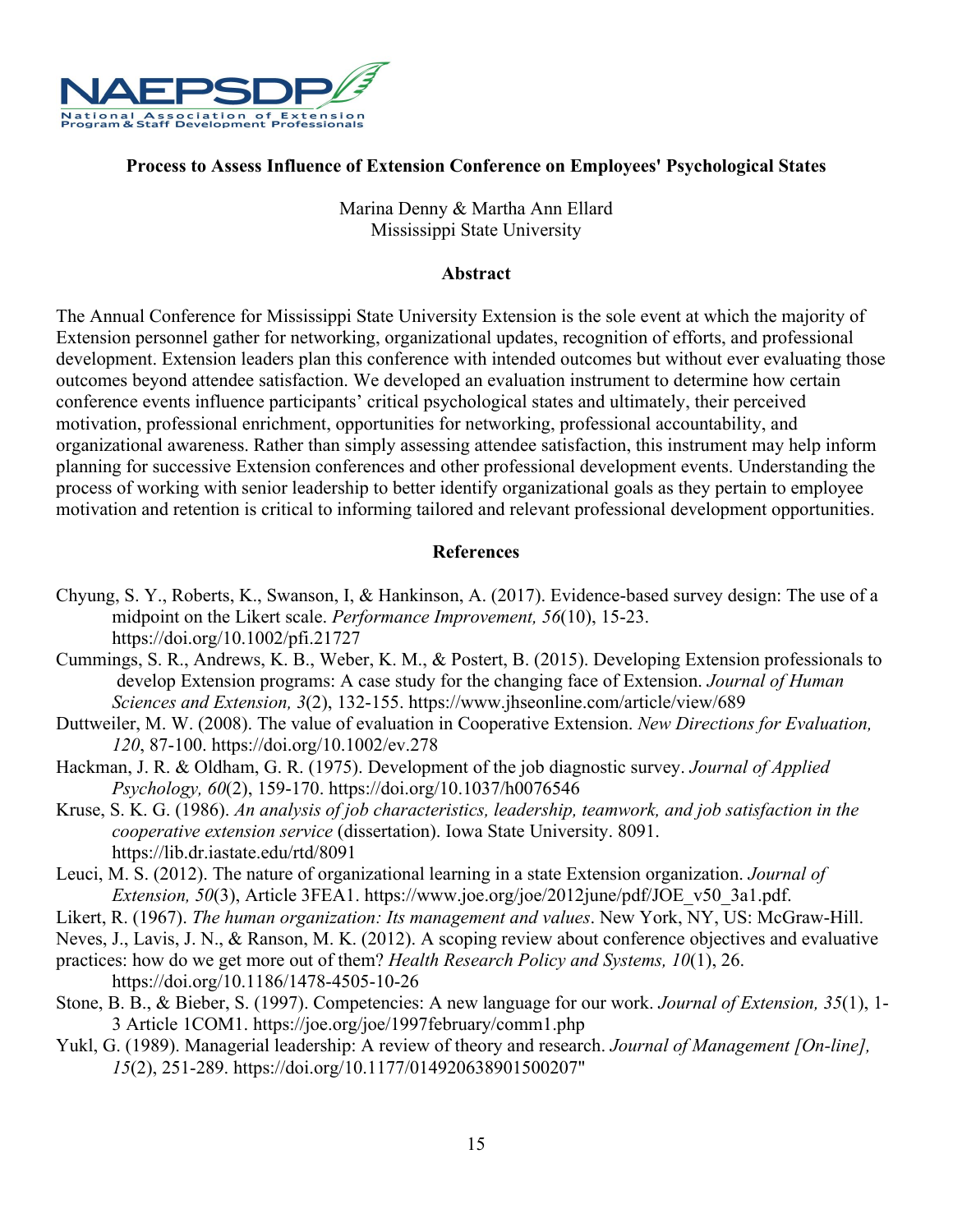

## **Collective Impact in Cooperative Extension – Creative approaches to measuring policy, systems, and environmental change work in Extension**

Michele Walsh, Rachel Leih, Rachel Gildersleeve, Kara Haberstock Tanoue, DeeDee Avery, & Madeleine deBlois University of Arizona

#### **Abstract**

Importance -

Cooperative Extension efforts have broadened in recent decades from a focus on direct education to increased engagement in policy, systems and environmental changes (PSEs) (Washburn et al., 2021). In May of 2021, Cooperative Extension released their updated National Framework for Health Equity and Well-being, outlining a framework to guide Extension efforts that is driven by three core themes: health equity, social determinants of health, and coalitions and community assets. The framework recognizes that work focused on individual behavior change through direct education is insufficient to promote community-level change, and that efforts must emphasize policy, systems, and environment (PSE) change work that creates the contexts within which people can thrive. It also centers Extension as a 'community convener,' bringing together partners across diverse sectors to leverage their unique assets and work toward common goals.

With this emphasis on PSE work and coalition-building in Extension, we also need to identify new, creative approaches to evaluate Extension work that moves beyond measuring discreet educational products to measurement focused on addressing equity, social determinants of health, and coalition-building. Using the Building Healthy Communities (BHC) Initiative as a case study, this session describes a series of evaluation strategies utilized to measure the process and impact of PSE work led by Cooperative Extension and key lessons learned along the way.

## Methods/Results -

The BHC Initiative is a county-wide collective impact initiative led by University of Arizona Cooperative Extension (UACE), focused on promoting healthy eating and reducing obesity and diabetes in Cochise County, Arizona. BHC efforts are focused on three primary goals: increasing community capacity for healthy change through leadership development and collaboration; cultivating a healthy food system; and expanding school health initiatives. BHC staff serve as the backbone organization, providing the scaffolding and support needed to bring together individuals and organizations across numerous sectors to promote community-driven approaches to addressing health disparities in their county.

In the early years of a collective impact initiative, evaluation needs to be both developmental, promoting a culture of continuous learning and adaptation, as well as formative, to refine and improve efforts (Preskill et al., 2014). As evaluators for the BHC Initiative, our team worked closely with staff from the beginning of the initiative to use qualitative and quantitative methods to assess and improve initial efforts to strengthen existing relationships and develop new collaborations across the county. With the BHC Initiative in its third year, our team has shifted our evaluation focus to methods aimed at capturing progress toward building collective impact capacity and achieving intermediate systems change.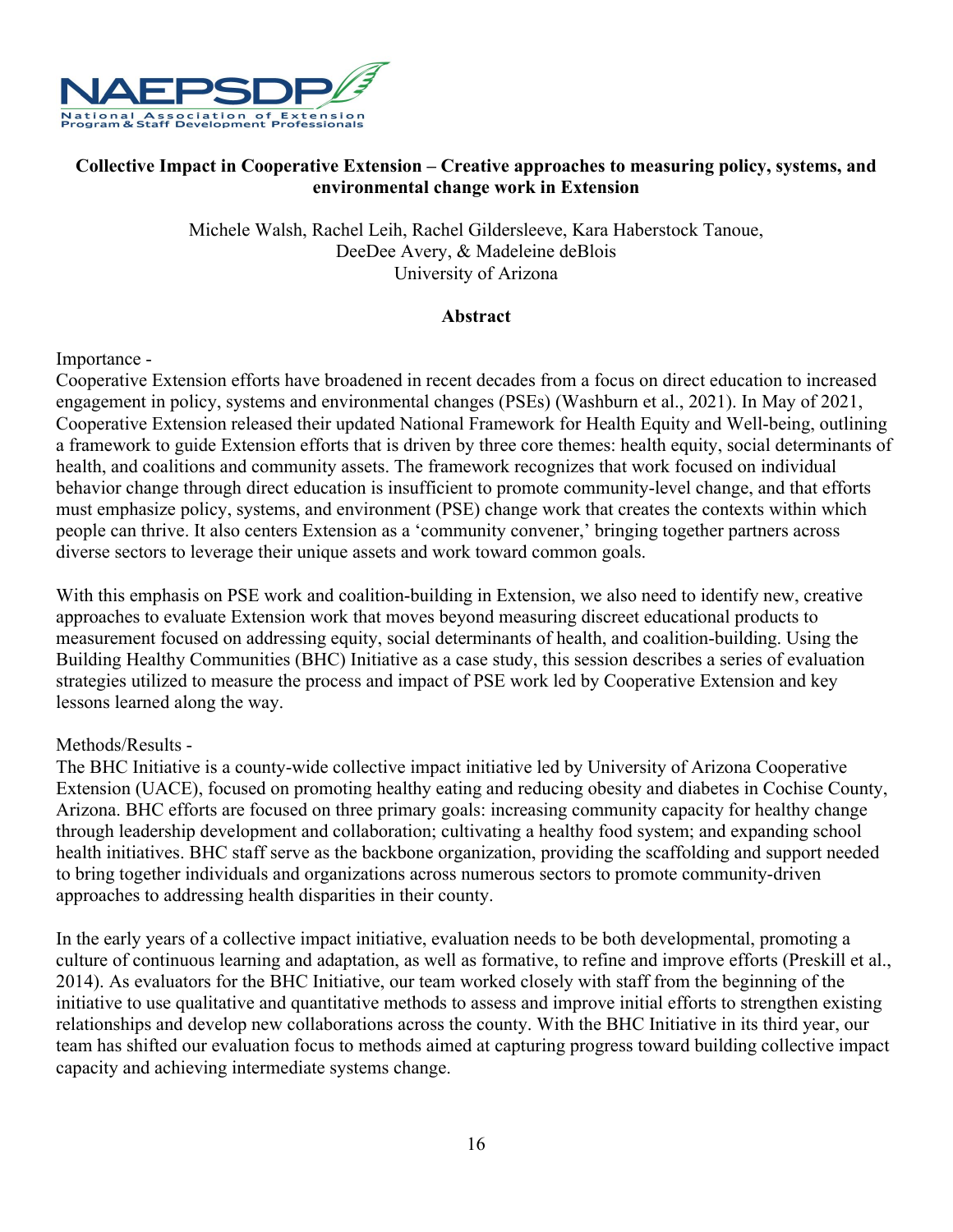

In this session we will provide an overview of our process and of the suite of evaluation methods employed throughout the past three years. We will include a focus on three key evaluation methods for engaging with community partners: utilizing interactive GIS mapping tools for community needs assessment; ripple effects mapping; and social network analysis. We will highlight successes of our efforts, as well as note the challenges we have faced, including the need to adapted approaches to engage a wide sample of stakeholders across a rural county in the time of COVID-19.

Recommendations for future NAEPSDP practice -

Our session will provide key takeaways that can guide future efforts to support and evaluate collective impact efforts in Extension. These include methods for: engaging cross-sector partners to develop metrics of success; leveraging and assessing community leadership development strategies; and documenting and conveying community impact. We intend to engage the audience in discussion of their own experiences in shifting from a direct education model to a "community convener" model, and how they are measuring success in order to provide opportunities to share promising practices as well as learn from our experiences.

Benefit to NAEPSDP participants and practice -

Collective impact work is gaining momentum nationally, as communities seek cross-sector approaches to addressing complex problems. Cooperative Extension, with its long-established role as a trusted partner embedded within communities, is uniquely situated to provide backbone support for collective impact initiatives, particularly in rural communities. In order to do so effectively, we need to develop processes and tools that allow us to assess and convey our progress. By providing examples of what has worked well, and by frankly discussing the challenges we have faced, we will further the conversation about Extension's role in this engaging, complex, and impactful community-level work.

## **References**

- Kania, J. & Kramer, M. (2011). Collective impact. *Stanford Social Innovation Review*. https://ssir.org/articles/entry/collective\_impact#
- Preskill, H., Parkhurst, M., & Juster, J.S. (2014). *Guide to evaluating collective impact: Learning and evaluation in the collective impact context*.

https://collectiveimpactforum.org/sites/default/files/Guide%20to%20Evaluating%20CI%2001.pdf

Washburn, L. T., Norman-Burgdolf, H., Franck, K., Kennedy, L., & Sneed, C. (2021). Integrating PSE Work into FCS Extension Programming: Lessons Learned from a Multi-State Training. *Journal of Human Sciences and Extension, 9*(1), 194-207. https://www.jhseonline.com/article/view/1031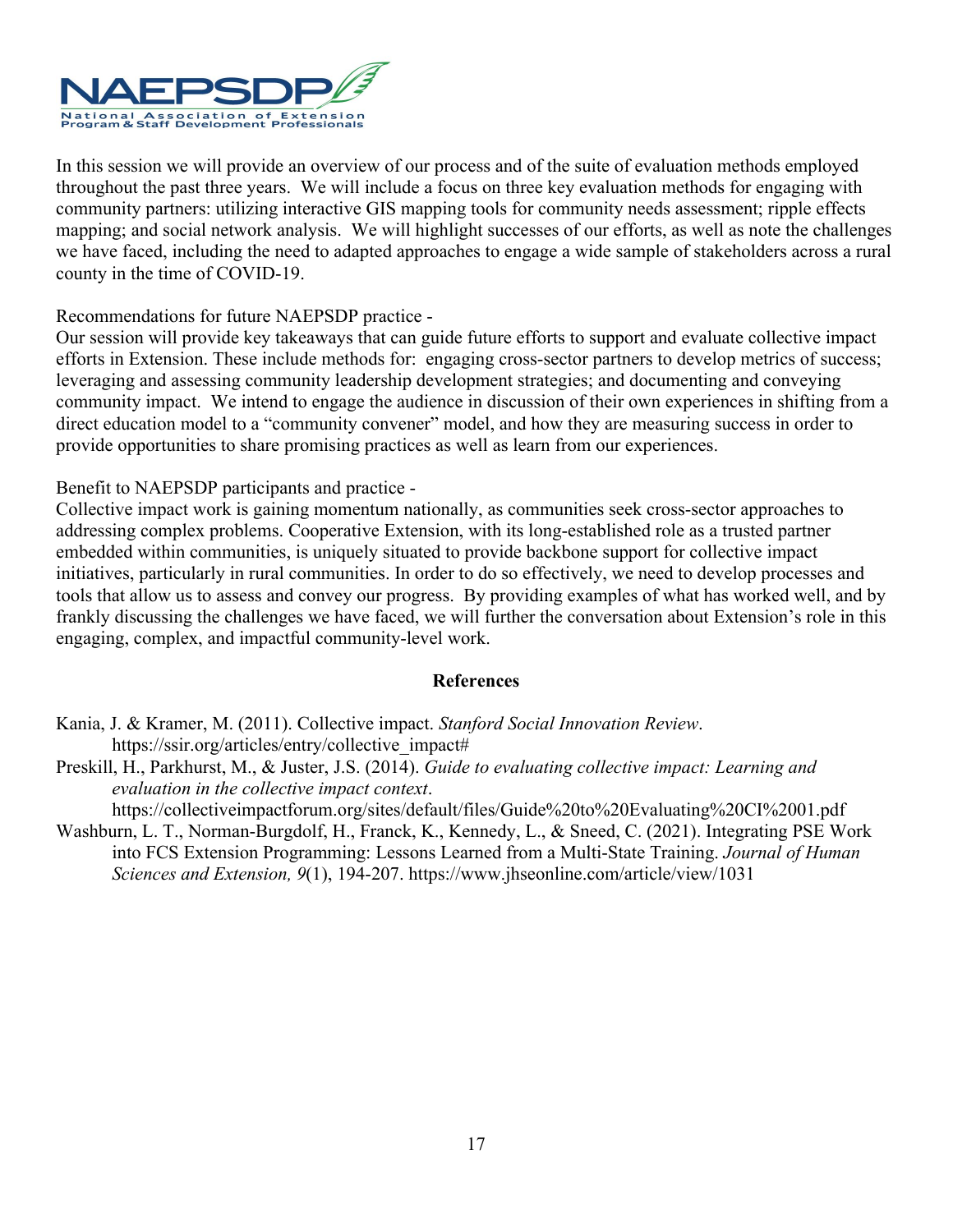

## **How can we use Adult Education Principles and Practices for Professional Development of Extension educators?**

Nav Ghimire, Utah State University Vikram Koundinya, University of California Anil Kumar Chaudhary, Pennsylvania State University John Diaz, University of Florida Jon Hogge, University of Idaho

## **Abstract**

Introduction -

According to Lawler and King (2003), professional development programs with educators of adults should be grounded in the principles and practices of adult learning and adult education. In their model, an integrated approach to professional development for the teachers of adults, they listed adult education as the primary component of professional development. The nature of professional development for Extension educators in the Cooperative Extension is similar to that of teachers of adults in academia. Therefore, Lawler and King's premise reflects the importance of incorporating adult education principles in the professional development of Extension educators.

Importance/significance of the topic -

Improving the quality of educational programs and the demand for accountability have put professional development of Extension educators high on the agenda of Cooperative Extension. As a result, a considerable amount of resources are spent on in-service education and other forms of professional development. Effective professional development facilitates improved program design and implementation, which in turn translate into higher-level clientele satisfaction. The purpose of this proposal is to present the principles and practices of adult education and its application in designing professional development offerings with specific examples to Extension educators. Using the integrated approach of learning, the authors will present a model and share their experiences for the application of practice in designing professional development programs for Extension educators.

Description of the delivery method or results -

In this conference, we will present the following items to engage the audience:

- The adult education principles and practices
- Connection of adult education to professional Development of Extension Educators
- An innovative adult education model as a framework of professional development for
- Extension educators tailored to identifying needs, designing professional development
- workshops, and engaging participants in the learning process.
- The authors' experience of how they have been utilizing the components of the
- presented model step-by-step in their Extension work for the professional development
- of Extension educators
- The strengths and challenges of adult education in designing professional development
- practice in Extension.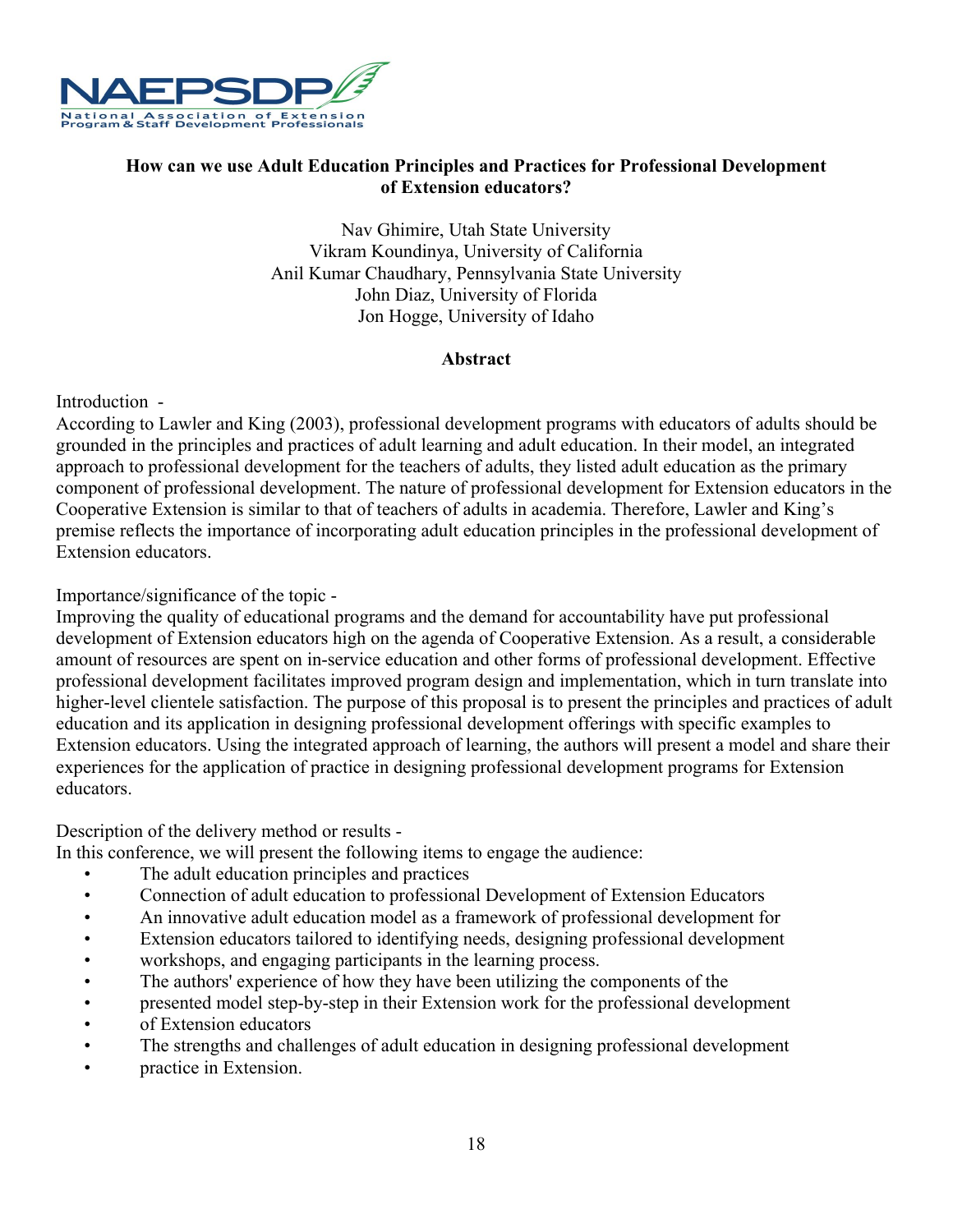

## Recommendations for future NAEPSDP practice -

It is recommended that NAEPSDP consider encouraging participants to submit proposals focused on adult education principles and practices and how it can be used primarily for the Extension of professional development, program implementation, and better learning of Extension educators as well as program participants. Though adult education is a topic taught in academia for formal degrees, its use in Extension is often limited.

Benefit to NAEPSDP participants and practice -

Extension educators are adult learners. Their professional growth and success are directly linked to the success of the communities and clients they work with. Using the principles and practices of adult education to consider their experience and learning goals increase the effectiveness of professional development programs. The instructional methods, learning atmosphere, and the opportunity to interact with communities and participate in in-service training and meetings influence Extension educators' professional growth and learning. The professional development framework (model), based on adult education, presented in this session will provide a guideline for NAEPSDP members to consider the integrated approach in the teaching-learning process that could facilitate Extension educators' acquisition of knowledge and skills. The framework is equally applicable to design the professional development programs for the employees, volunteers, and other stakeholders in public and private institutions other than Extension.

## **References**

Lawler, P. A., & King, K. P. (2003). Changes and challenge, and the future. *New Directions for Adult and Continuing Education, 98*, 83-91.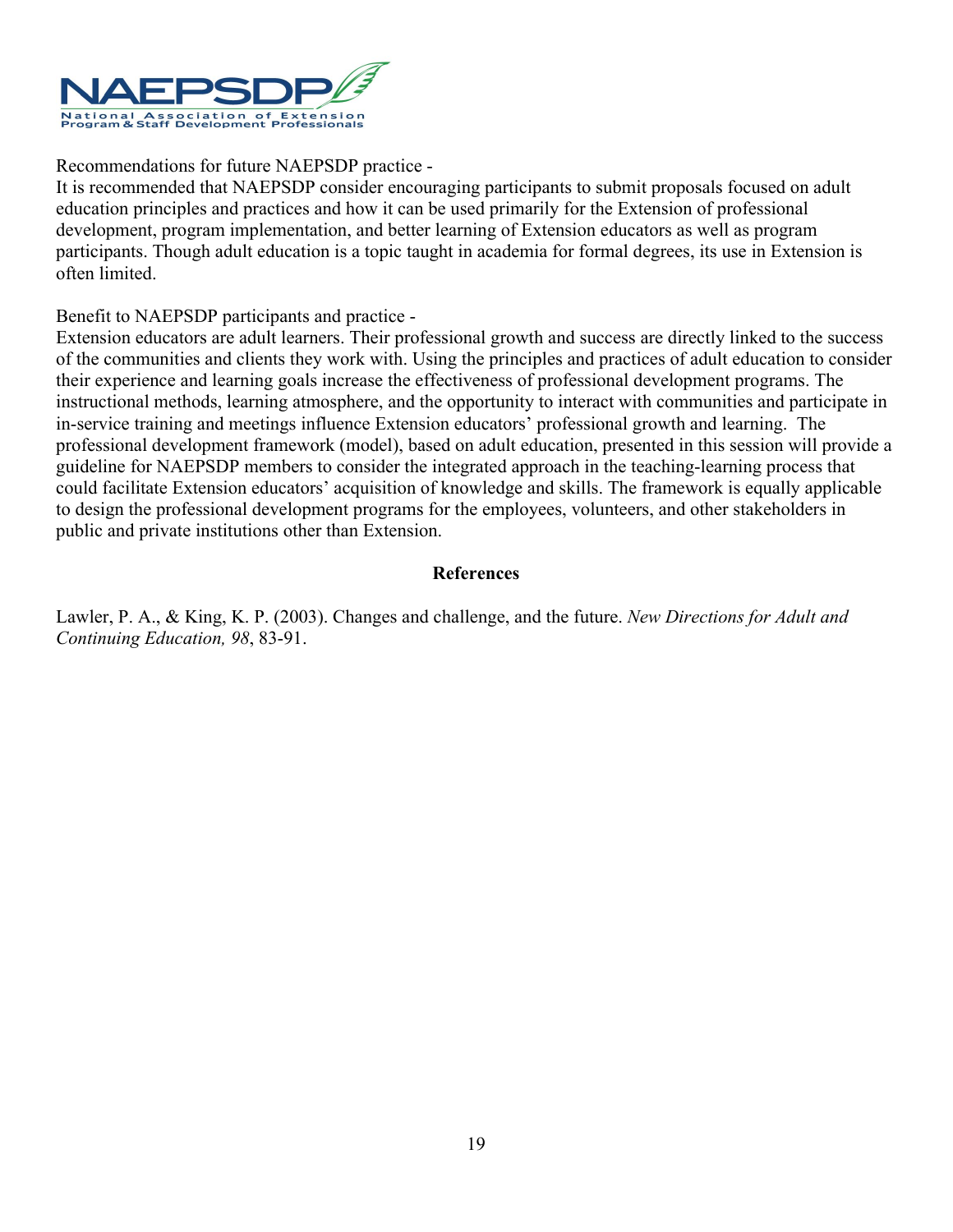

## **Stakeholder Perceptions of Nevada Youth Educational and Mental Health Needs During the Pandemic and Supporting Our Youth Moving Forward**

Carrie Stark, Shannon Horrillo, Bill Evans, Jeantyl Norze, MaryAnn Demchak, Jessica Gallo, Jafeth Salido-Sanchez, Sheila Bray, & Sarah Chvilicek University of Nevada

#### **Abstract**

According to the Centers for Disease Control and Prevention (2020), the proportion of children visiting hospital emergency rooms for mental health reasons has increased and remained elevated since April 2020. There is also a growing concern for how pandemic-related restrictions and stressors impact youth learning (National 4-H Council & The Harris Poll, 2020).

Concerned about the pandemic's impacts on Nevada's youth, the Nevada Association of Counties asked UNR Extension to help identify school-aged children's current educational and mental health needs across the state. In partnership with the UNR College of Education and Human Development and the Nevada Department of Education, a survey was designed to obtain input on how the pandemic has impacted pre-K-12 education and youth's mental health in Nevada from three distinct groups: parents/families, school personnel, and community members. This survey resulted in over 1,300 responses and over 2,000 comments to open-ended questions.

Some of the key findings revealed communication, quality of distance education, and socio-emotional health of students are among the most important educational issues of the pandemic. Some of the lessons learned focused on the importance of clear communication, family engagement, and flexibility within learning environments. Similar to findings from other national studies, including the National 4-H Council & The Harris Poll (2020), these results can be used to inform a community's (including the school district and other youth-serving programs) current and post-pandemic programming.

The session will include an overview of this study and collected data as well as a discussion on implications for practice, especially as it relates to assisting youth deal with emotional trauma they may have experienced or currently are experiencing.

In addition to the study, another important outcome of this project that will be discussed is the collaboration that occurred between UNR Extension, UNR College of Education and the State Department of Education. This project brought together a diverse team to address a need, but has grown into additional partnerships.

#### **References**

- Horrillo, S. J., Evans, W., Gallo, J., Norze, J., Stark, C., Sanchez, J., Demchak, M., Chvilicek, S., & Bray, S. (accepted). *Nevada stakeholder perceptions of youth educational and mental health needs during the pandemic*. University of Nevada, Reno Extension.
- Horrillo, S. J., Evans, W., Gallo, J., Norze, J., Stark, C., Sanchez, J., Demchak, M., Chvilicek, S., & Bray, S. (2021, January). Nevada stakeholder perceptions of youth educational and mental health needs during the pandemic. State Board of Education Meeting, Virtual Meeting, NV.

Sanchez, J., Norze, J., & Horrillo, S. J., Evans, W., Gallo, J., Stark, C., Demchak, M., Chvilicek, S., & Bray, S.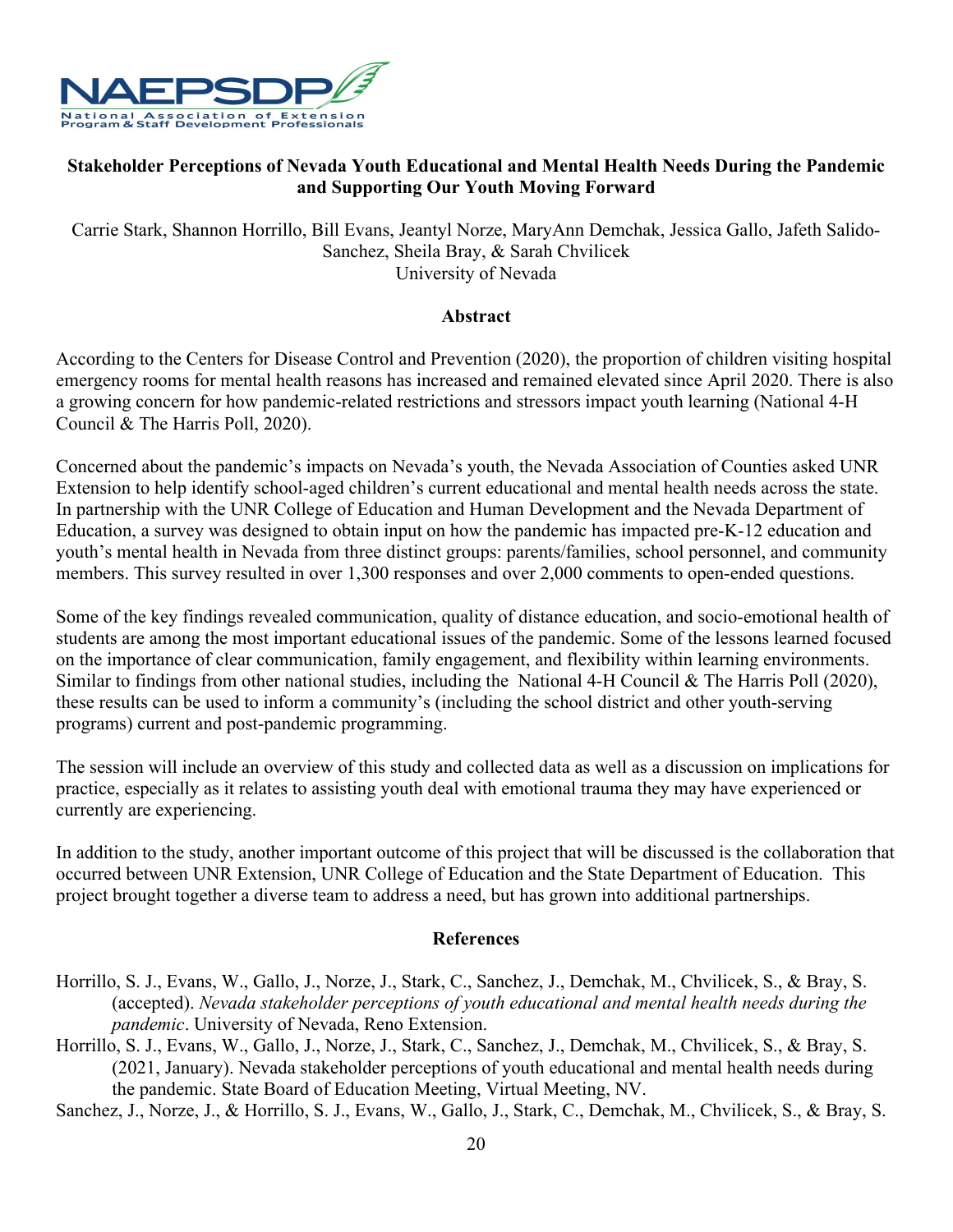

(2021, August). *Nevada Stakeholder Perceptions of Youth Educational & Mental Health Needs During the Pandemic*. Paper presented at the International Council of Professors of Educational Leadership, Virtual Conference.

Stark, C., Horrillo, S. J., Evans, W., Gallo, J., Norze, J., Sanchez, J., Demchak, M., Chvilicek, S., Bray, S., & Todtman, J. (2021, November). *Stakeholder perceptions of Nevada youth educational and mental health needs during a pandemic*. Poster presented at the National Association of Extension 4-H Youth Development Professionals, Memphis, TN.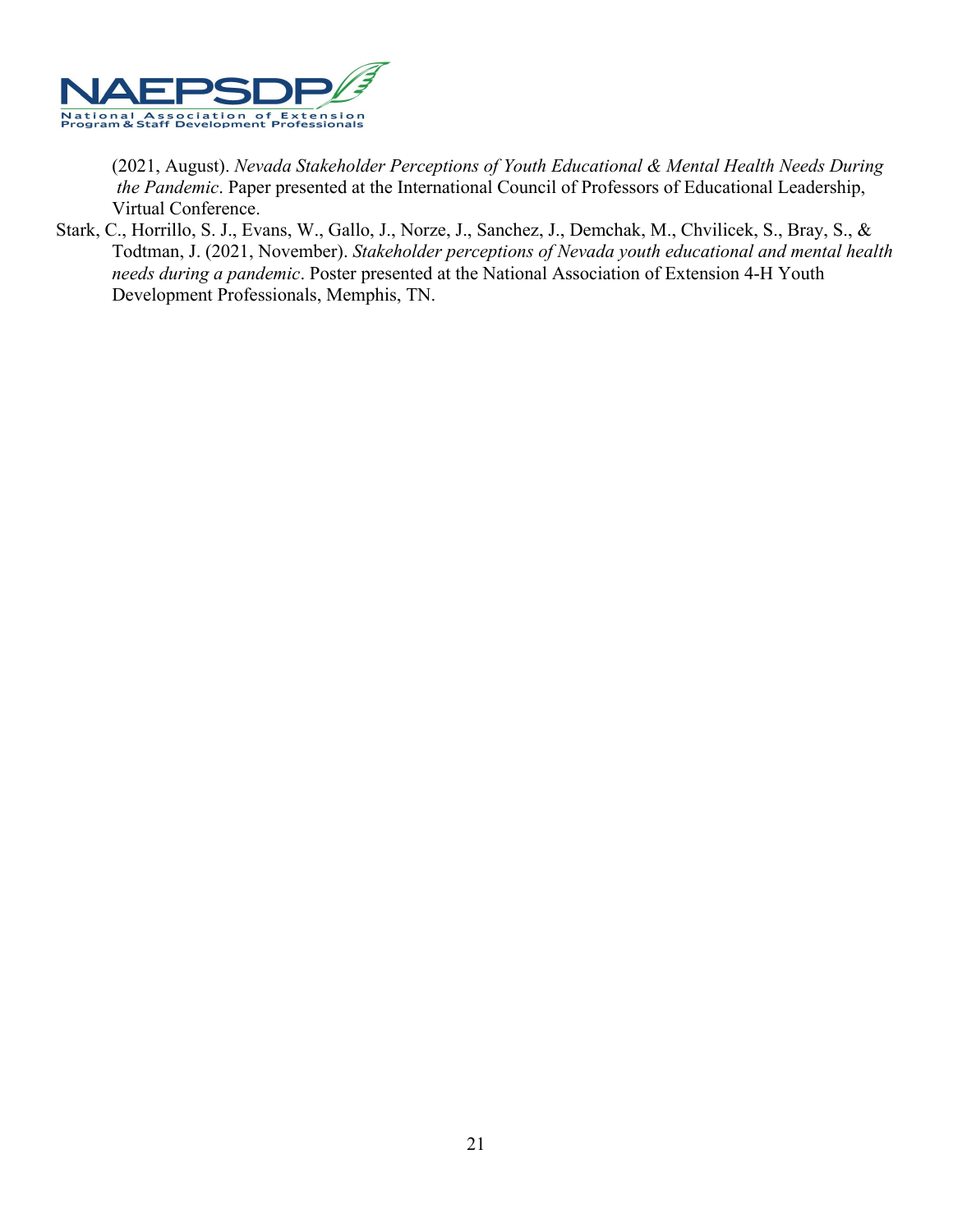

## **Assessing Pennsylvania Farmers' Quality of Life and Leadership Competencies for Developing an Extension Program**

Suzanna Windon & Daniel Robotham Pennsylvania State University

#### **Abstract**

## Introduction -

The landscape of farming is changing with the number of farms in [State] consistently declining since 2007 (United States Department of Agriculture National Agricultural Statistics Service Information [USDA NASS], 2017). Part of this decline can be attributed to the increased stress, expectations and responsibilities associated with farming (Parry et al., 2005). Modern farmers must possess competencies to lead themselves (selfleadership) and others (team leadership). Self-leadership competencies, including self-efficacy and self-esteem are shown to enhance individuals' health-related quality of life (Huang et al. 2017). Team leadership competencies including being inspirational, considerate, and having strong values are associated with higher quality of work life among individuals within an organization (Corrigan et al., 2000; Surtano et al., 2018). The relationship between self-leadership and team leadership competencies with key correlates of quality of life (health- and work-related) suggests a possible relationship with overall quality of life. The purpose of this study was to describe the level of farmers' self-leadership, team leadership, and farmers' quality of life, and explain the relationship between farmers' quality of life and farmers' self-leadership and team leadership.

## Methodology -

We utilized the open web page questionnaire method to collect data from [State] farmers. We utilized convenience, self-selecting, and chain-referral sampling approaches. Respondents were recruited through various organizational web platforms. The final data set included 59 farmer responses. We developed self and team leadership competencies scales using existing literature related to intrapersonal and interpersonal leadership competencies (Benge et al., 2011; Bruce & Anderson, 2012; Conklin et al., 2002; Cooper & Graham, 2001; Day, 2000; Day & Dragoni, 2015; Goleman, 2004; Haynes, 2000; Stedman & Rudd, 2006). These two scales were measured using a five-point Likert scale ranging from 1 (strongly disagree) - 5 (strongly agree). We used the Farmers' Quality of Life scale (Author et al., 2016) to measure farmers' perceptions about their quality of life. The scale was measured using a five-point Likert scale ranging from 1 (very dissatisfied) - 5 (very satisfied).

#### Results -

Results showed a significant positive association between self-leadership competencies and leadership of employees' competencies ( $r = .55$ ,  $p = .001$ ), farmers' self-leadership competencies and quality of life ( $r = .63$ ,  $p = .001$ ), and leadership of farm employees' competencies and quality of life ( $r = .24$ ,  $p = .013$ ). The results also indicated that a significant proportion of the total variance in overall farmers' quality of life was predicted by farmers' self-leadership and leadership of farm employees' competencies  $F(2, 54) = 20.60$ , p &It; .001. Multiple R2 indicated that approximately 43% of the variation in overall farmers' quality of life can be explained by farmers' self-leadership and leadership of farm employees' competencies.

Discussion and Recommendations -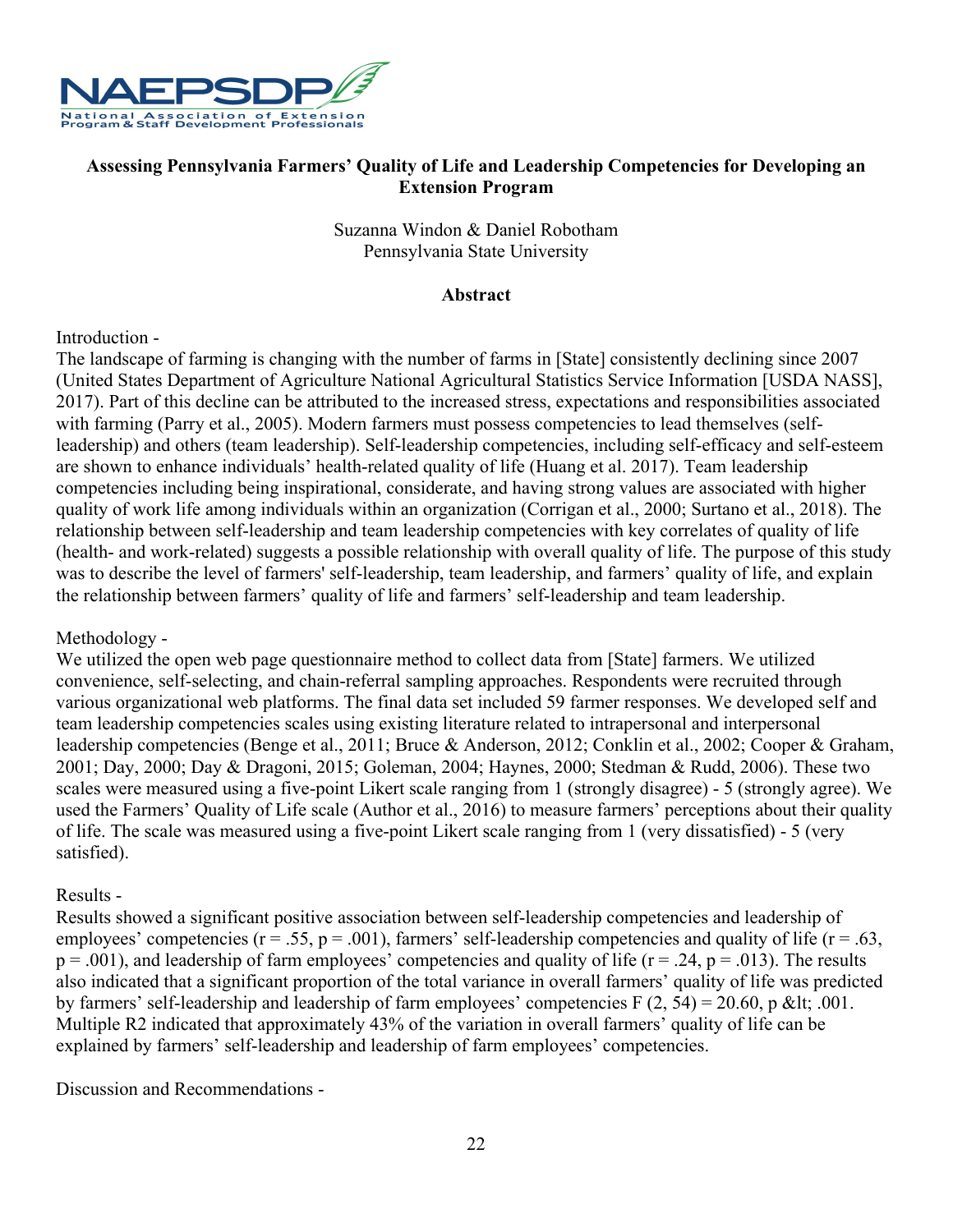

The results of this study indicated that farmers generally have a high perception of their leadership competencies. Previous studies showed that those with high self-leadership competency were more effective in managing their stress (Thompson & Gomez, 2014) with work stress a key factor influencing quality of life. Study results also indicated greater need among farmers for work-life balance, which is consistent with previous studies that reported an individual's ability to balance work and family life is a significant factor related to their perceived quality of life (Greenhaus et al. 2003). Another reported area of need was the ability to have difficult conversations with farm employees. This supports previous research that emphasizes the leaders' challenge in having difficult conversations with their employees (Angelo, 2019; Bradley & Campbell, 2016). The study results suggest greater leadership skills, both self-and team leadership, corresponds to greater perceived quality of life. These results are consistent with previous studies (Herrera et al., 2018; Kong at el., 2019) that reported the farmers' organizational management, interpersonal competencies, self-leadership competencies relate to farmers' quality of life.

Overall, the study results provide important insight to Extension practitioners toward identifying specific farmer needs and developing relevant Extension programs for farmers in their state. The results of this study build a greater understanding of the relationship between quality of life and leadership competencies by expanding the scope of research to a non-traditional context. The results specifically suggest targeted leadership programming is necessary to address identified areas of need among farmers. The general leadership education currently provided by the [State] Extension service is not sufficient to address the observed farmer leadership needs in the study. Consideration should be given to the development of specific farmer leadership development programs in the following two areas, work stress and conflict management, both of which would help to address key leadership competencies and quality of life.

- Angelo, E. (2019). Managing interpersonal conflict: Steps for success. Nursing Management, 50(6): 22–28. https://doi.org/10.1097/01.NUMA.0000558479.54449.ed
- Benge, M., Harder, A., and Carter, H. (2011). Necessary pre-entry competencies as perceived by Florida Extension agents. Journal of Extension, 49(5). https://www.joe.org/joe/2011october/a2.php
- Bradley, G. L., and Campbell, A. C. (2016). Managing difficult workplace conversations: Goals, strategies, and outcomes. International Journal of Business Communication, 53(4), 443–464. https://doi.org/10.1177/2329488414525468
- Bruce, J. A., and Anderson, J. (2012). Perceptions of the training needs of the newest members of the Extension family. Journal of Extension, 50(6). https://www.joe.org/joe/2012december/pdf/JOE\_v50\_6rb5.pdf
- Clark, A. E. (2010). Work, jobs, and well-being across the millennium. In E. Diener, J. F. Helliwell, and D. Kahneman (Eds.), International differences in well-being (p. 436–468). Oxford University Press. https://doi.org/10.1093/acprof:oso/9780199732739.003.0014
- Conklin, N. L., Hook, L. L., Kelbaugh, B. J., and Nieto, R. D. (2002). Examining a professional development system: A comprehensive needs assessment approach. Journal of Extension, 40(5): 1–9. https://www.joe.org/joe/2002october/a1.php
- Cooper, A. W., and Graham, D. L. (2001). Competencies needed to be successful county agents and county supervisors. Journal of Extension, 39(1): 1–11. https://www.joe.org/joe/2001february/rb3.php
- Corrigan, P. W., Lickey, S. E., Campion, J., and Rashid, F. (2000). Mental health team leadership and consumers' satisfaction and quality of life. Psychiatric Services, 51(6): 81–785. https://doi.org/10.1176/appi.ps.51.6.781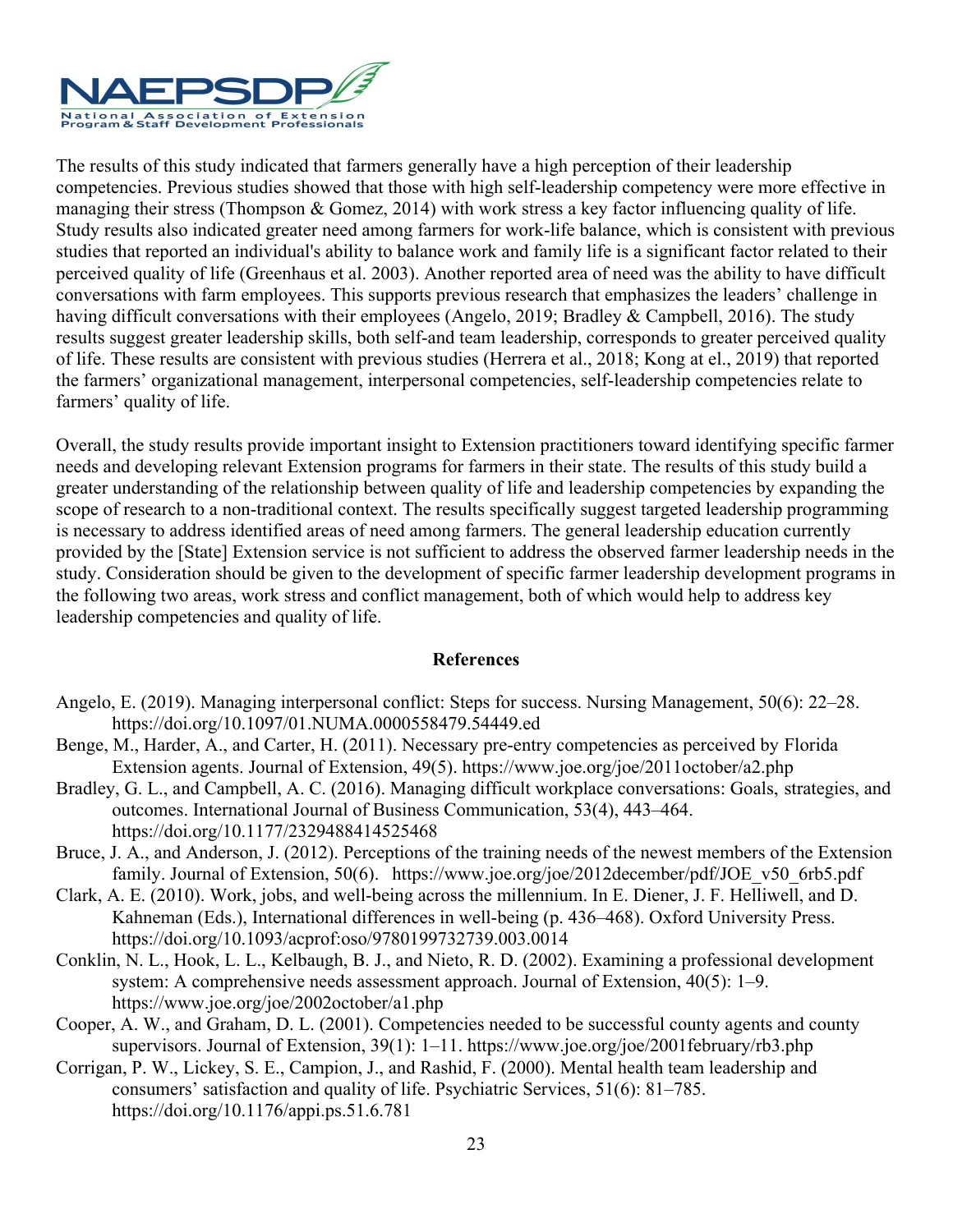

- Day, D. V. (2000). Leadership development: A review in context. The Leadership Quarterly, 11(4): 581–613. https://doi.org/10.1016/S1048-9843(00)00061-8
- Day, D. V., and Dragoni, L. (2015). Leadership development: An outcome-oriented review based on time and levels of analyses. Annual Review of Organizational Psychology and Organizational Behavior, 2: 133– 156. https://doi.org/10.1146/annurev-orgpsych-32414-111328
- DiLiello, T. C., and Houghton, J. D. (2006). Maximizing organizational leadership capacity for the future: Toward a model of self‐leadership, innovation and creativity. Journal of Managerial Psychology, 21(4): 319–337. https://doi.org/10.1108/02683940610663114
- Goleman, D. (2004). What makes a leader? Harvard Business Review, 82(1): 82–91. https://hbr.org/2004/01/what-makes-a-leader
- Greenhaus, J. H., Collins, K. M., and Shaw, J. D. (2003). The relation between work-family balance and quality of life. Journal of Vocational Behavior, 63(3): 510–531. https://doi.org/10.1016/S0001-8791(02)00042- 8
- Haynes, B. R. (2000). Management skills of county Extension administrators: Are they sufficient to do the job? Journal of Extension, 38(2). https://www.joe.org/joe/2000april/rb2.php
- Herrera, B., Gerster-Bentaya, M., and Knierim, A. (2018, July 28- August 2). Farm-level factors influencing farmers satisfaction with their work [Paper Presentation]. 30th International Conference of Agricultural Economists, Vancouver, Canada. https://ageconsearch.umn.edu/record/277024/files/641.pdf.
- Huang, H. Y., Tsai, W. C., Chou, W. Y., Hung, Y. C., Liu, L. C., Huang, K. F., Wang, W. C., Leung, K. W., Hsieh, R. K., and Kung, P. T. (2017). Quality of life of breast and cervical cancer survivors. BMC women's health, 17(1): 30. https://doi.org/10.1186/s12905-017-0387-x
- Kong, F. Z., Zhao, L., Zhang, X. B., Tsai, C. H., and Lin, D. D. (2019). Farmers' Work-life Quality and Entrepreneurship will in China. Frontiers in Psychology, 10: 787. https://doi.org/10.3389/fpsyg.2019.00787
- Parry, J., Barnes, H., Lindsey, R., & Taylor, R. (2005). Farmers, farm workers, and work-related stress (Research Report 362). Department for Work and Pensions, Health & Safety Executive.
- Stedman, N. L., & Rudd, R. (2006). Leadership styles and volunteer administration competence: Perceptions of 4-H county faculty in the United States. Journal of Extension, 44(1). ttps://www.joe.org/joe/2006february/rb6.php
- Suratno, K., Ariyanti, S., & Kusrini S, K. (2018). The Relationship between transformational leadership and quality of nursing work life in hospital. International Journal of Caring Sciences, 11(3): 1416–1422.
- Thompson, J., & Gomez, R. (2014). The role of self-esteem and self-efficacy in moderating the effect of workplace stress on depression, anxiety and stress. Australasian Journal of Organizational Psychology, 7(e2): 1–14. https://doi.org/10.1017/orp.2014.2
- United States Department of Agriculture National Agricultural Statistics Service [USDA NASS]. (2017). 2017 Census of Agriculture – United States data: Table 1. Historical highlights: 2017 and earlier census years [Data Set]. https://www.nass.usda.gov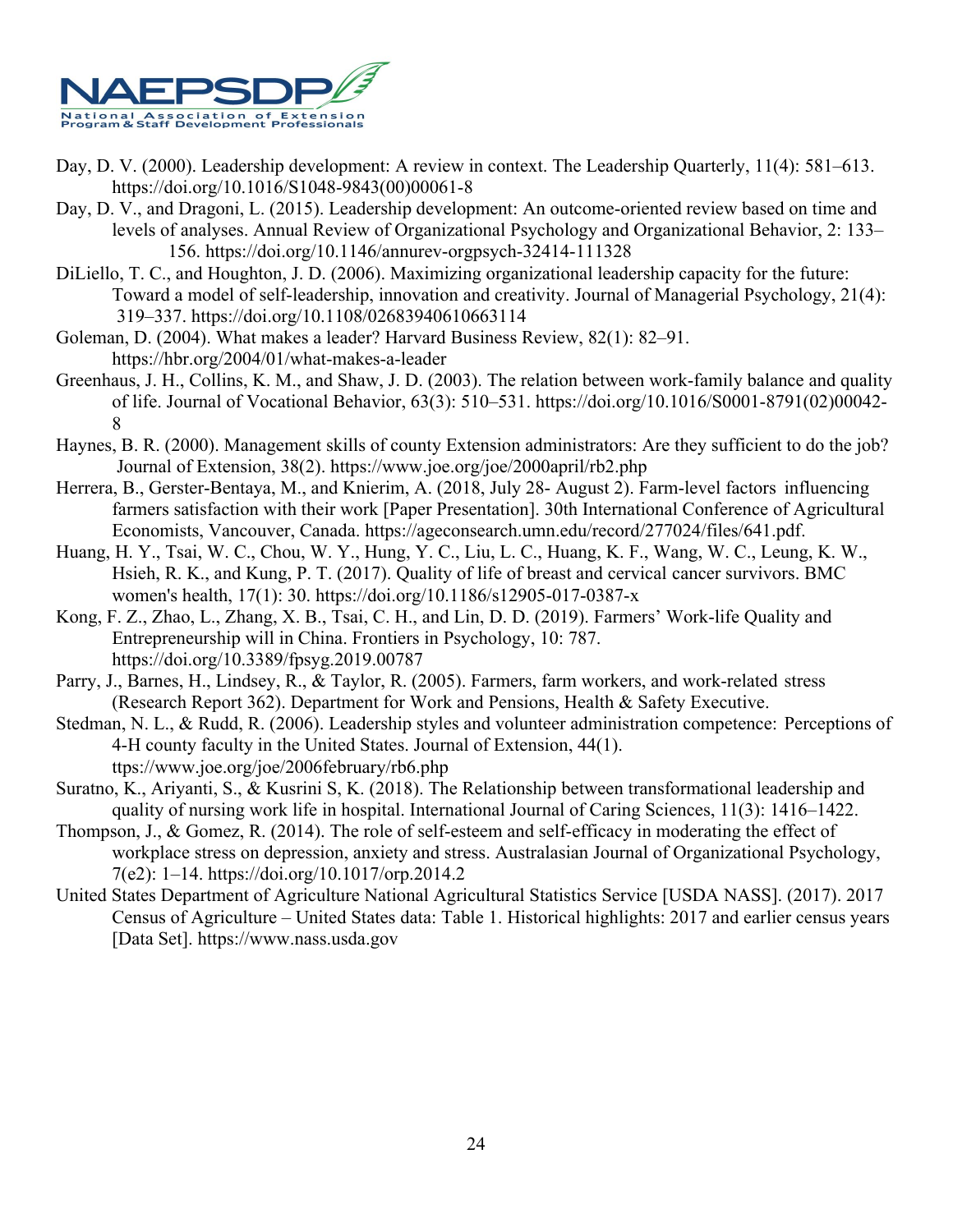

## **Equal Opportunity and Civil Rights Overview**

## Jessica Creighton & Drenda Williams USDA NIFA

#### **Abstract**

The objective of the presentation will be to provide a broad overview of civil rights and equal opportunity considerations in NIFA-funded programs and activities, including applicable laws, related requirements, and best practices. The presentation will be delivered via powerpoint by Senior Equal Opportunity Specialist Jessica Creighton after an introduction and welcome by Drenda Williams, Director of Civil Rights and Equal Opportunity, both of NIFA USDA.

In the first part of the presentation, Ms. Creighton will summarize civil rights and equal opportunity laws that apply to NIFA-funded Extension programs, including: Title VI of the Civil Rights Act, Title IX of the Education Amendments Act, Executive Order 13166, Section 504 of the Rehabilitation Act, Title II of the Americans with Disabilities Act, and the Age Discrimination Act. Ms. Creighton will discuss requirements for federally financially assisted entities, such as all Extension programs and activities, will be discussed. Ms. Creighton will include in her discussion requirements related to: equally effective opportunity and communication for individuals with disabilities; reasonable accommodations for individuals with disabilities; language access for individuals with limited English proficiency; sexual harassment as a type of sex discrimination; and prohibitions against retaliation for engaging in a protected civil rights activity.

The second half of the presentation will focus on best practices for diversity and inclusion within federally financially assisted institutions. Ms. Creighton will cover how to incorporate civil rights procedures into organizational capacity and how to take a holistic approach to diversity. Ms. Creighton will also describe required civil rights related policies and how to institute comprehensive civil rights training. As part of this best practices section, an explanation of REG data collection and parity analyses will be provided. Ms. Creighton will also touch on best practices for outreach and engagement. Finally, Ms. Creighton will outline USDA's Equal Opportunity Notification requirements.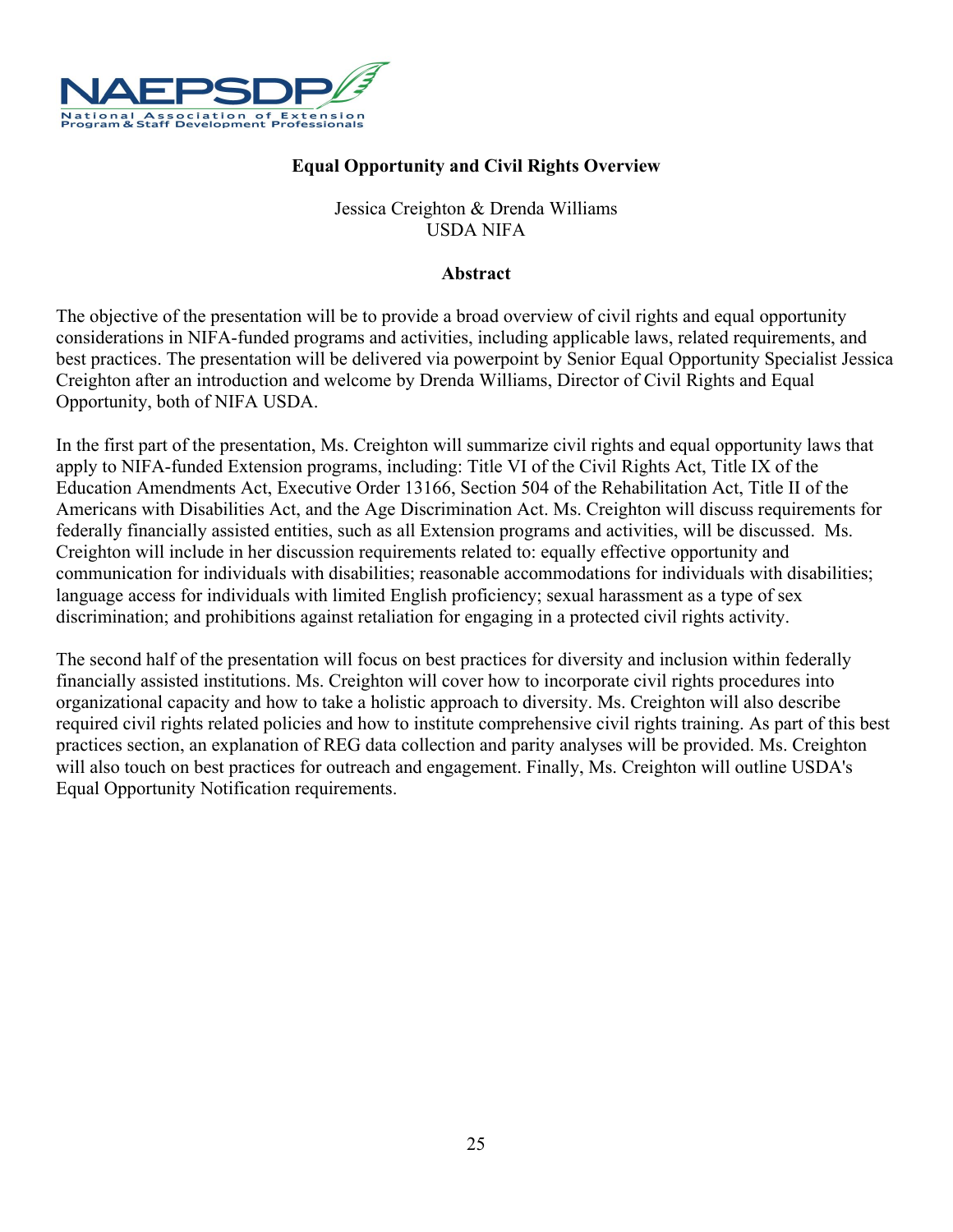

## **Using Extension Education Design Templates to Increase Learner-Centered Teaching**

Mary L Halbleib Oregon State University

## **Abstract**

## Significance -

Extension professionals often enter their careers with significant subject matter expertise, but with limited or no training in the science of teaching and learning. In contexts where there is inadequate support for Extension professionals in developing educational programming grounded in learner-centered approaches, many educators may overuse lecturing as a teaching strategy. Though this more passive strategy is simpler to implement than forms of learner-centered instruction, recent research has illuminated that interactive teaching approaches that increase learner engagement are key in fostering higher levels of knowledge retention (Deslauriers et al., 2011). Thus, to increase impact in the communities Extension professionals serve, resources are required which support these educators in creating learner-centered educational programs. The Outcome-Based Extension Education Design and Agenda Analysis templates, assist Extension professionals in increasing active learning within their programs by providing them with the opportunity and structure needed to identify essential knowledge, generate clear learning outcomes, integrate assessments, and allot appropriate amounts of time for active learning activities.

#### Description -

The Outcome-Based Extension Education Design template was created for use in professional development courses and in collaborative projects to support Extension professionals in creating empowering adult education programs (Halbleib et al., 2021). This template was recently expanded to be a standalone resource that can also be used independently and without prior training (Halbleib, in press). The Agenda Analysis template was developed to ensure educators are aware of how much time they allocated to active and reflective forms of learning, and ideally motivate them to increase the level of direct engagement.

The first step of the program design process is for educators to evaluate a past event agenda or course syllabus for the time allocated to active learning by completing the Agenda Analysis template. This allows the educators to reflect on how they might expand the use of more direct forms of learner engagement. Extension professionals then review the Outcome-Based Extension Education Design template which guides them through the four essential learner-centered design steps. These four steps include:

- 1. Generate learning outcomes that clearly define what the learners will be able to do after the program.
- 2. Develop assessment tasks that provide evidence of learner progression towards the intended outcomes and allow instructors to adjust their teaching if needed.
- 3. Create learning activities that allow the learners to apply new knowledge and practice skills in scenarios that mirror real-world challenges and opportunities.
- 4. Identify essential knowledge and what necessary information learners must comprehend to know both why and how they will be completing the learning activities.

Then educators apply the four steps to one of their own programs or projects and fill in the blank copy of the template. If the template is being utilized within a program development class, it can be useful to allow time for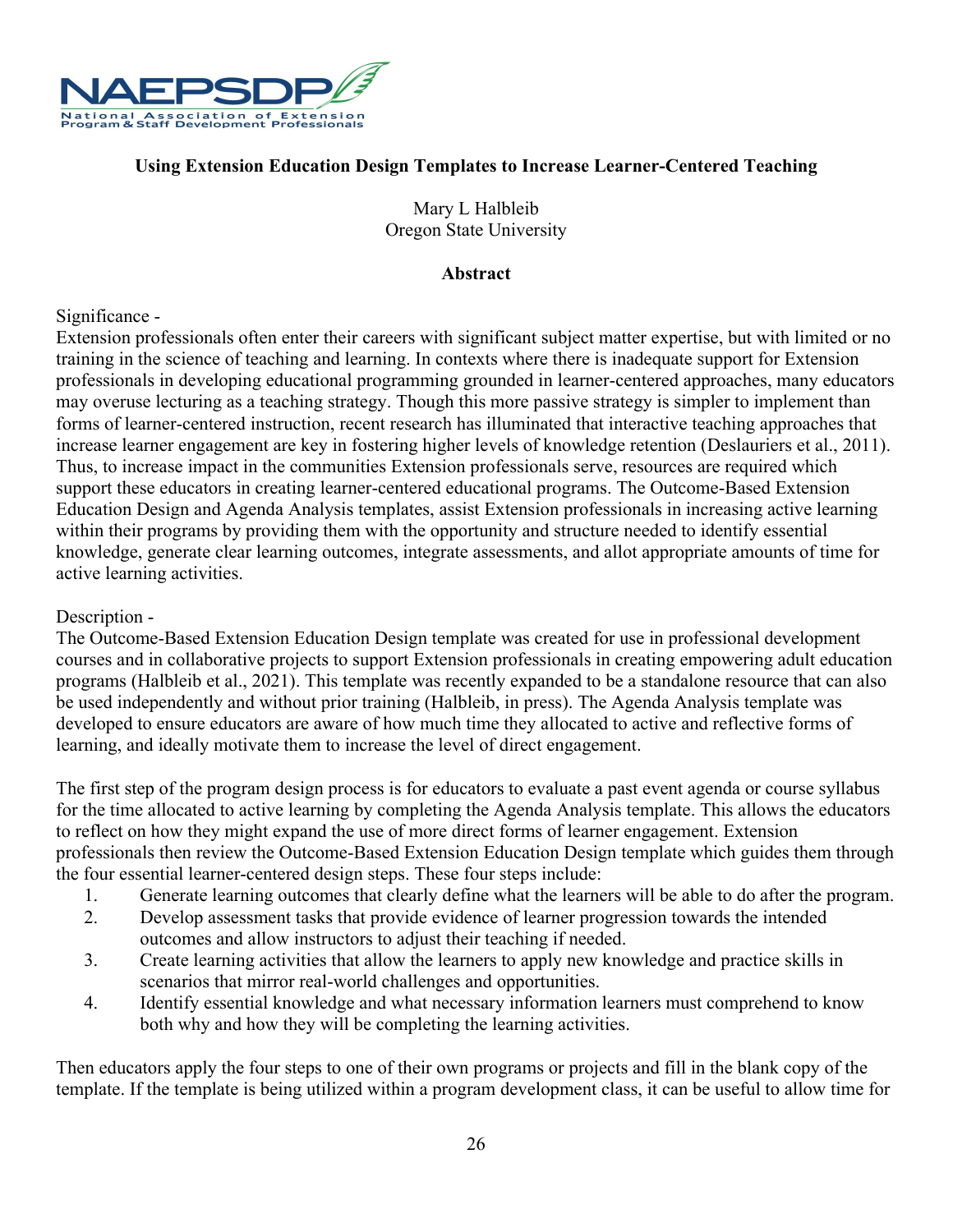

the Extension professionals to see each other's designs, provide feedback, and ask questions to increase collaboration, networking, and the generation of new ideas.

#### Recommendations -

There is a need to more effectively support Extension professionals by translating the relevant and researchbased science of teaching and learning into actionable information. Enabling educators to employ an outcomebased educational framework focuses the instructional design on the application of information and skill building so that learners will be able to solve real-world challenges. Though learning best occurs in person, the recent transition to remote education dictates that Extension education tools, like these two templates, be designed in such a way that is compatible with independent learning. If Extension professionals are doing this work on their own it is suggested that these individuals connect with others to serve as reviewers to get feedback to improve their curriculum design. These templates may also be employed outside of formal capacity-building experiences by teams within Extension projects to co-create program designs.

## Benefit to NAEPSDP and Practice -

Research indicates that Extension programming capacity and professional growth are key competencies of interest for Extension professionals throughout their careers (Brodeur et al., 2011). There is a clear opportunity to better equip these educators in supporting their clientele by improving the ways in which critical information is disseminated within communities. Providing empowering, context-specific, and tested resources is an effective way to assist these professionals in streamlining the development of more effective outreach programs.

- Brodeur, C.W., Higgins, C., Galindo-Gonzalez, S., Craig, D.D., & Haile, T. (2011). Designing a competencybased new county Extension personnel training program: A Novel Approach. *Journal of Extension, 49*(3).
- Deslauriers, L., Schelew, E., & Weiman, C. (2011). Improved learning in a large-enrollment physics class. *Science, 322* (6031):862-864.
- Halbleib, M.L. (in press). Improving Extension Curriculum Design Using Learner-Centered Templates. *Journal of Extension*.
- Halbleib, M.L., G. Jones, C. Bouska, & D.L. Walenta. (2021*). Increasing the Reach of Integrated Pest Management Through Community Partnerships: Insights from Implementing Adaptive Learner-Centered Education Across Oregon*. EM 9328. Oregon State Univ. Extn. https://extension.oregonstate.edu/pub/em-9328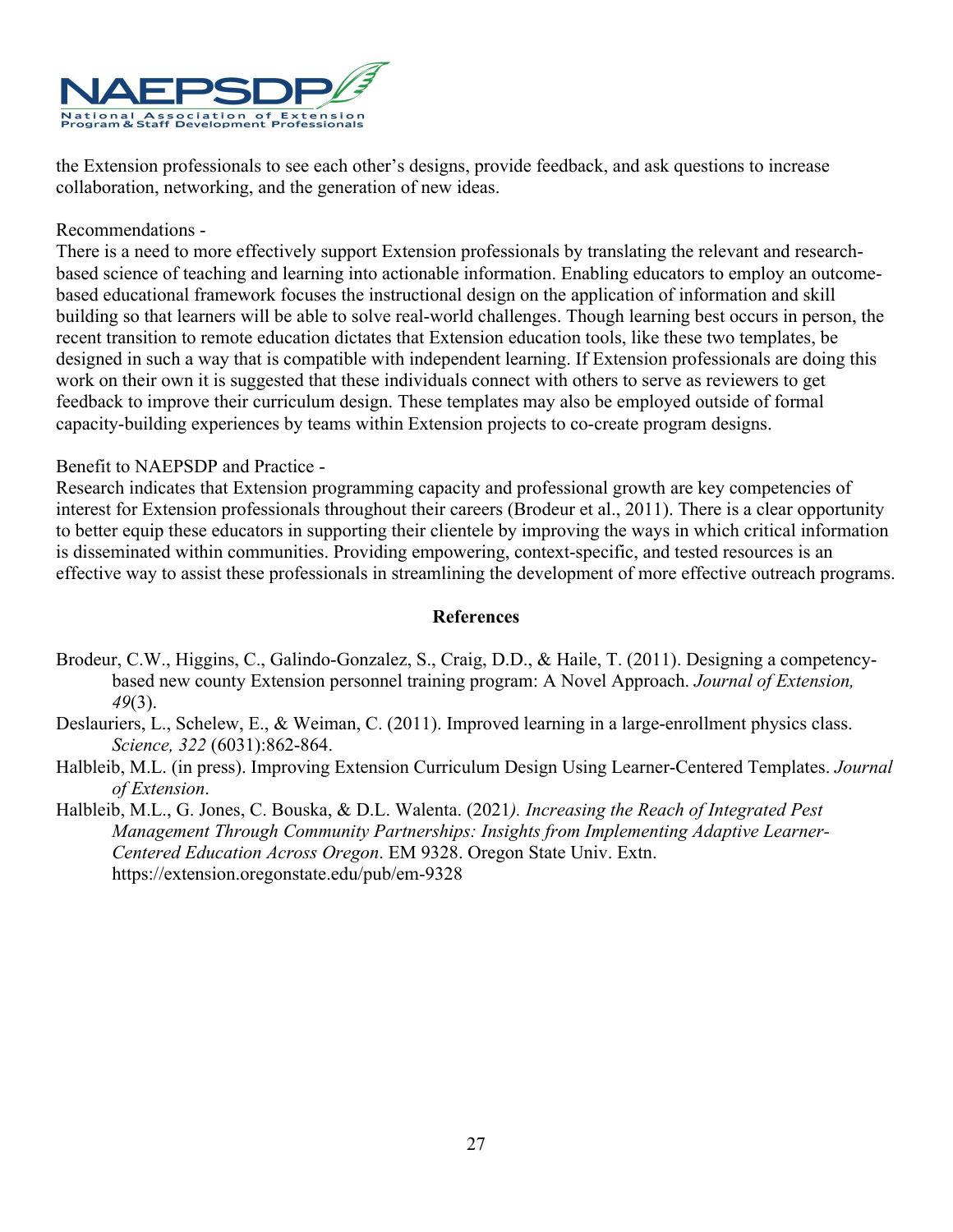

## **Using a Statewide Needs Assessment to Inform Program Planning: A Colorado Case Study**

Cary Weiner & David MacPhee Colorado State University

#### **Abstract**

Needs assessment is widely recognized as the first step in Extension program planning (Diaz et al., 2018). Needs assessment is critical to program planning because: (a) it puts a proposed new program on solid ground; (b) can diagnose why an existing program is in trouble; and (c) program managers can be more responsive to diverse stakeholders (Rossi et al., 2018).

Placing needs assessment in the context of a comprehensive program planning framework is also important. Dutweiller (2012) argued that having a program planning framework in place can promote: prioritization of resources; a focus on intended outcomes; outcome achievement; accountability; reflection; assessment of success; and a basis for communicating impact.

In this proposed presentation, we will discuss the process and impact of conducting a statewide, mixed-methods needs assessment based on a new Program Planning for Impact (PPI) framework. Specifically, we will address how the needs assessment was used to: (a) advance inclusivity through engagement of underrepresented demographics; (b) create new partnerships; (c) start aligning local and statewide programs and resources with formally identified community needs; and (d) build staff capacity to engage in richer needs assessment and program planning on an ongoing basis.

While many needs assessments are program-specific or locally bound, Colorado State University (CSU) Extension conducted a broad, inclusive, statewide, mixed-methods needs assessment from 2020-2021. This assessment was facilitated by state staff and a faculty consultant, and it was conducted by county Extension directors and agents. In total, the assessment included an analysis of approximately 450 secondary data sources, 250 key informant interviews, 6 English as a Second Language focus groups, and 10,000 survey responses. It resulted in the identification of 111 unique community issues across the state.

To move from assessment to issue prioritization and goal setting, county Extension offices are utilizing the PPI framework. This framework incorporates concepts from the Carnegie Foundation's (2017) work on Networked Improvement Communities, Wenger et al.'s (2011) Value Creation framework, CSU's Continuum of Engaged Scholarship, and Lasker and Weiss's (2003) Community Health Governance model. The PPI framework emphasizes co-creation of programming and resources with diverse community partners, defining goals based on a spectrum of immediate to long-term value, and learning for improvement.

Application of the PPI framework will result in the creation of first-ever County Program Plans, which identify priority issues to be addressed by Extension offices along with goals for Extension programming related to those issues. County Program Plans will in turn be used to inform Plans of Work for our statewide program teams as well as individual staff 'Plans to Invest' in 2021 and 2022.

Recommendations for future NAEPSDP practice will include: engaging staff to build capacity and buy-in through an empowerment model that demystifies evaluation, emphasizes collaboration, and institutionalizes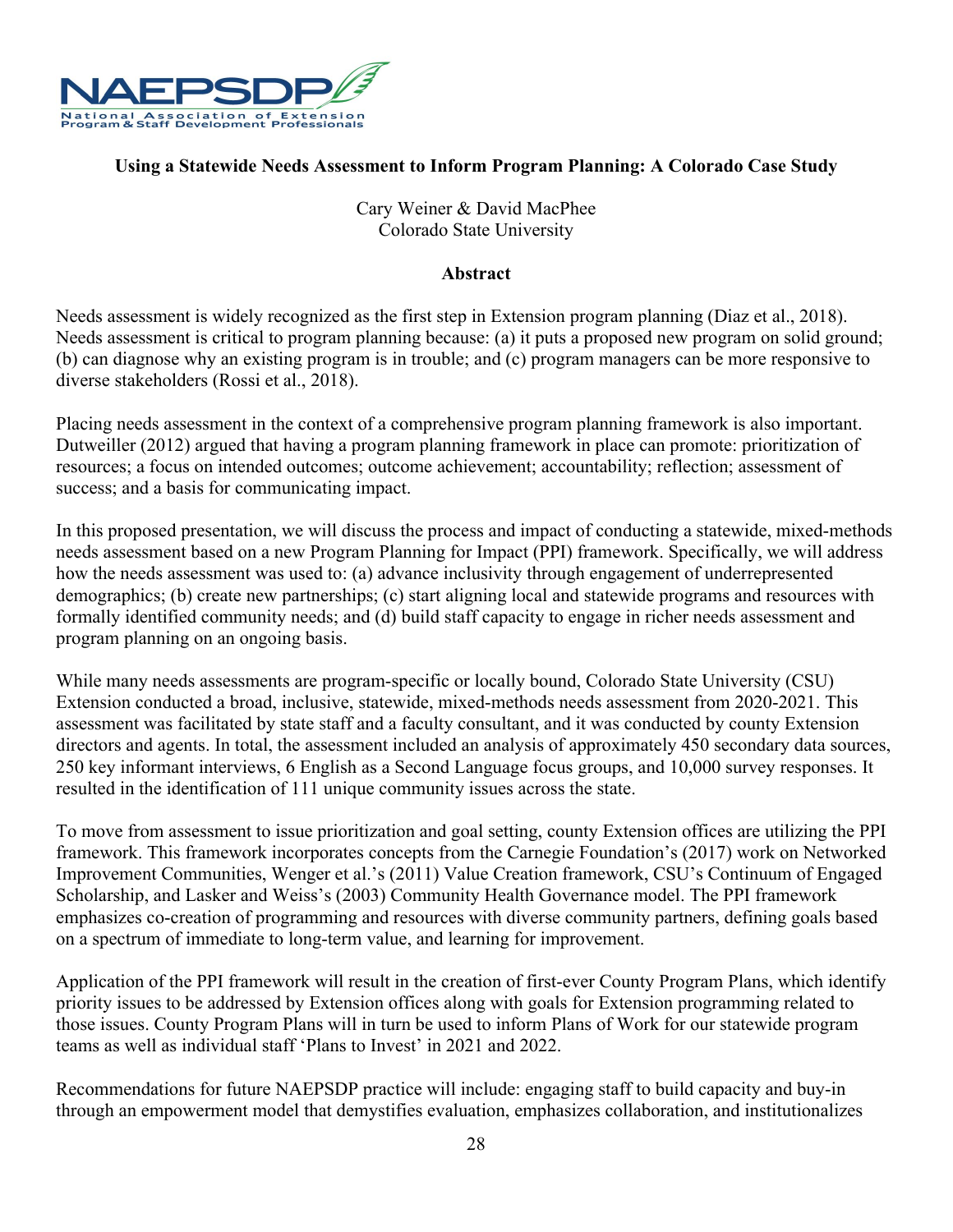

self-reflection (Wandersman et al., 2004); providing specific guidance on needs assessment and program planning practices based on the experience of a pilot needs assessment cohort; emphasizing staff control of issue prioritization to mitigate anxiety (Fetterman, 2005); strategically weaving purposeful diversity, equity, and inclusion initiatives into various parts of the needs assessment; use of a comprehensive, mixed-methods approach (Finifter et al., 2005); providing facilitated conversations around both the full context/overall purpose of the needs assessment and bite-sized chunks of practical guidance; and balancing the possibility of addressing broad community needs with the reality of current assets.

Expected benefits to NAEPSDP participants and the overall community of practice include opportunities to: reflect on how to enhance needs assessment efforts in respective states; learn about best practices and lessons learned on statewide needs assessment from Colorado's experience; and reflect on a new framework for program planning in Extension introduced by CSU Extension.

- Carnegie Foundation for the Advancement of Teaching. (2017, May 4). *Five Essential Building Blocks for a Successful Networked Improvement Community*. Retrieved from Carnegie Commons Blog: https://www.carnegiefoundation.org/blog/five-essential-building-blocks-for-a-successful-networkedimprovement-community/
- Diaz, J., Gusto, C., & Diehl, D. (2018, January). *Overview of Extension Program Planning Models*. Retrieved from University of Florida IFAS Extension: https://edis.ifas.ufl.edu/wc289
- Duttweiler, M. W. (2012, July 13). *CCEPDC 101 Program Development*. Retrieved from Cornell Cooperative Extension: https://www.youtube.com/watch?feature=player\_detailpage&v=XRLlt1evrG0
- Fetterman, D. M. (2005). *Empowerment evaluation principles in practice: Assessing levels of commitment*. In D. M. Fetterman & A. Wandersman (Eds.), Empowerment evaluation principles in practice (pp. 42-72). Guilford.
- Finifter, D. H., Jensen, C. J., Wilson, C. E., & Koenig, B. L. (2005). A comprehensive, multitiered, targeted community needs assessment model: Methodology, dissemination, and implementation*. Family and Community Health, 28*, 293-306.
- Lasker, R. D., & Weiss, E. S. (2003). Broadening participation in community problem solving: A multidisciplinary model to support collaborative practice and research. *Journal of Urban Health, 80*(1), 14-47. https://doi.org/10.1093/jurban/jtg014
- Rossi, P. H., Lipsey, M. W., & Henry, G. T. (2018). Evaluation: A systematic approach (8th ed.). Sage.
- Wandersman, A., et al. (2004). *Empowerment evaluation: Principles and action*. In L. A. Jason, C. B. Keys, Y. Suarez-Balcazar, R. R. Taylor, M. I. Davis (Eds.), Participatory community research: Theories and methods in action (pp. 139-156). American Psychological Association.
- Wenger, E., Trayner, B., & de Laat, M. (2011). *Promoting and assessing value creation in communities and networks: a conceptual framework*. Open University of the Netherlands.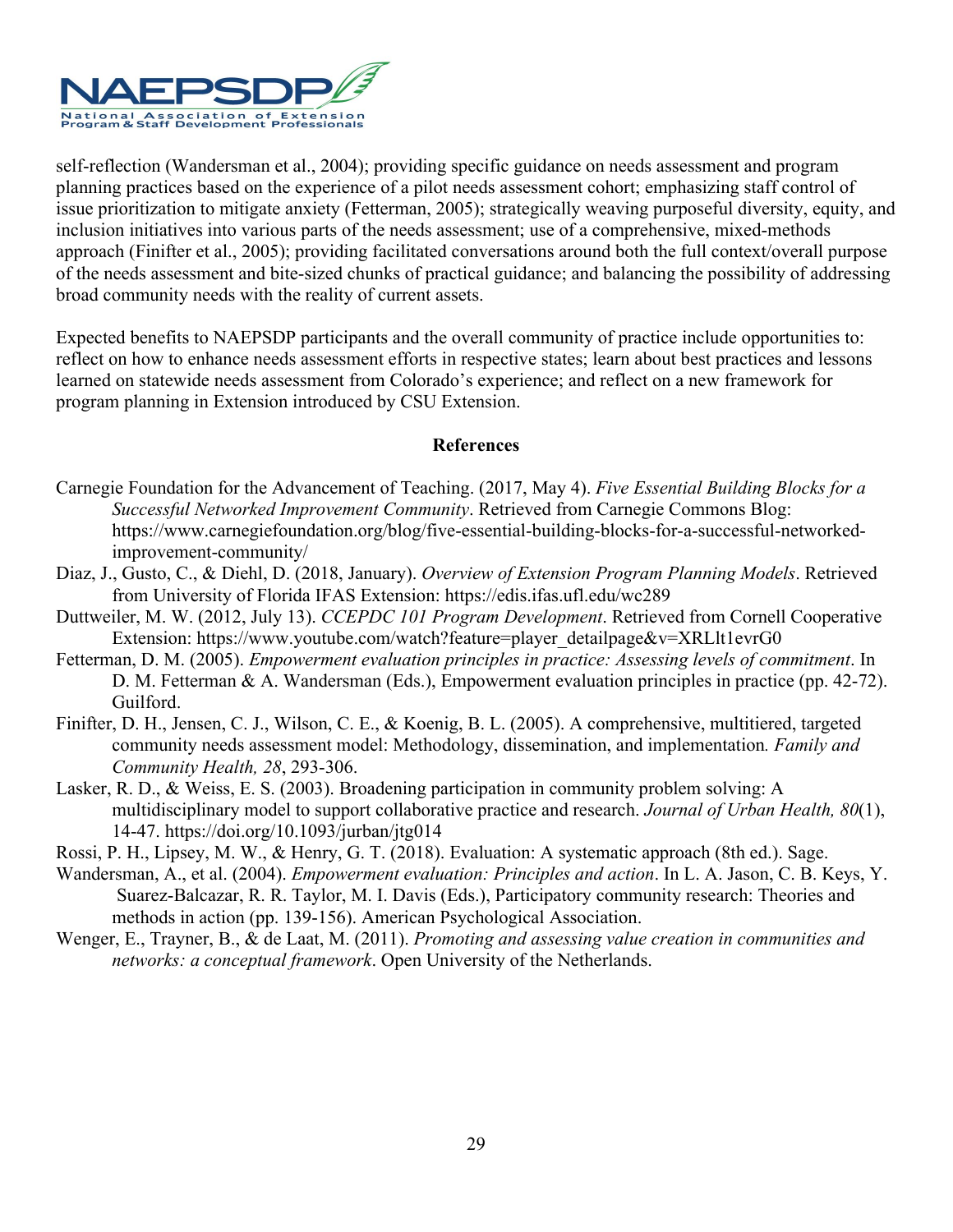

## **Building Buy-in: DEI Curriculum Development for an Extension Leadership Team**

Kristi Farner, Rochelle Sapp, & Karen Argabright University of Georgia

#### **Abstract**

Diversity, equity, and inclusion (DEI) has been in the forefront of the news and heightened awareness of issues surrounding it has surfaced in the workplace. DEI is vital to organizations for recruitment and retention (Millo, Brown, & Harrington, 2021). This presentation explains the curriculum design and implementation of a workshop for Georgia Extension Leadership on Diversity, Equity, and Inclusion. Theories utilized in curriculum development will be explained and the curriculum design and implementation will be shared. Thirty people within the state and district leadership of UGA Extension met in July 2021 and shared in a two-day workshop to create understanding around DEI and to set organizational goals related to DEI. Workshop materials will be shared to help others as their states design and implement DEI goals and strategies. This session will benefit participants and practice by providing insights from lessons learned and a tangible roadmap that may have pieces that are translatable to other states.

#### **References**

Millo, V., Brown, A. & Harrington, B. (2021). *Addressing Race in the Workplace: Advancing Diversity, Equity, and Inclusion*. Boston College Center for Work & Family: Executive Briefing Series.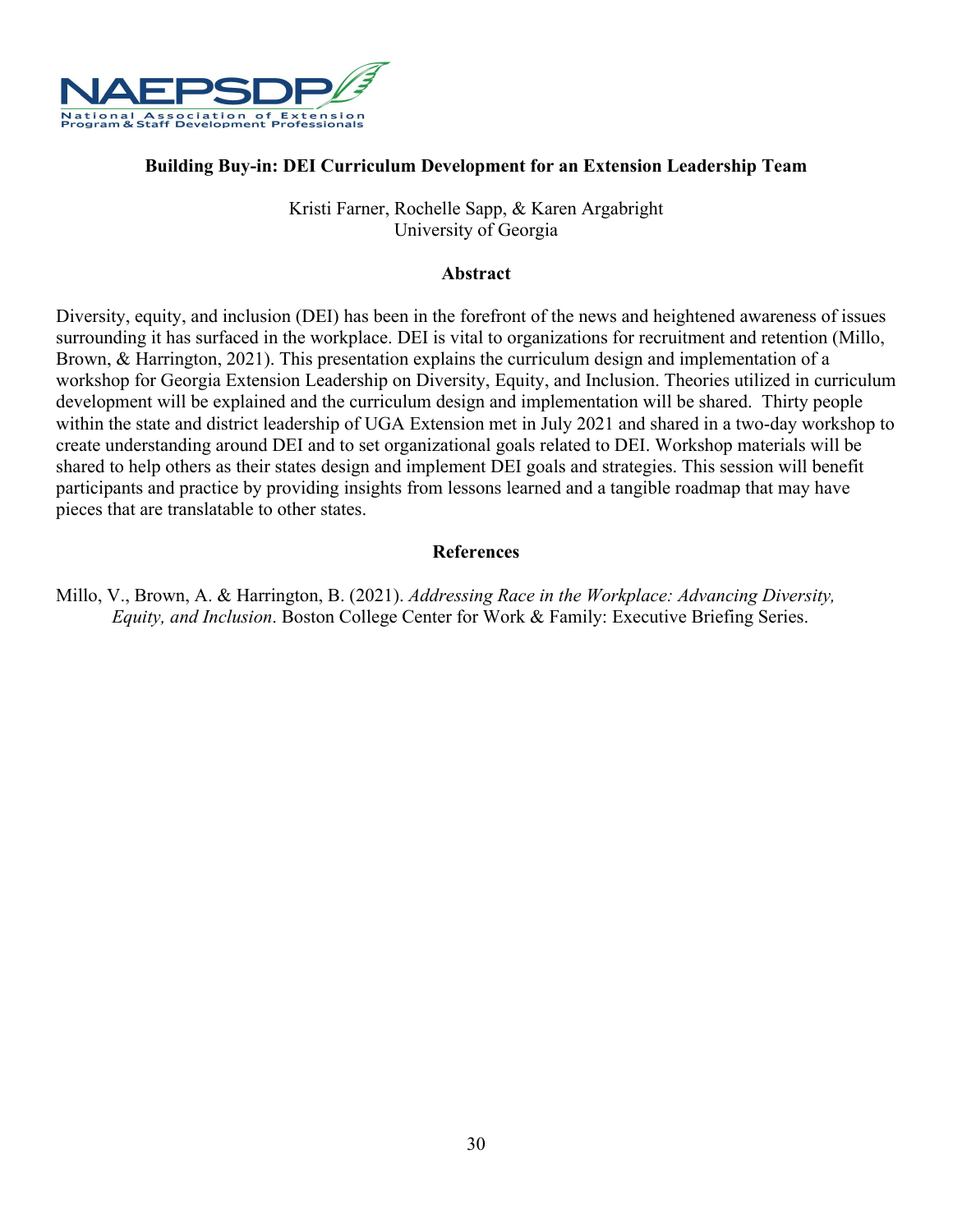

## **The Trust Edge Experience in Extension**

Lisa Kaslon, University of Nebraska Dave Varner, University of Nebraska Jenny Keshwani, University of Nebraska Renee Pusey, Pennsylvania State University Tara Mondock, Pennsylvania State University

#### **Abstract**

Most people think "trust" is some outdated concept that you either have or you don't, when in reality trust can be actively built and consistently reinforced to succeed in the Extension system.

A lack of trust is an organizations biggest expense. When trust increases, so do output, morale, retention, innovation, and loyalty. Conversely, when trust goes down, every metric starts moving in the wrong direction. The lower the trust, the more time everything takes, the more everything costs, and the lower the loyalty of everyone involved because, at the core, every leadership and organizational issue comes down to trust.

Nebraska and Penn State Extension Extensions systems both sought out the Trust Edge Leadership Institute as a resource to develop, build and prioritize trust as a foundational component to their organizations. Through ongoing research, the Institute has proven trust is a leading indicator of success. The Trust Outlook™ research found that 85% of people believe a high trust work environment helps them perform at their best (The Trust Outlook). The 8 Pillars of Trust™ can be quickly taught and reinforced with actionable tools so Extension Professionals can perform at their best and get lasting results in the system.

Extension is a vast organization. The complexities of geographically distanced employees, the University's systems within which we operate, our network of stakeholders and more, make trust the most critical element to our success. Join this session to learn the 8 Pillars Framework™ and learn what it takes to become a trusted extension professional!

We will review the pillars and how they have helped Extension faculty, educators, agents and staff in all aspects of their roles. Trust Edge Certified Coaches from both institutions will share their stories and how they are using the Trust Edge Experience to build a common language, increase alignment, and see measurable results in their organizations. This session will be offered on the zoom platform utilizing engagement tools for interaction and participation.

All facilitators are Trust Edge Certified Coaches and have been teaching and utilizing the content to enhance their organizations. Nebraska Extension has been involved with the Trust Edge Leadership Institute for four years and Penn State Extension for two.

As a part of the session participants will learn:

- The Case for Trust: Define of trust and see how a lack of trust is our biggest expense.
- The 8 Pillar Framework<sup>™</sup> for building a high-trust organizations.
- The How? How? How? Strategy<sup>TM</sup> for moving from ideas to action. Leverage this method for accelerating strategic and personal clarity!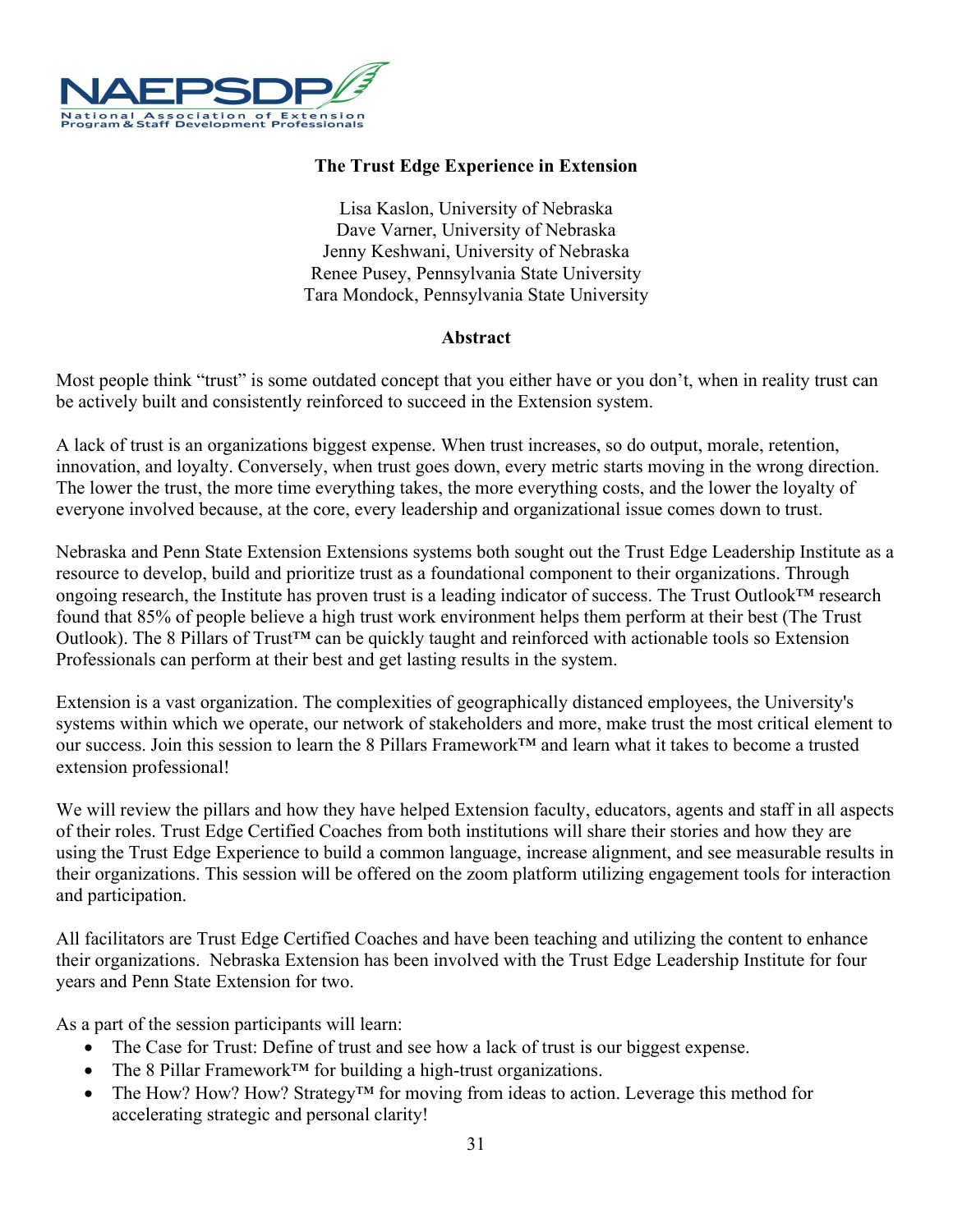

• How Nebraska and Penn State Extension have implemented this into the work of their organizations.

#### **References**

Horsager, David. (2009). *The Trust Edge: How Top Leaders Gain Faster Results, Deeper Relationships, and a Stronger Bottom Line*. New York, NY: Free Press.

Horsager, David. *Trust Edge – The Tools to Solve Your Organization's Greatest Problems*, 2020, trustedge.com/.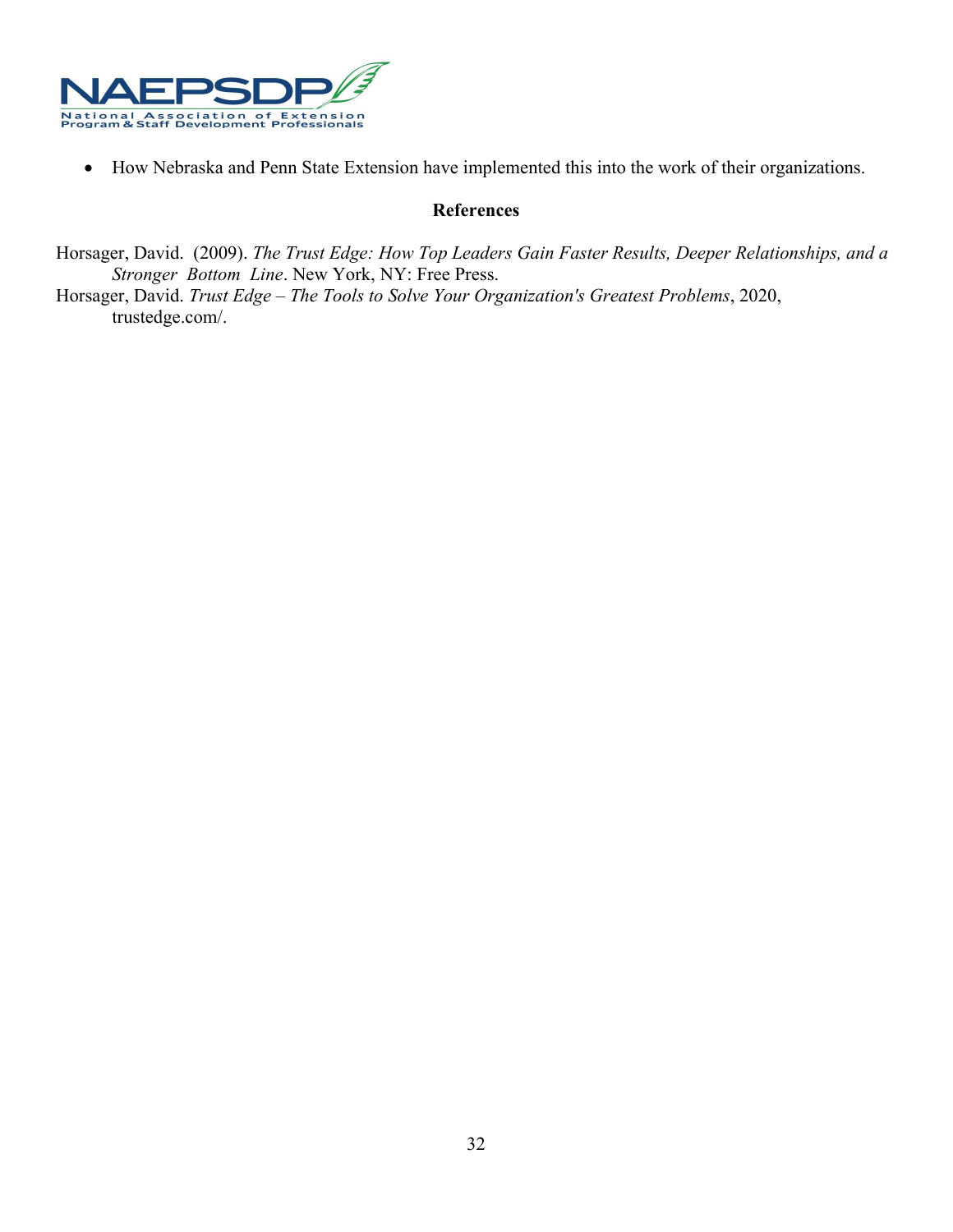

## **Mentoring With an Eye Toward Capacity Building**

Daniel Robotham & Suzanna Windon Pennsylvania State University

#### **Abstract**

#### Importance/Significance -

Effective community leadership is essential to community capacity and resilience. Crises, like the one we are experiencing in the current COVID-19 pandemic have highlighted the importance of community leaders and the existence of strong social networks in ensuring that the community maintains function and structure. The pandemic has also shed a light on the importance of capacity building among members of the community. Mentoring is one of the most effective ways communities can build individual capacity toward developing future leaders (Broadbent & Papadopoulos, 2009; Brown-Ferrigno & Muth, 2004; Day, 2000; Komives & Collins-Shapiro, 2006). Similarly, mentoring has been shown to increase individual sense of belonging, and connection to others which are integral parts of resilient and stable communities (Roland, 2008). Despite the importance of mentoring, community leaders often come in unprepared to serve as effective mentors in their communities and training programs are essential to dispelling misconceptions and instilling best practices (Matheson et al., 2020). Common issues that can arise from poor mentoring relationships include, miscommunication, erosion of trust, resentment, withdrawal, and failure to collaborate (Kumar et al., 2013). It is imperative that we in Extension and community development provide necessary information, guidance, and support to community mentors toward the development of connected, strong communities capable of adapting to change and uncertainty.

## Learned Skills and Competencies -

During the session participants will:

- 1. Learn specific interpersonal communication strategies aimed at developing empathy and trust.
- 2. Understand specific steps toward defining individual roles, assigning responsibility, and setting personal and professional boundaries in the context of a mentoring relationship.
- 3. Apply specific procedures for SMART goal and objective development for short-, medium-, and longterm goals utilizing the OITT (Objective, Indicator, Target, Timetable) method.
- 4. Recognize the four major stages of the mentoring relationship described in in the BEST (Building, Enhancing, Sustaining, Transitioning) model and apply appropriate mentoring strategies and activities each different stage.

## Benefit to NAEPSDP Participants and Practice -

This workshop will provide participants with practical knowledge and applicable strategies toward the development of strong mentoring relationships in their teams and communities. Participants will learn how to develop realistic and attainable goals for themselves and in group settings. Participants will also receive training on effective interpersonal communication strategies that can be applied in a wide variety of contexts.

## Teaching Plan and Method -

This workshop will introduce theory and best practices for improving the way community and organizational leaders build capacity through mentoring. The first half of the session will be a discussion of the theory and introduction of concepts. Participants will be asked to contribute to the discussion and provide feedback based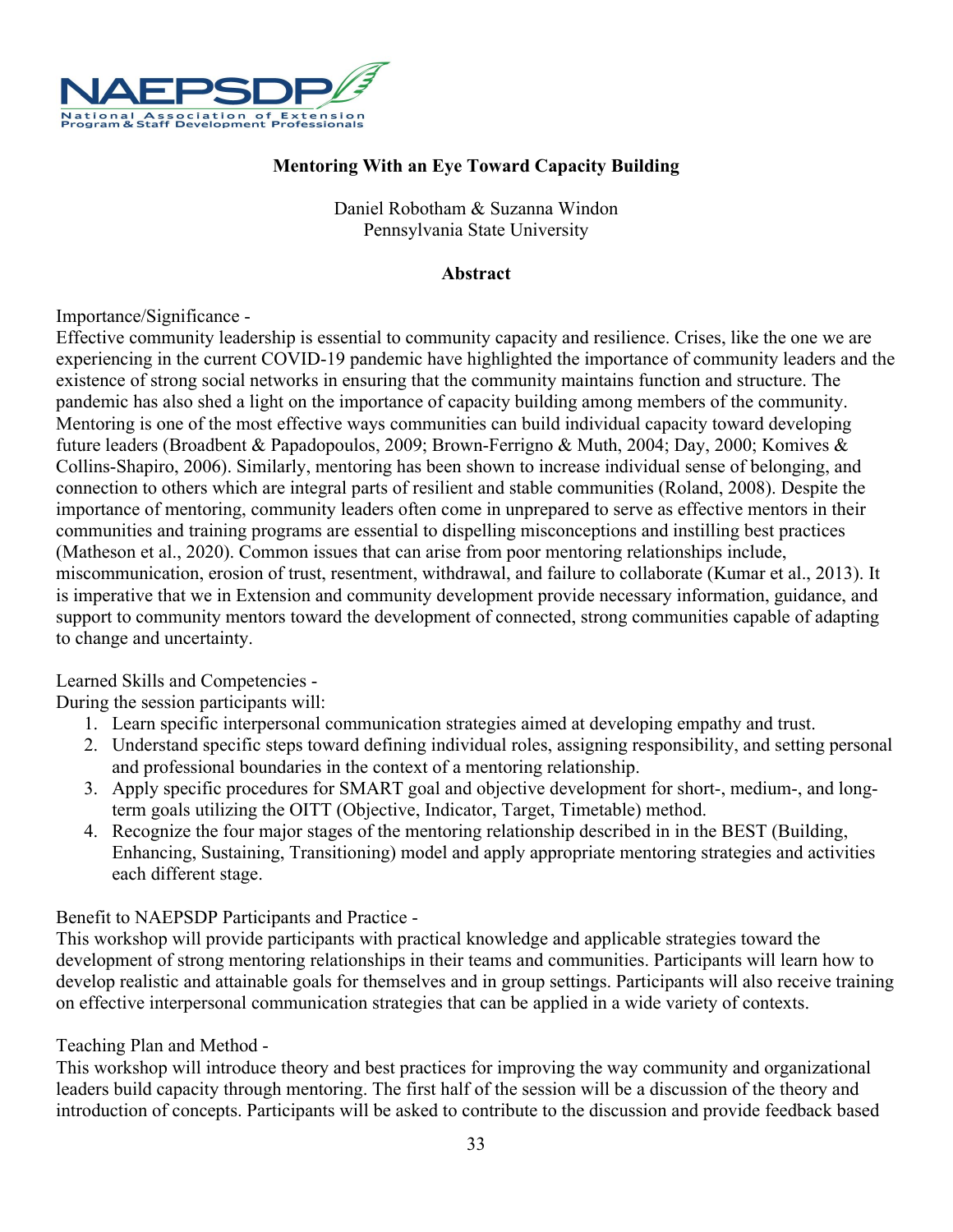

on their own personal experiences. The second half of the session will be a practical application of learned concepts. Participants will be given multiple realistic scenarios where they will be asked to apply mentoring strategies toward addressing the issues presented in the scenarios.

Instructors Qualifications -

The authors (university faculty member and graduate student) have extensive experience in designing and delivering outreach programs in area of leadership development, including mentoring at the university and community levels here in the United States as well as in Panama. Additionally, this worship was successfully delivered several times during 2020-2021 at the state level.

- Broadbent, R., & Papadopoulos, T. (2009). Community education and youth mentoring: how to build good practice? *Australian Journal of Adult Learning, 49*(2), 318–351.
- Brown-Ferrigno, T., & Muth, R. (2004). Leadership mentoring in clinical practice: Role socialization, professional development, and capacity building. Educational Administration Quarterly, 40(4), 468–494.
- Day, D. V. (2000). Leadership Development: A Review in Context. *Leadership Quarterly, 11*(4), 581–613.
- Komives, S. R., & Collins-Shapiro, C. (2006). The critical role of mentoring in leadership development. *Concepts and Connections, 14*(3), 9–11.
- Kumar, P., Irudayaraj, I. S. F., Jomon, M. G., & Singhal, M. (2013). The shadow of negative mentoring at the workplace: Is negative affect a mediator between mentoring experiences and a decline in organizational citizenship behaviour of the protégé? *Management and Labour Studies, 38*(4), 357–371.
- Matheson, D. W., Rempe, G., Saltis, M. N., & Nowag, A. D. (2020). Community engagement: mentor beliefs across training and experience. Mentoring & Tutoring: *Partnership in Learning, 28*(1), 26–43.
- Roland, K. A. (2008). Educating for inclusion: Community building through mentorship and citizenship. The *Journal of Educational Thought, 42*(1), 53–67.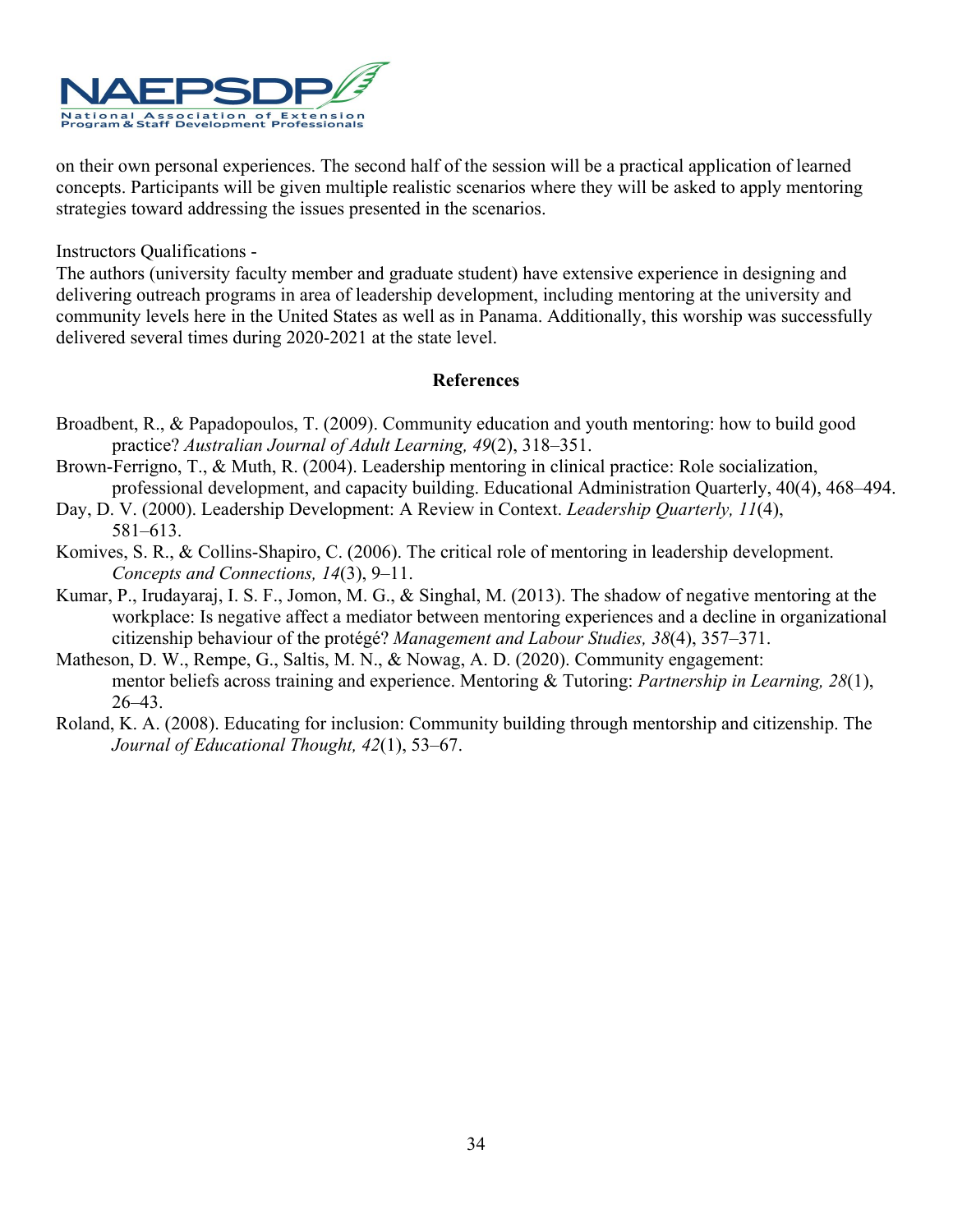

## **Managing for Stress**

Suzanna Windon & Carolyn Henzi Pennsylvania State University

#### **Abstract**

Importance/Significance of the Topic -

Farming has been described as one of the most stressful occupations (CDC, 2020; NIOSH, 2020; Rudolphi, Berg, & Parsaik, 2020; Truchot & Andela, 2018; Yazd et al., 2019); since it implies demanding jobs that are often compounded by economic uncertainty, vulnerability to weather events, and isolation. Farming shares common stressors to all occupations, and others specific to farming (Walker, Walker, & MacLennan, 1986). Compared with the general U.S. population, the farmer population shows a high incidence of stress-related symptoms (Rudolphi et al., 2020; Yazd et al., 2019). Additionally, to a lack of personal resources to manage stress and a limited access to mental healthcare services in rural areas, which make difficult for farmers receive an adequate support when they are experiencing challenging times. Jaclyn (2019) reported that suicide rate in rural America increased by 27 percent in the last 15 years, from 15.5 to 19.7 per 100,000 inhabitants, being the suicide rate 55 percent higher in rural areas than in large urban ones. The COVID-19 has widely affected the U.S. economy, including the agricultural sector and farm households. The U.S. farmers use to cope with uncertain events. However, this pandemic triggered a new type of crisis for the farming sector. It exacerbated other stress factors in most agriculture sectors, such as the chain production, availability of workforce, and the safety of workers, to name a few. The pandemic effect on markets and people's health was unprecedented; the consequences for farmers were immediate and severe, especially at the beginning of the pandemic (Johansson, 2020). Studies emphasize the need to support farmers in stress management, recognizing the importance of build resilience and coping skills. Stier-Jarmer et al. (2020) state that implementing stress-prevention programs is a feasible, effective, and practical way to reduce occupational stress and improve participants' resources to cope tough times. Walker and Walker (1987) emphasize the relevance of include coping and conflict resolution strategies to help farmers to balance job and off-job roles, explore possibilities for the development of supportive and nurturing social networks.

Description of Specific Competencies Participants will Learn -

During this workshop, the participants will:

- 1) Learn how to identify the concept of occupational stress,
- 2) Recognize stressors, symptoms, and consequences
- 3) Assess occupational stress and apply the ABC model
- 4) Apply strategies to cope with stress emphasizing the role of self-confidence and mindfulness
- 5) Help others who are under stress, focused on how to effectively communicate with people experiencing occupational stress.

Benefit to NAEPSDP Participants and Practice -

This workshop will provide an opportunity to learn about stress management skills, resilience strategies, enhance the viability of farm operation and protect Extension clients' mental health, facilitating their ability to cope with uncertainty, make more thoughtful decisions, and keep themselves productive and healthy. This workshop will provide practical knowledge to recognize and raise occupational stress awareness and apply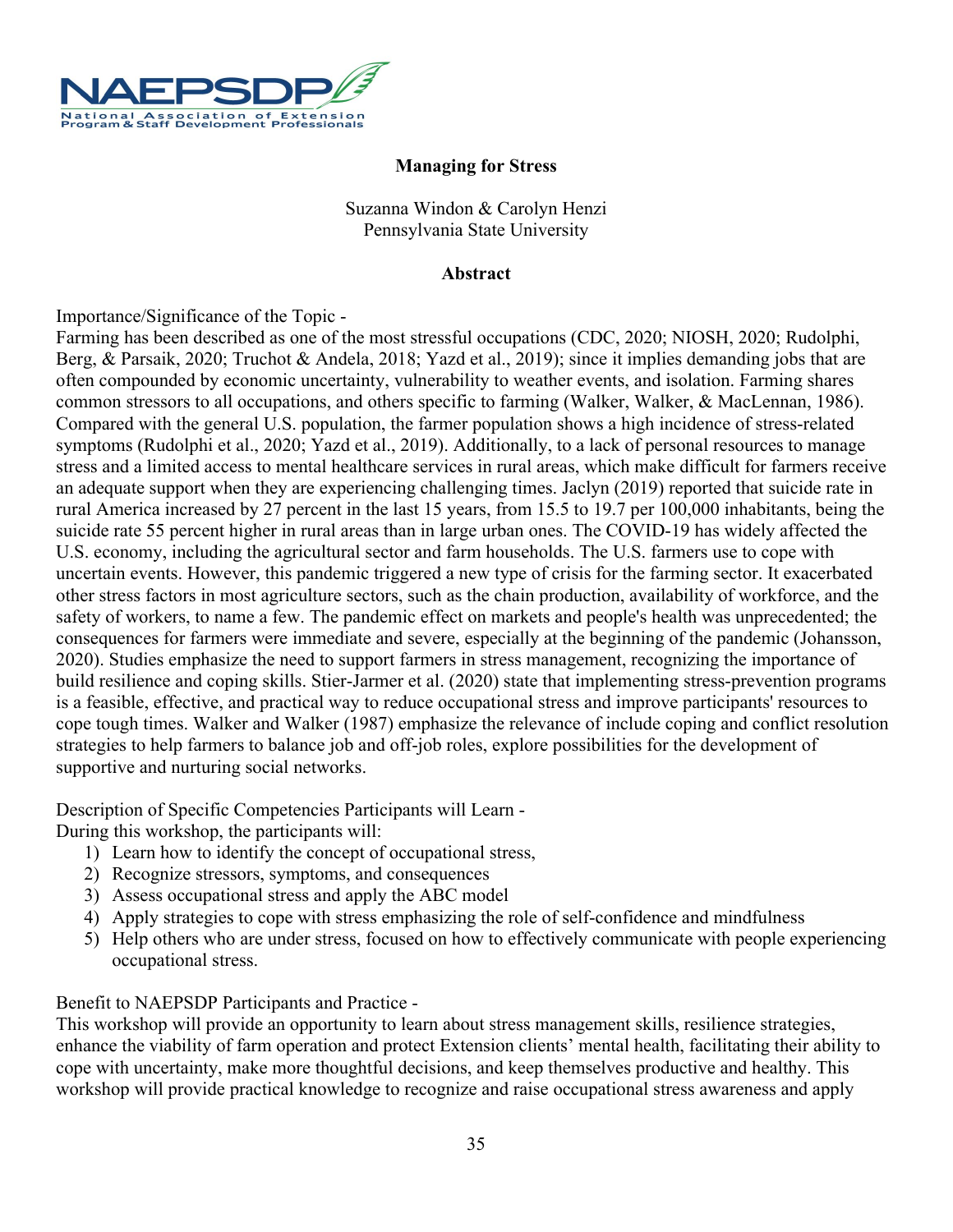

resilience strategies in contexts of uncertainty. A stress management workshop can help Extension professionals use learned techniques with their clienteles

Statement of Teaching Plan and Method -

This interactive workshop introduces theory and strategies to increase occupational stress awareness and develop stress resilience strategies. The first part of the workshop will provide a theoretical background of occupational stress, defining, assessing, and recognizing its symptoms and consequences. The second part will explain and apply practical strategies to cope with stress and communication strategies to help people manage their stress levels. During the virtual workshop, we plan to use a short video, a poll of questions, chat, and Q&A box features that will help us interact with our workshop participants.

Instructors' Qualifications for Teaching the Specified Competency/Competencies -

The authors (university faculty member and Ph.D. student) have experience designing and delivering Extension programs in leadership development, including stress management. The authors conducted the study on farmers' stress and implemented the research findings in the workshop content. This workshop was delivered several times during 2020 and 2021 at the state level among Extension educators, community leaders, farmers, and natural resource stakeholders. This workshop was translated into the Spanish language and delivered to Spanish-speaking farmers and ag workers.

- CDC. (2020). *National estimates of agricultural work-related injuries to adults* (Vol. 2014). Retrieved from https://www.cdc.gov/niosh/topics/aginjury/oispa/pdfs/AI-18-508.pdf
- Jaclyn Janis, B. S. N., Coburn, A., Rochford, H., Knudson, A., Lundblad, J. P., MacKinney, M. A. C., & McBride, T. D. (2019). *Behavioral Health in Rural America: Challenges and Opportunities*.
- Johansson, R. (2020, October 13). *America's farmers: Resilient throughout the COVID pandemic*. USDA. https://www.usda.gov/media/blog/2020/09/24/americas-farmers-resilient-throughout-covid-pandemic NIOSH. (2020). AGRICULTURAL SAFETY. CDC, Vol. 3, pp. 321–326. https://doi.org/10.1111/j.1600-0536.1977.tb03696.x
- Rudolphi, J. M., Berg, R. L., & Parsaik, A. (2020). Depression, anxiety and stress among young farmers and ranchers: A pilot study. *Community Mental Health Journal, 56*(1), 126–134. https://doi.org/10.1007/s10597-019-00480-y
- Truchot, D., & Andela, M. (2018). Burnout and hopelessness among farmers: The Farmers Stressors Inventory. *Social Psychiatry and Psychiatric Epidemiology, 53*(8), 859–867.<https://doi.org/10.1007/s00127-018-> 1528-8
- Stier-Jarmer, M., Oberhauser, C., Frisch, D., Berberich, G., Loew, T., Schels-Klemens, C., ... & Schuh, A. (2020). A multimodal stress-prevention program supplemented by telephone-coaching sessions to reduce perceived stress among German farmers: Results from a randomized controlled trial. *International Journal of Environmental Research and Public Health, 17*(24), 9227.
- Walker, J. L., Walker, L. S., & MacLennan, P. M. (1986). An informal look at farm stress. *Psychological reports, 59*(2), 427-430.
- Yazd, S., Wheeler, S., Zuo, A. (2020) *Understanding the impacts of water scarcity and socioeconomic demographics on farmer mental health in the Murray-Darling Basin*. Volume 169, ISSN 0921-8009. Retrieved from: https://doi.org/10.1016/j.ecolecon.2019.1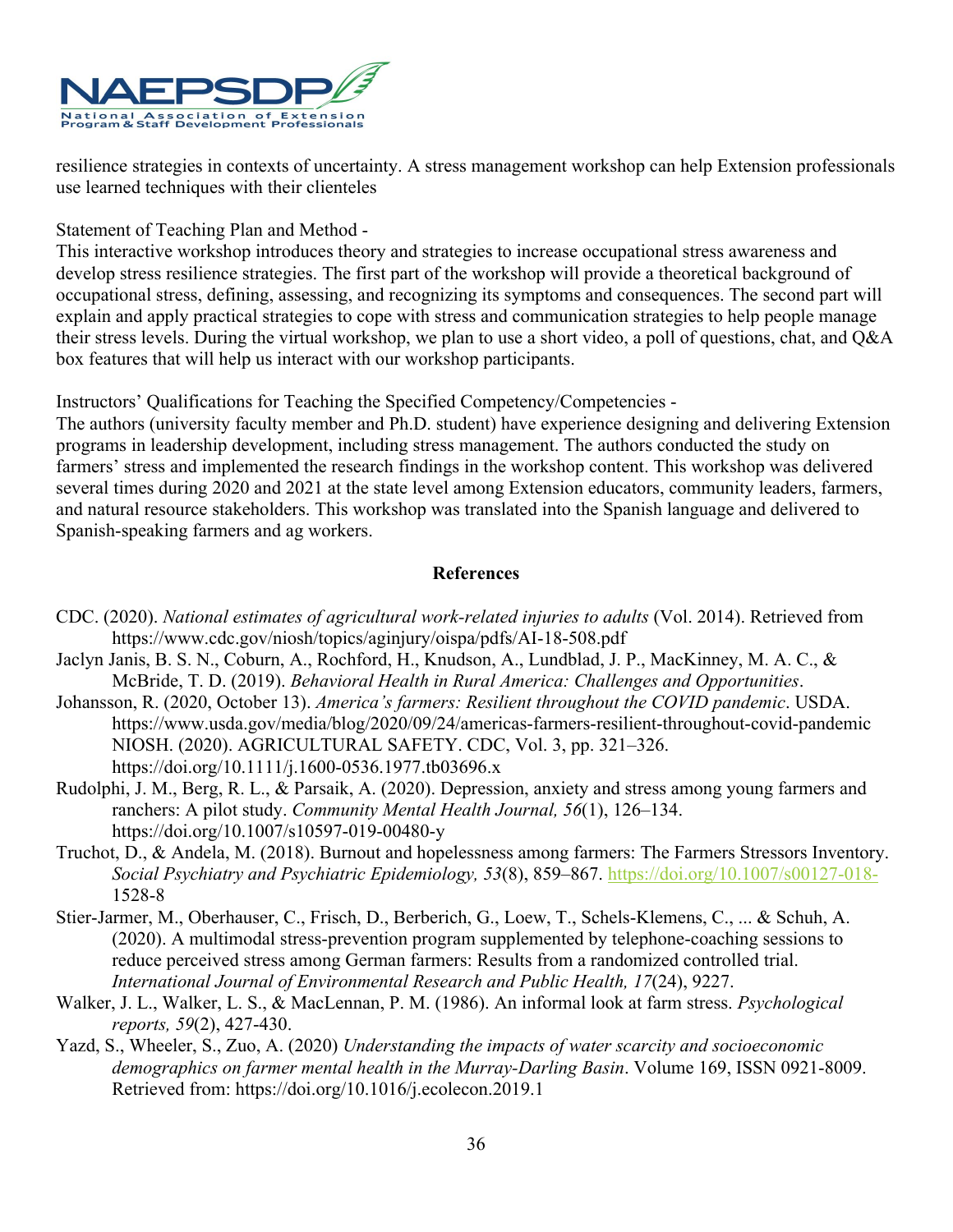

## **Moving Extension Forward with Practical Applications of Diversity and Inclusion**

Craig Rotter, Texas A & M University Dawn Burton, Prairie View A&M University

#### **Abstract**

Diversity and inclusion education seems to be increasingly talked about, good and bad, and has been embraced at a national level in Extension (ECOP) but has not necessarily been adopted and developed in its implementation at an individual institutional or state level. With the social movements of the last few years, and debate and division over identities and identity politics, elevating the ability of Extension staff to address needs and resolve issues in this area is becoming a significant element of our work. As Extension seeks to increase its ability to serve a wider clientele, traditional and nontraditional, having a staff that is prepared to do so, is aware of the importance of diversity and inclusion, and trained in methods that define the collective rather than divide, is crucial.

Over the last year, the presenters for this session have practiced diversity education in a way that draws people together and does not cause people who need diversity education the most to run from the experience, thinking it will make them feel badly about themselves and their identities. This work has included an initial training as facilitators and then weekly online gatherings of staff members to discuss, analyze, and plan together what the next steps would be within the state's 1862 and 1890 operations. In this session, we will provide an approach to diversity education that is engaging, active, and not demonizing.

Competencies to be accomplished through this session include:

- Determine how to be comfortable with uncomfortable subjects, personal perceptions and feelings, and areas of diversity people prefer not to openly discuss;
- Explain bias and how it impacts Extension work, in the day-to-day;
- Distinguish between dialogue and debate;
- Acknowledge realities of our identities and how they impact Extension work;
- Explore self-reflection and analysis of one's own identities relative to those of others;
- Promote lifelong learning and continuous evolution of thought in what diversity and inclusion education means and the value of this work;
- Improve communication skills as they relate to complicated/challenging subjects.

Teaching plan: This will be an engaging, interactive session, with a focus on diversity. Attendees will participate in activities that require self-analysis and reflection around specific, shared content areas. There will be a blending of knowledge and content delivery mixed with activities that apply what has been shared.

The benefit to NAEPSDP participants and practice includes exposure to diversity and inclusion education concepts that will add value and ability to Extension and the existence of its staff. This benefit will emerge through the following focus and activity in this session: 1) Examine their own identities, 2) explore and increase their understanding of bias, 3) compare dialogue with debate, 4) explore how to navigate having uncomfortable conversations, and 5) demonstrate application in the context of Extension's work.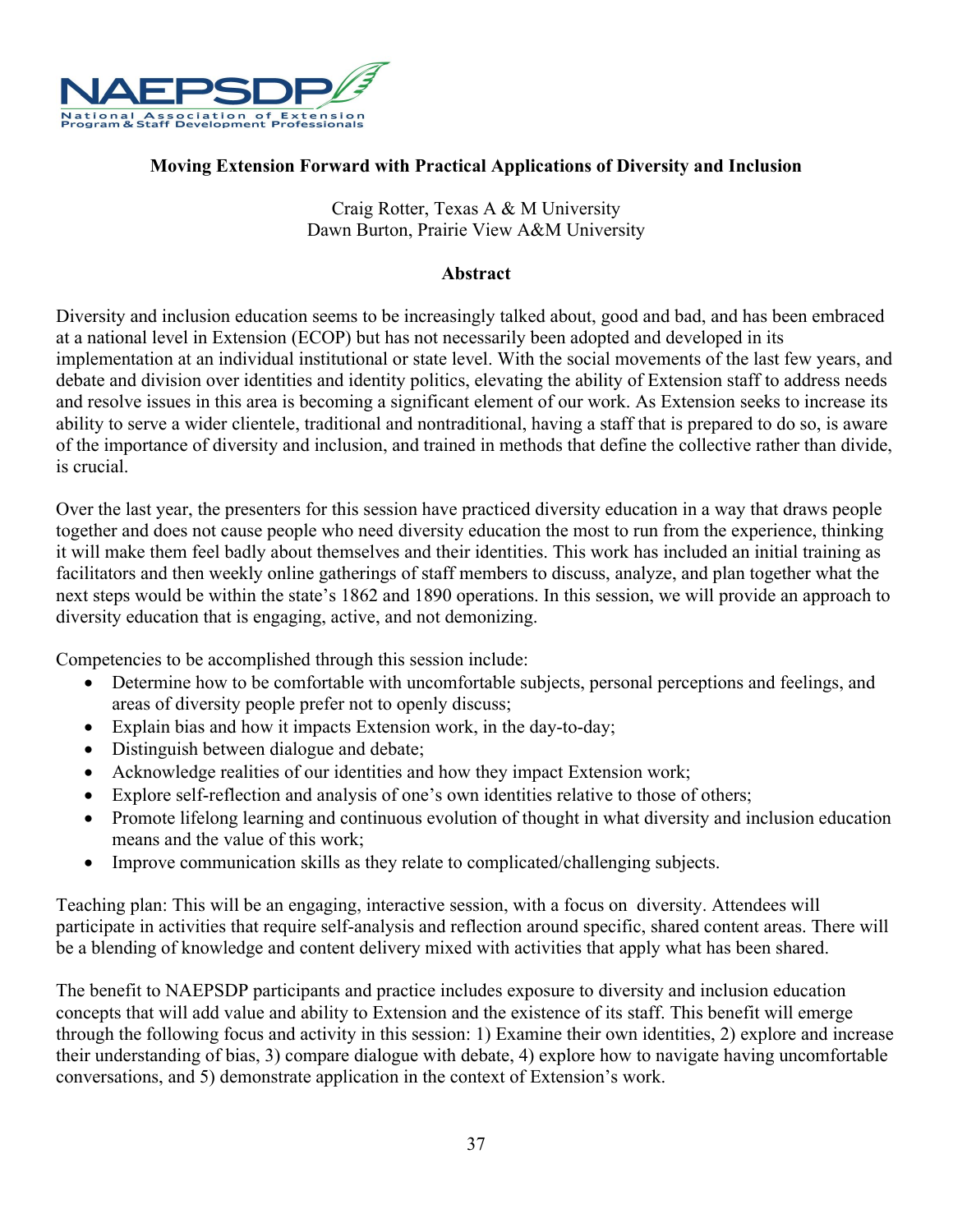

Qualifications of the presenters include the following: nationally trained diversity educators, extensive Extension experience, professional, significant collegiate student affairs staff experience including intercultural competency training, and years of facilitation experience at local, state and national levels (courses, workshops, trainings, conferences presentations, and meetings) in the content area.

- DiAngelo, R. (2018). *White fragility: Why it's so hard for white people to talk about racism*. Beacon Press. Hibberd. C. (2018). *ECOP statement to the cooperative extension system about our commitment to diversity and inclusion*. Extension Committee on Organization and Policy of Association of Public & Land-Grant Universities.
- Mayfield, V. (2020). *Cultural competence now: 56 exercises to help educators understand and challenge bias, racism, and privilege*. Association for Supervision and Curriculum.
- Miller Abdullah, C. & McCormack. S.(2019)*. Facing racism in a diverse nation*. Everyday Democracy.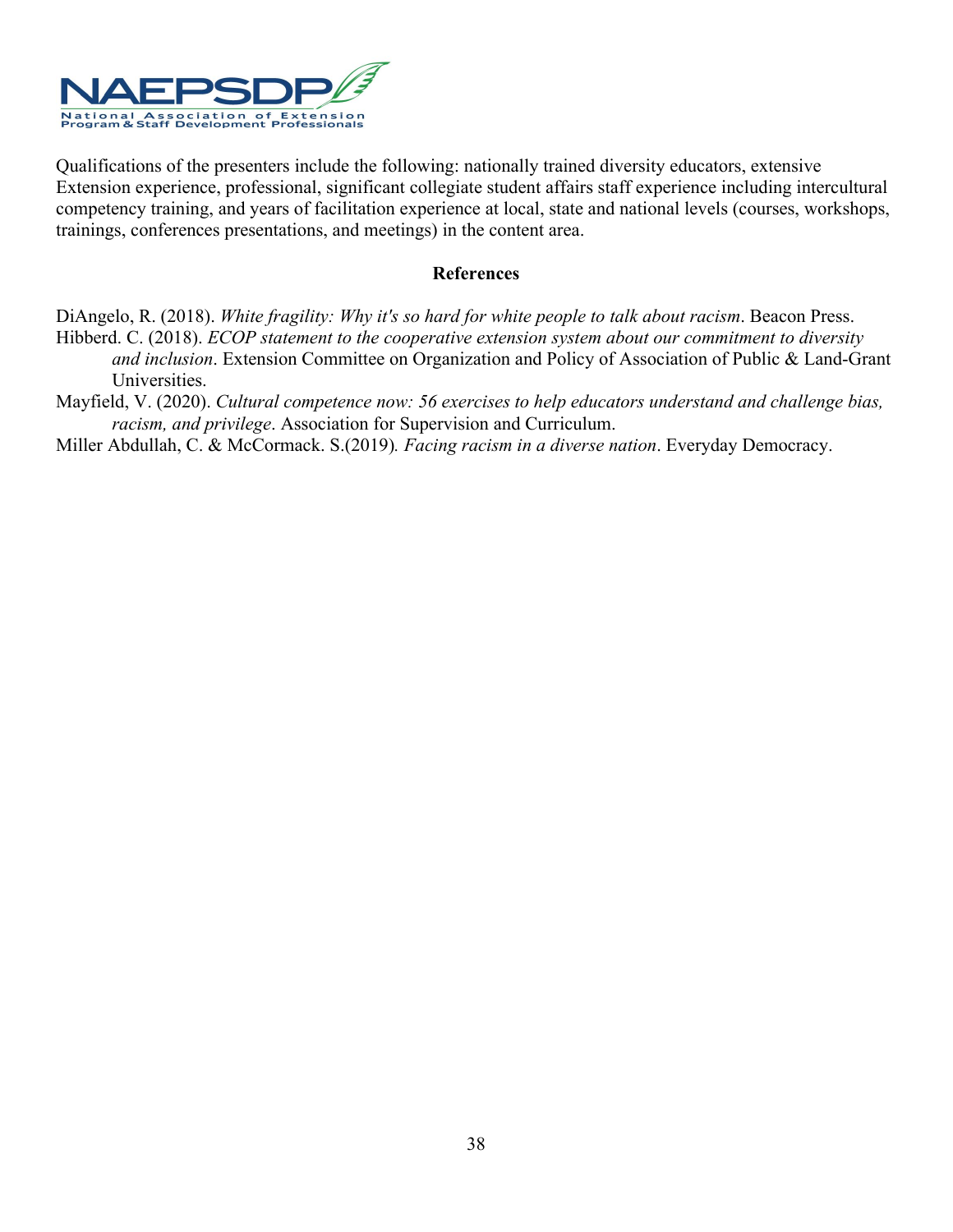

## **Addressing Generational Gaps: Lessons Learned from a Piloted Grandfamily Mentorship Program**

## Adeola Ogunade, Megan Kruger, Zona Hutson, Linsey Ferguson, & Lacey Seckman, West Virginia University

#### **Abstract**

According to the U.S. Census Bureau in 2019, West Virginia ranks second in the nation for grandparents raising their grandchildren. Grandparent caregivers have higher levels of parenting stress than other kinship providers and parents (Lee et al., 2016; Musil et al., 2002). COVID-19 exacerbated this stress, and grandparents assumed the dual role of being the caregiver and the teacher.

The Grandfamily Mentorship program was developed to provide academic support to vulnerable children in the care of their grandparents by pairing mentors with each family. The pilot program served 11 grandchildren under the care of their grandparents in the Spring of 2021. Evaluation results indicated that grandchildren improved their academic success. However, there was a more substantial implication that the program impacted the children socially and emotionally.

During this roundtable, we will give a brief overview of the program, share the result of the qualitative evaluation conducted, and pose discussion questions on how to expand and measure the outcomes of this program. These two questions will guide our discussion:

- 1. How can Extension incorporate the specialized needs of Grand families into youth development programs?
- 2. For an expanded version of this program, how do we best measure children and their grandparents' social and emotional outcomes?

Grandparents are a unique audience that requires intentional and non-traditional programming. This session would encourage other Extension systems to meet the needs of Grand families through tailored programming and specialized evaluation methodologies.

- Lee, E., Clarkson-Hendrix, M., & Lee, Y. (Oct. 2016). *Children and Youth Services Review, 69*, 29-38. https://doi.org/10.1016/j.childyouth.2016.07.013
- Musil, C. M., Gordon, N. L., Warner, C. B., Zauszniewski, J. A., Standing, T., & Wykle, M. (2011). Grandmothers and caregiving to grandchildren: Continuity, change, and outcomes over 24 months. *The Gerontologist, 51*(1), 86-100. https://doi.org/10.1093/geront/gnq061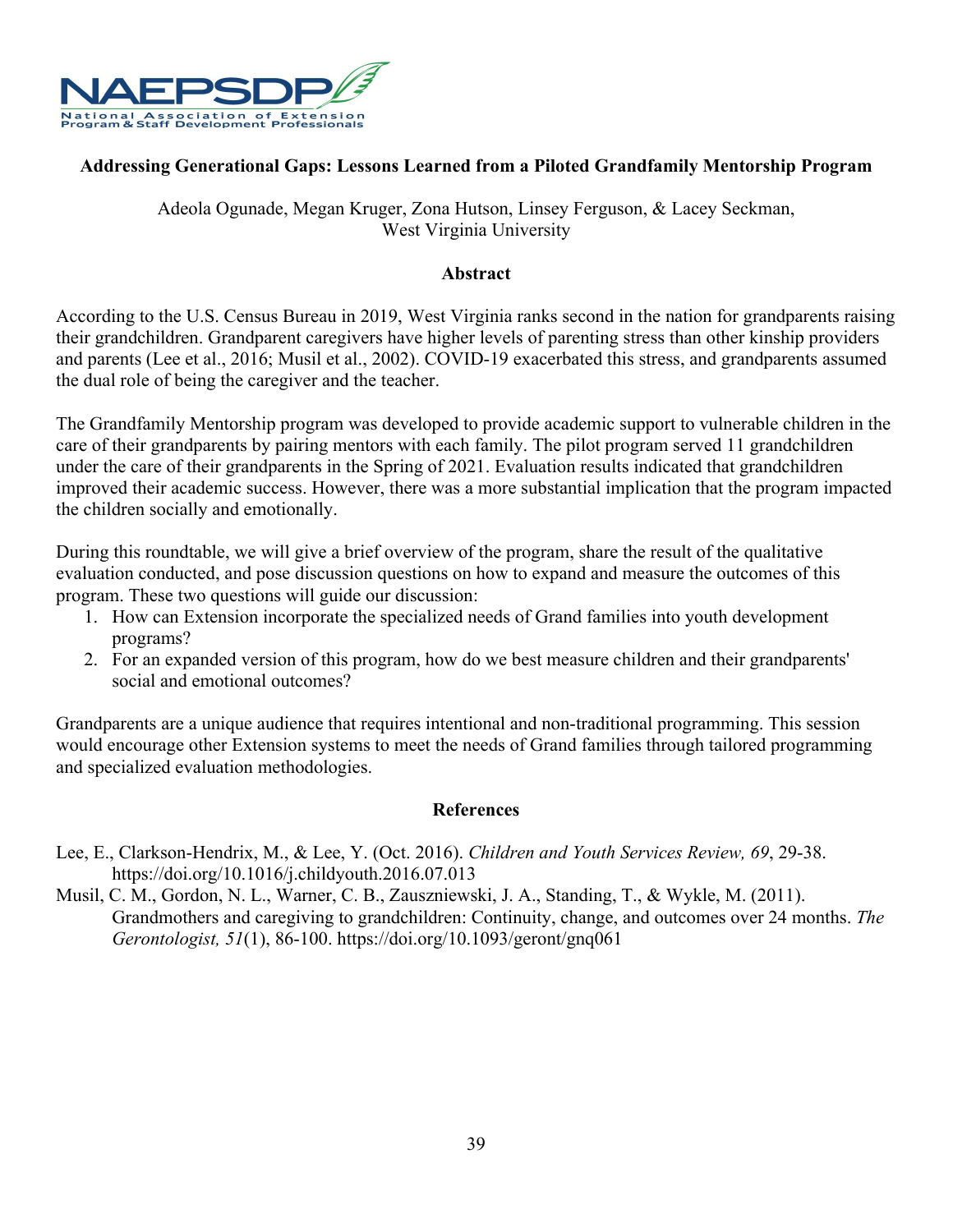

## **Using ArcGIS Storymaps for Extension Reporting and Storytelling**

## Leyla Marandi, University of California

#### **Abstract**

With the ever-changing world of technology and knowledge, innovative strategies are needed to disseminate information to the public in a timely and engaging manner. One tool, Storymaps from ESRI, offers an interactive experience incorporating text, images, video, and maps through its web-based application. In this session, we'll feature Storymap products generated by University of California, Agriculture and Natural Resources (UC ANR) to demonstrate their versatility in extension programs, such as: Organizational tours for elected officials, academic leadership, and the public Heatmaps of extension's programmatic activities Converting reports into interactive, modern web experiences

Storymaps were integral to UC ANR's efforts during COVID-19, adding an interactive element to virtual meetings, programs, and advocacy efforts. Participants will see examples of Storymaps applications to extension programs and learn about their key features, benefits, and limitations. The discussion section will be open for questions about Storymaps and offer space for brainstorming additional ways to use the tool or other virtual platforms.

Agenda -

- Introduction
- Overview and licensure
- Storymaps examples and tips
- Additional considerations, benefits, and limitations

Assets - Powerpoint, UC ANR Storymaps, Weblinks

Back-up Questions -

- Is anyone else using Storymaps now, and how?
- For folks who have not used them, what questions about using Storymaps at their organization?
- How might you use Storymaps at your organization?
- Are there other types of mapping tools that have been used by anyone in our audience?
- Are there other types of interactive or visual tools that helped you with extension work during COVID-19?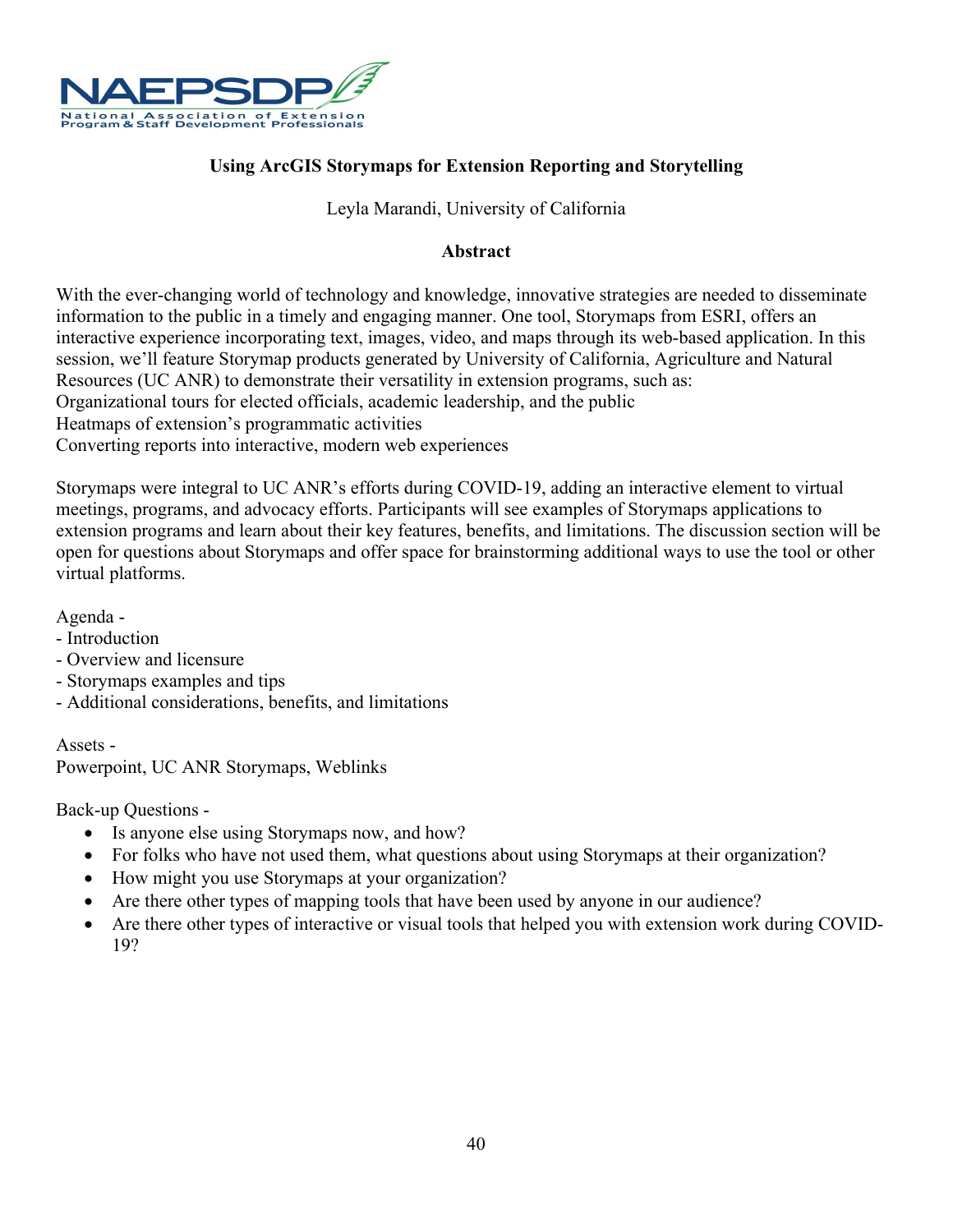

## **Advancing Diversity, Equity, and Inclusion in Extension: Identifying Barriers and Strategies**

John Diaz, University of Florida Cody Gusto, University of Florida Lendel Narine, Utah State University Jackie Bruce, North Carolina State University K.S.U. Jayaratne, North Carolina State University

## **Abstract**

Roundtable Topic Summary, Importance, and Significance -

The Cooperative Extension Service was developed with the intention of providing increased access for all populations to practical education that had direct relevance to their daily lives (APLU, ND). However, issues of justice and equity in broader society, which connects with Extension educational services and organizations, also pose threats to the efficacy of Cooperative Extension, and must be addressed for Extension to achieve its intended mission (Astin, 2000; Shields, 2010). In turn, it is critical to explore and discuss the barriers and opportunities for promoting diversity, equity, and inclusion (DEI) in Extension.

Implications for NAEPSDP Practice -

The facilitated discussions may help identify salient pathways for NAESPD members, processes and policies may enhance DEI in the organization and across the member institutions.

Roundtable Session Plan -

The round table session will begin with a quick presentation of the results of a national Delphi panel on barriers and strategies to DEI in Extension. Following the presentation, participants' will be asked to share their own perspectives on the barriers and strategies to DEI in Extension.

Proposed Discussion Questions -

- 1. What are the major barriers, challenges, and obstacles to facilitating diversity, equity, and inclusion within Extension?
- 2. What are some effective strategies for overcoming the major barriers to DEI in Extension?
- 3. Based on your experiences/opinion, provide a single strategy or approach that you believe has the most potential for actually moving the needle forward when it comes to DEI in Extension?

## **References**

Association of Public & Land-Grant Universities (APLU). (ND). *Land-grant university FAQ: Why were the land-grant created*? https://www.aplu.org/about-us/history-of-aplu/what-is-a-land-grantuniversity/#:~:text=A%20land-

grant%20college%20or%20university%20is%20an%20institution,working%20classes%20could%20obt ain%20a%20liberal%2C%20practical%20education.

Astin, A. W., & Astin, H. S. (2000). *Leadership reconsidered: Engaging higher education in social change*. Battle Creek, MI: Kellogg Foundation. http://www.wkkf.org/Pubs/CCT/Leadership/Pub3368.PDF.

Shields, C. M. (2010). Transformative leadership: Working for equity in diverse contexts. *Educational*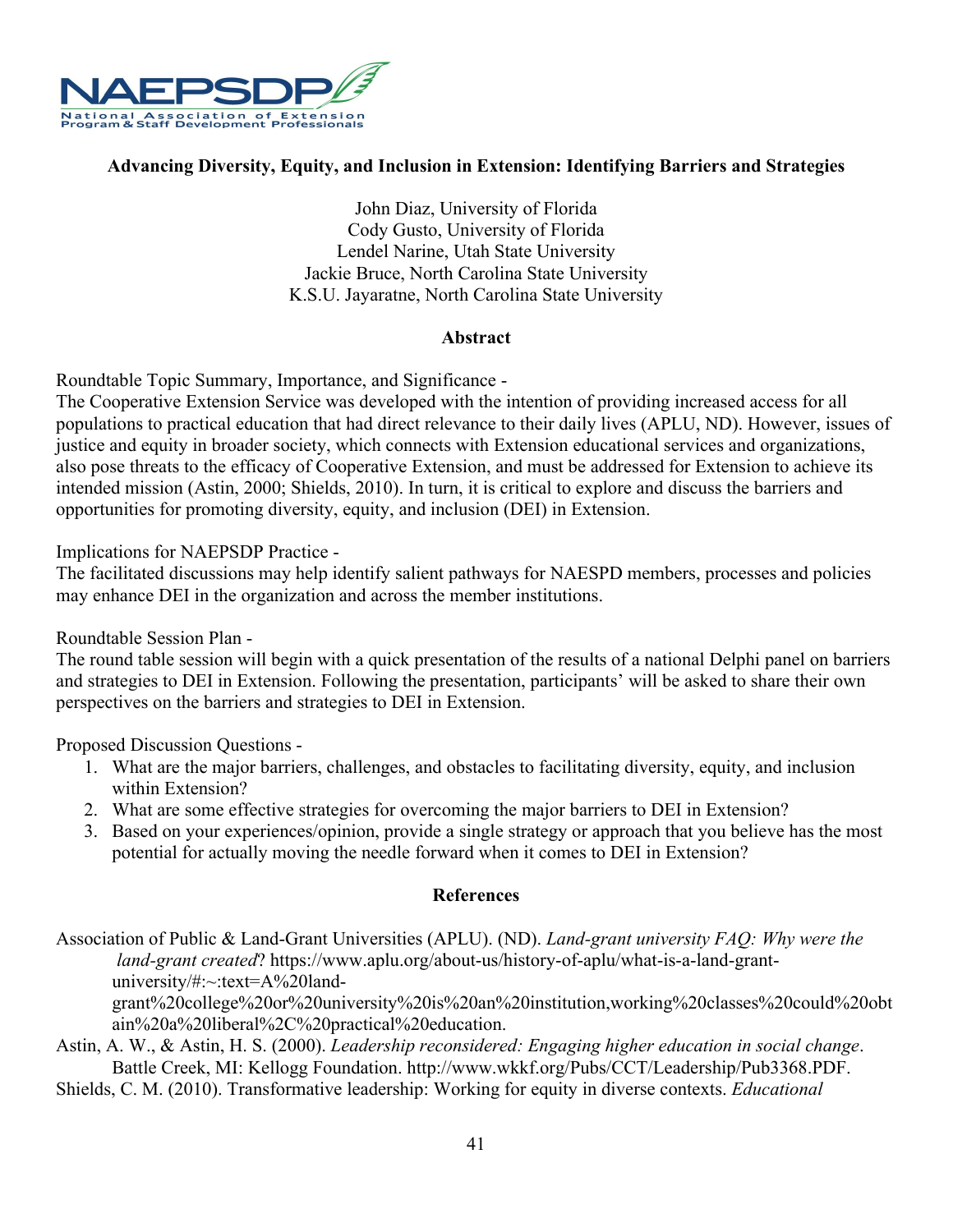

*Administration Quarterly, 46*(4), 558-589. https://journals.sagepub.com/doi/pdf/10.1177/0013161X10375609.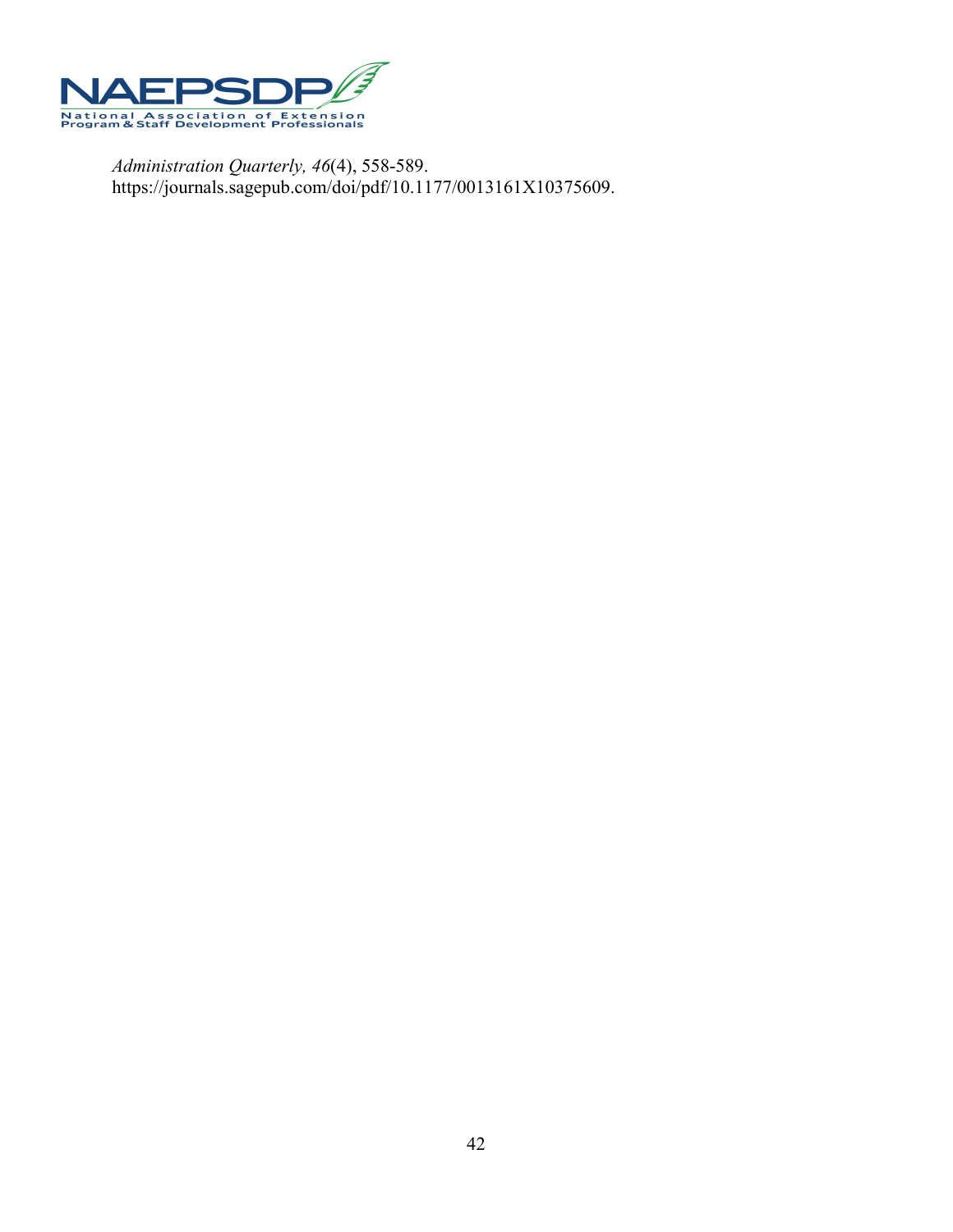

## **Remote Work Adoption in Extension**

## Paul Hill, Amanda Ali, Lendel Narine, & Debra Spielmaker, Utah State University

## **Abstract**

Roundtable Topic Summary, Importance, and Significance -

In a national study on remote work adoption Hill (2021) found a statistically significant increase in remote work implementation in response to COVID-19. In addition, most organizational leaders considered the experience favorable. Barrero et al. (2021) attributed a reduction in stigma associated with remote work to the pandemic, with findings suggesting that leaders planned to continue the practice after the pandemic. While it appears remote work is here to stay, how prepared is Extension to adopt this modern workplace practice?

Implications for NAEPSDP Practice -

According to Rogers' (2003) Diffusion of Innovations (DOI) theory, the unanticipated implementation of remote work does not represent adoption. However, Rogers (2003) explained that a favorable experience with an innovation on a trial basis increases the likelihood of adoption in the future. If the pandemic was the tipping point for remote work, what are Extension leader's perceptions of the practice?

Roundtable Session Plan - 15-minute presentation followed by 10 minutes of discussion.

Proposed Discussion Questions -

- What are the current remote work arrangements at your land grant university?
- Have systems been developed for monitoring employee performance? Or is greater focus placed on being physically present at the office?
- Compared to working in a central office environment, how much more or less productive are you working remotely?
- Compared to working in a central office environment, how better or worse is your well-being working remotely?
- Do you feel prepared to negotiate for remote work arrangements with your immediate supervisor?

#### **References**

Barrero, J. M., Bloom, N., & Davis, S. J. (2021). *Why working from home will stick* (No. w28731). National Bureau of Economic Research. https://www.nber.org/system/files/working\_papers/w28731/w28731.pdf

Hill, P. A. (2021). *Factors explaining remote work adoption in the United States* [Doctoral dissertation, Utah State University]. Digital Commons @ USU. https://digitalcommons.usu.edu/etd/8087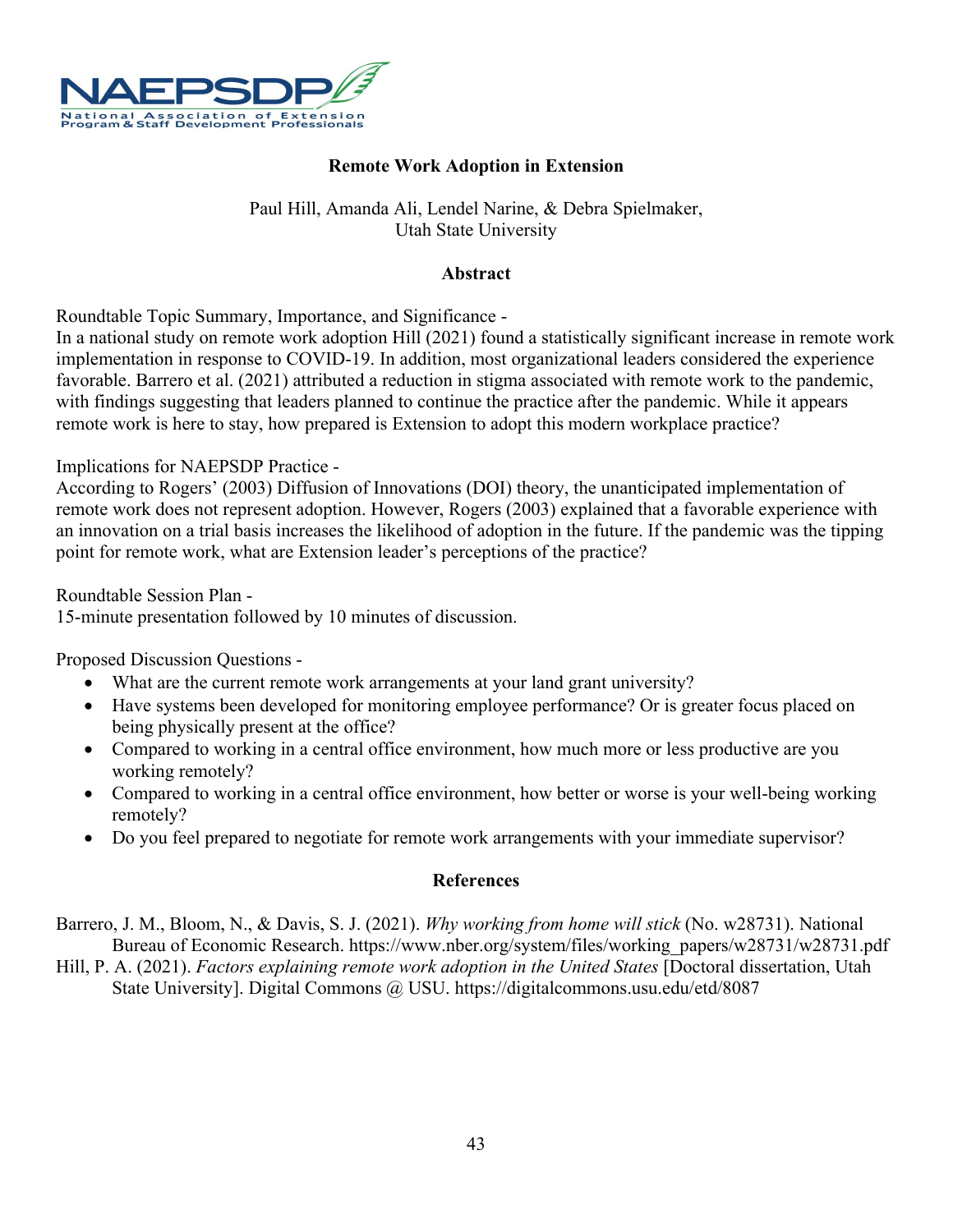

## **Using Qualtrics and Custom URLs to Simplify the Evaluation of Multi-site Programming**

## Julie K. Huetteman & Bradford Sewell Purdue University

## **Abstract**

To improve evaluation quality, we created a coordinated approach to collecting and reporting evaluation data for statewide programs. Instead of separate surveys and individual datasets, we start with one survey in Qualtrics and embed program-identifying data. This unified evaluation approach involves:

- 1. Program-specific instruction and procedures documents,
- 2. Educator email requests providing program title, date, contact person and email,
- 3. Generating Qualtrics survey links with embedded program details,
- 4. Sending "Link and Instructions" documents for each program,
- 5. Educator email notification when data are entered in Qualtrics, and
- 6. Results reports for Educators, including direction on documenting in the reporting system.

To monitor these evaluation activities, we created a tracking spreadsheet to note program details and dates. At year-end, we have data for each statewide program in one Qualtrics survey and create an annual results report. Embedded data in Qualtrics shortens the survey for participants, saves time on data entry, maintains consistency, and keeps program data in one survey.

We will share how we use template documents, append Qualtrics links, track programs, and schedule follow-up surveys.

Questions -

- 1. What approaches do you use to coordinate evaluation data for statewide programs?
- 2. What survey/reporting tools or systems do you use for program evaluation? What features do you find helpful?
- 3. What approaches have you found successful for encouraging Educators to work on evaluation activities during the program planning phase?
- 4. How have you supported Educators to report accurately and to write quality impact statements using their program evaluation results?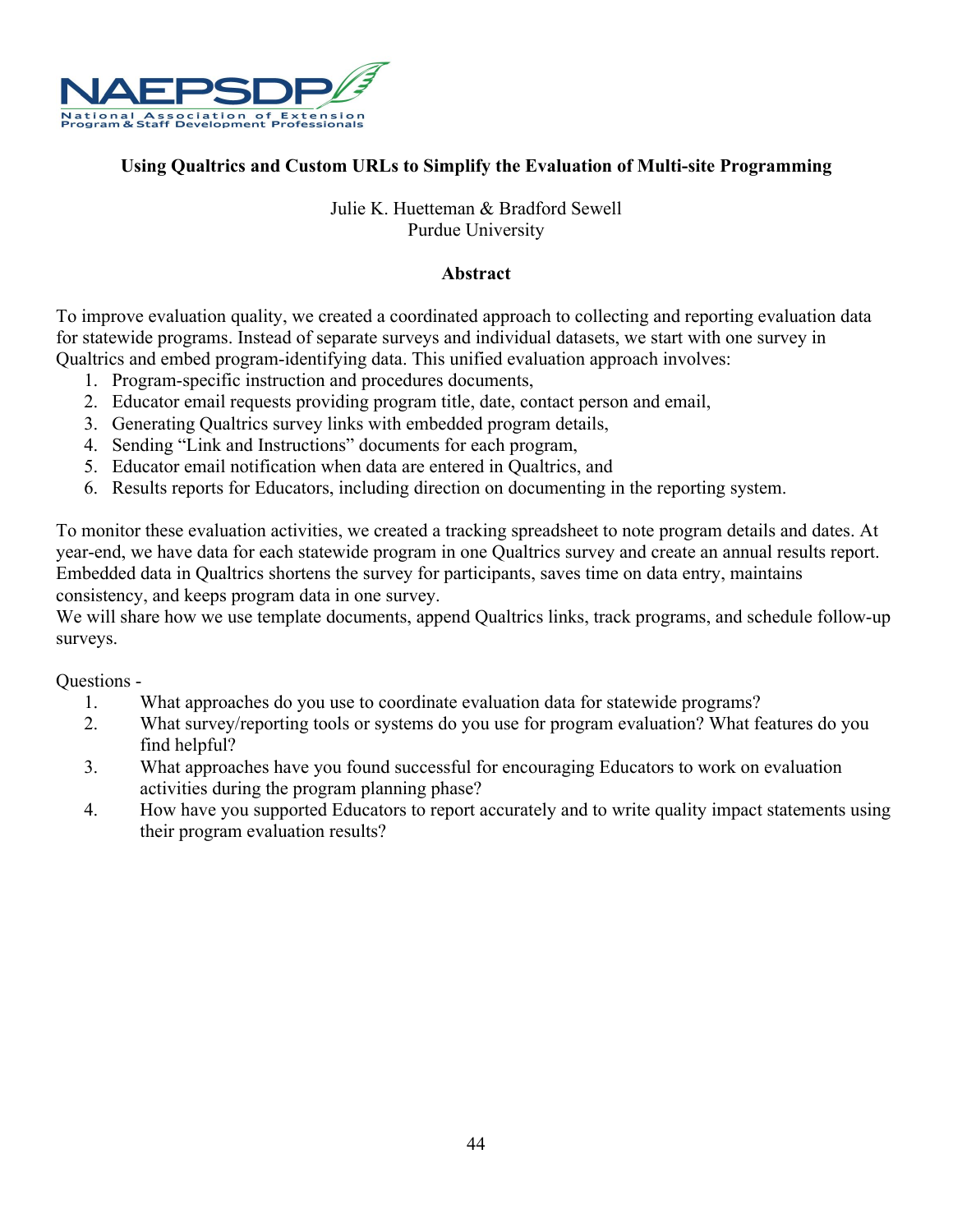

#### **Lesson Study Model of Professional Development at 1890 Land Grant Universities**

Martin H. Smith, University of California Tiffany Franklin, Southern University Travella Free, Kentucky State University Manola Erby, Alcorn State University Lynn Schmitt-McQuitty, University of California Cynthia Pierfax, Prairie View A &M University

#### **Abstract**

Lesson study is an iterative, educator-centered approach to professional development. It involves participants working in communities of practice to advance their teaching (Rock & Wilson, 2005). The process is constructivist-based, occurs over an extended period, and is data-driven (Lewis & Hurd, 2011). Lesson study has been used successfully by classroom teachers and pre-service educators (e.g., Doig & Groves, 2011). Recent research on lesson study with Extension programs (e.g., 4-H) has provided strong evidence of its promise for Extension educators (e.g., Schmitt-McQuitty et al., 2019).

Recent work in Extension involved 1890 Land Grant Institutions (LGUs), including Alcorn State University, Kentucky State University, and Southern University, where lesson study was implemented in-person, virtually, and in blended environments. Outcomes from two case studies revealed benefits to educators' professional development, including lesson planning and implementation, data-driven decision-making, social connections, and content knowledge (Smith et al., 2018; Smith et al., 2020). Educators also reported benefits of recording learners' perceptions and their own reflections to inform their practice.

Lesson study has implications for NAEPSDP membership. It is innovative and can help improve upon traditional professional development approaches used commonly by LGUs that have been shown to be ineffective (e.g., Smith et al., 2017). Roundtable session plan: Overview of lesson study in Extension; research outcome highlights; use and benefits of lesson study at 1890 LGUs; conclusion; discussion. Proposed discussion questions: How might lesson study be used with attendees' Extension educators? What barriers and opportunities do attendees see relative to using lesson study at their institutions?

- Doig, B., & Groves, S. (2011). Japanese Lesson study: Teacher professional development through communities of inquiry. *Mathematics Teacher Education and Development, 13*(1), 77-93.
- Lewis, C. C., & Hurd, J. (2011*). Lesson study step by step; How teacher learning communities improve instruction*. Portsmouth, NH: Heinemann.
- Rock, T. C., & Wilson, C. (2005). Improving teaching through lesson study. *Teacher Education Quarterly, 32*(1), 77-92.
- Schmitt-McQuitty, Worker, & Smith (2019). Lesson study model of 4-H professional development: Data-driven improvements to educator practice. *Journal of Youth Development, 14*(1), 131-154.
- Schmitt-McQuitty, L., Worker, S. M., Smith, M. H. (2019). Lesson study model of 4-H professional development: Data-driven improvements to educator practice. *Journal of Youth Development, 14*(1), 131-154.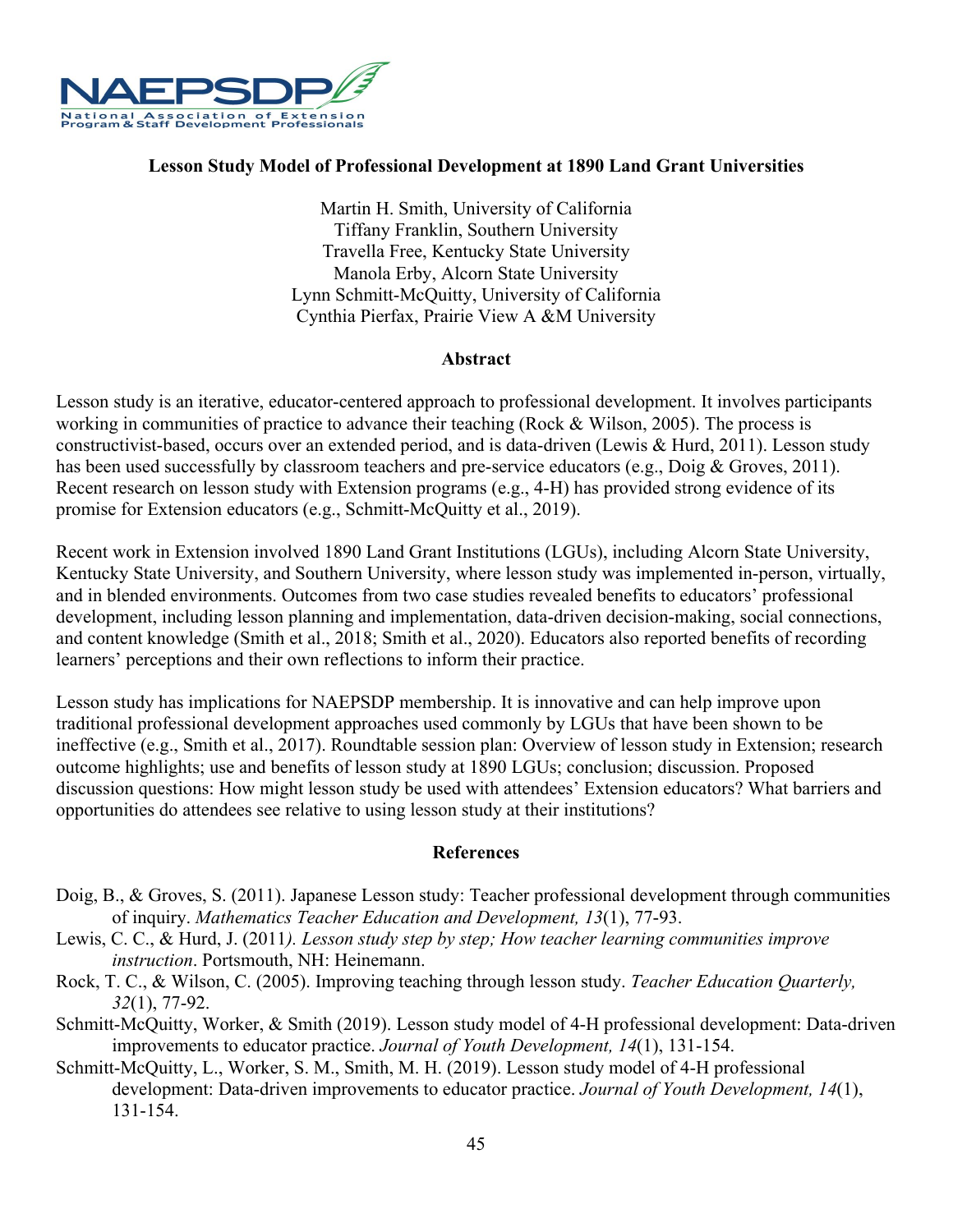

- Smith, M. H., Meehan, C. L., & Schmitt-McQuitty. (2018). *National Pilot Test of Lesson Study in 4-H*. (Wave 1 Final Report; Enhancing 4-H Common Measures: Designing a Transformational Model Project). National 4-H Council.
- Smith, M. H., Meehan, C. L., & Schmitt-McQuiitty, L. (2020). *Case study: Scaling the use of lesson study in 4- H.* (Wave 2 Final Report; Enhancing 4-H Common Measures: Designing a Transformational Model Project). National 4-H Council.
- Smith, M. H., Worker, S. M., Schmitt-McQuitty, L., Meehan, C. L., Lewis, K. M., Schoenfelder, E., & Brian, K. (2017). Prevalent approaches to professional development in state 4-H programs. *Journal of Extension, 55*(4), Article 4RIB2. Available at: https://joe.org/joe/2017august/rb2.php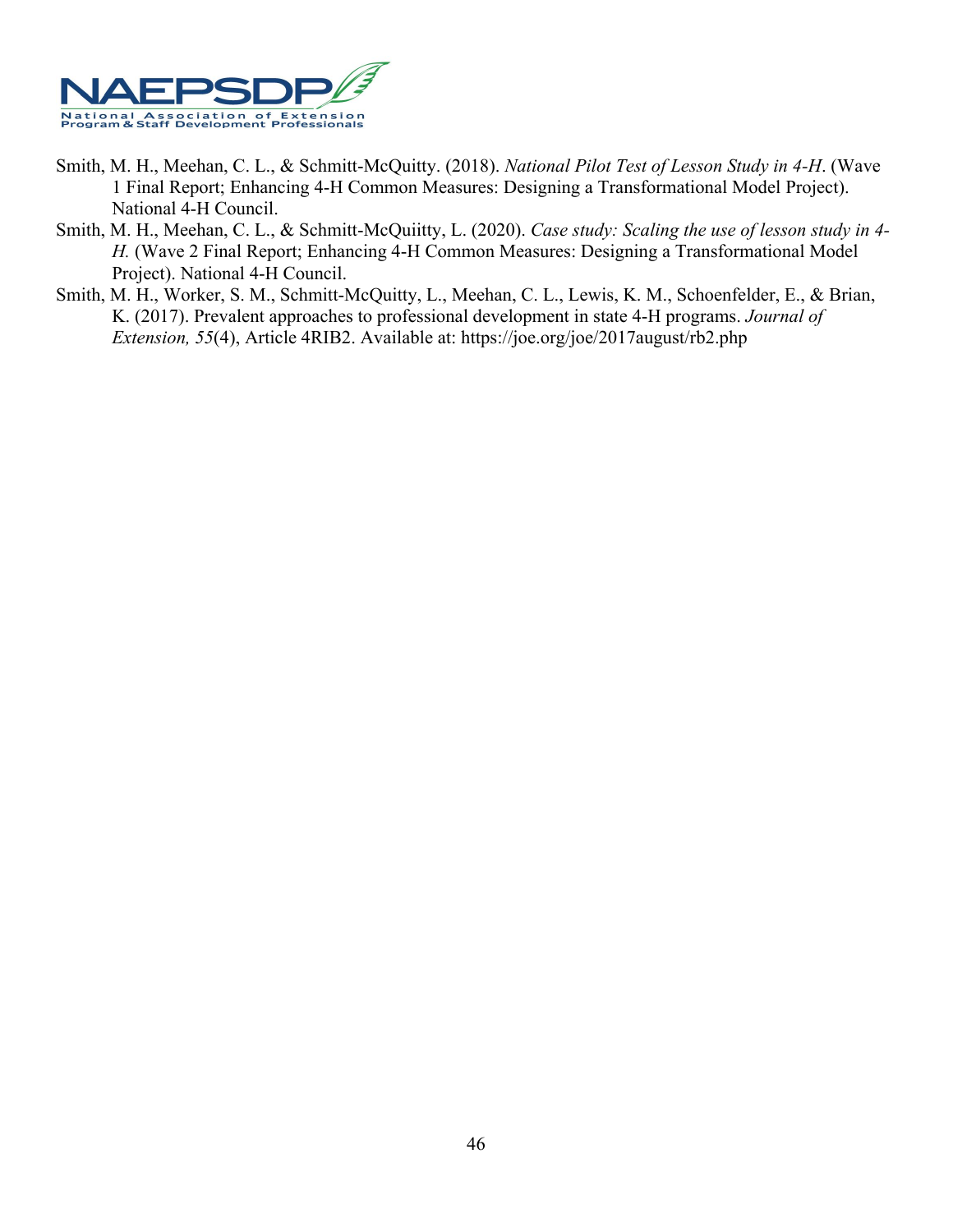

## **Using Open-Ended Questions to Improve Data Quality When Using Paid Survey Panels**

Mikey Hughes, Amy Harder, Matt Benge, Glenn Israel, & Diane Craig University of Florida

#### **Abstract**

Introduction/Need for Innovation -

Paid survey panels are often associated with public opinion research (e.g., Rumble et al., 2017, Ruth et al., 2019). However, well-known issues with quality result when survey respondents use satisficing strategies to increase the speed with which they can complete the survey (Vanette & Krosnick, 2013). Respondents have grown increasingly savvy to establish fraud prevention strategies (Kennedy et al., 2020). Extension professionals need more tools to ensure the use of paid survey panels results in quality data.

#### Outcomes -

Viewers will learn how integrating one or more type of open-ended question into an otherwise quantitative survey "can be used to explore deviant responses to the close-ended questions" (Reja et al., 2003, p. 162). We tested the use of an open-ended explanatory question with a needs assessment instrument distributed through Qualtrics' paid survey panels in mid-2020. Adding the explanatory question to the questionnaire resulted in two observed benefits for improving data quality. Responses to the question were immediately used to identify the possibility of fraudulent behavior (e.g., nonsense or vulgar answers). The second benefit to data quality resulted from thematically analyzing the open-ended responses remaining after the fraud responses were scrubbed, which helped to increase our confidence in the issues that were identified as priorities.

#### Implications for NAEPSDP Practice -

We suggest using multiple open-ended questions to help uncover fraudulent respondents. Second, the use of list-type questions should be explored in future studies to determine if they have similar benefits of highlighting fraudulent survey behavior while offering faster data analysis.

#### **References**

- Kennedy, C., Hatley, N., Lau, A., Mercer, A., Keeter, S., Ferno, J., & Asare-Marfo, D. (2020, February 18). *Assessing the risks to online polls from bogus respondent*. PEW Research Center. https://www.pewresearch.org/methods/2020/02/18/assessing-the-risks-to-online-polls-from-bogusrespondents/
- Reja, U., Manfreda, K. L., Hlebec, V., & Vehovar, V. (2003). Open-ended vs close-ended questions in Web questionnaires. *Developments in Applied Statistics, 19*, 159-177.
- Rumble, J. N., Lundy, L. K., Martin, B., & Anderson, S. (2017). Gender and GMOs: Understanding Floridians attitudes toward GMOs through the lens of Social Judgment Theory. *Journal of Applied Communications, 101*(4). http://dx.doi.org/10.4148/1051-0834.1845
- Ruth, T. K., Rumble, J. N., Lamm, A. J., Irani, T., & Ellis, J. D. (2019). Are Americans' attitudes toward GM science really negative? *Science Communication, 41*(1), 1130131. https://doi.org/10.177/1075547018819935

Vannette, D. L., & Krosnick, J. A. (2013). *Answering questions: A comparison of survey satisficing and*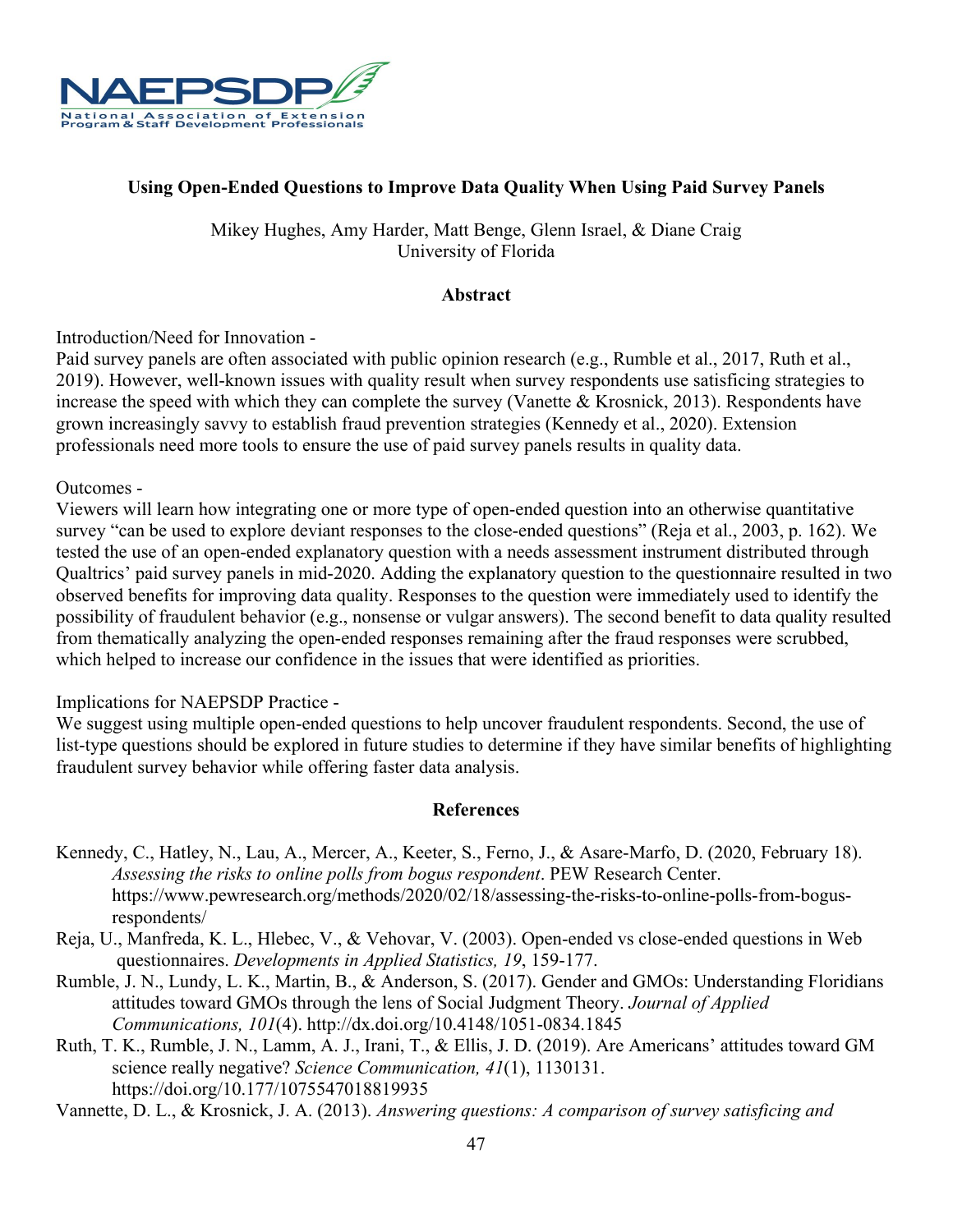

*mindlessness* [Doctoral dissertation, Stanford University]. Stanford Political Psychology Research Group. https://pprg.stanford.edu/wp-content/uploads/Manuscript-A-Comparison-of-Mindlessness-and-Survey-Satisficing-Vannette-D.-Krosnick-J..pdf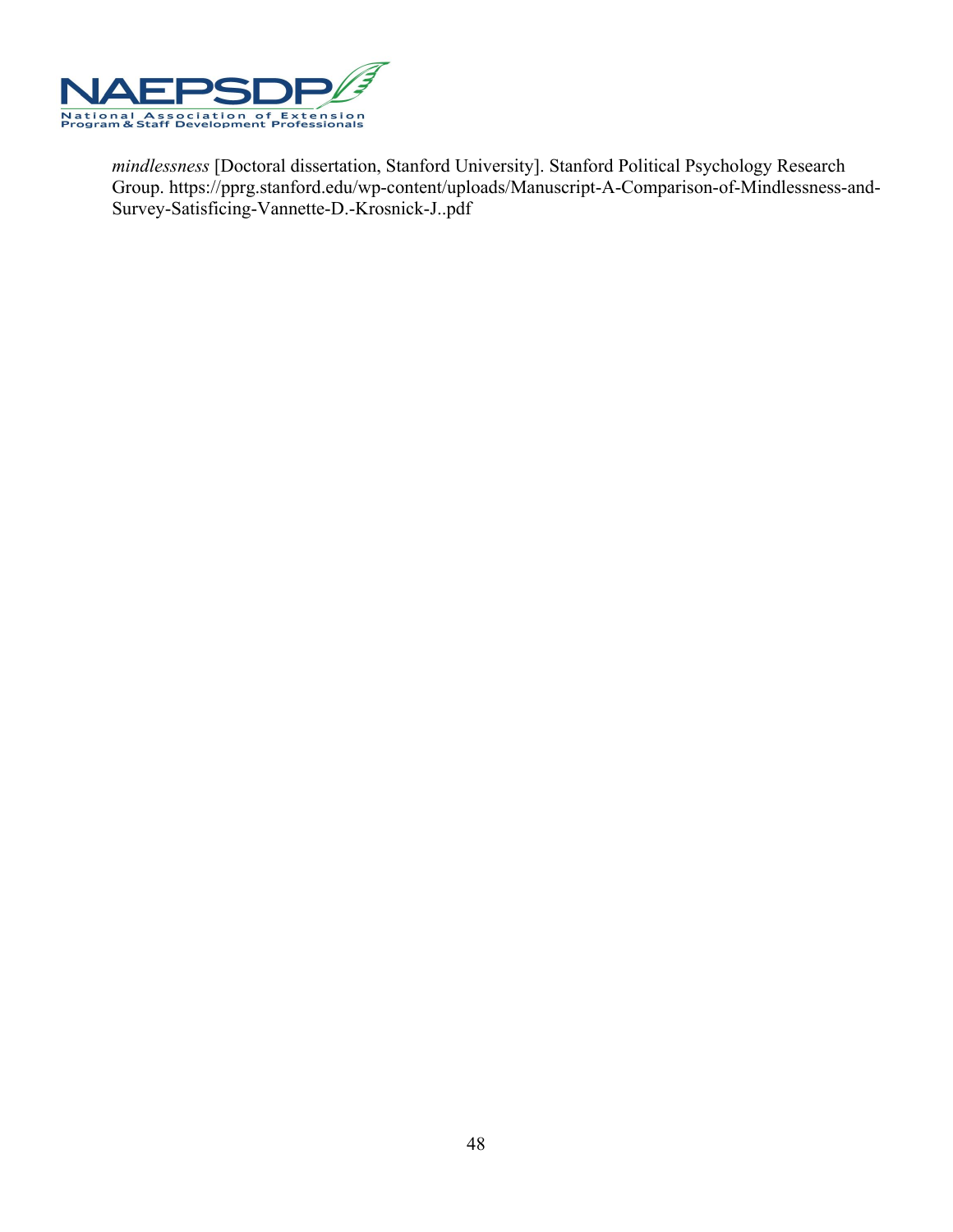

## **A Comparison of Extension Mentor Behaviors Between 2019 and 2021**

Sydney Whitehurst & Amy Harder University of Florida

#### **Abstract**

#### Importance -

Florida Extension has a mentorship program for new hires to have a mentor while they work towards permanent status. Benefits of an Extension mentorship program include improved proficiency in programming, better understanding of the workplace environment, and an increase in agents' leadership efficacy (Kutilek & Earnest, 2001). Perceptions of the quality of mentoring relationships are significantly related to how often mentors contact their protégés (Harder et al., 2021). Past research (Harder, 2019) found mentors infrequently covered critical topics such as advisory councils, volunteer management, and logic models, so a new intervention of monthly mentor emails was started in 2020 to encourage mentors to increase their engagement and provide suggestions and resources for discussion.

#### Outcomes -

This poster will illustrate the results from a 2021 survey of Extension agents and their behaviors as mentors. Data include mentors' willingness to discuss specific topics, methods and frequency of communication with their protégés, and past and intended behaviors. Results will be compared with prior data from 2019 to show trends over time.

#### Importance for NAEPSDP Practice -

Denny (2016) identified a lack of research about mentoring behaviors; we help to fill this gap by sharing our findings. Professionals leading mentoring programs should monitor the desired behaviors of Extension mentors. Data can then be used to determine how to sustain or improve the quality of mentoring programs to achieve the benefits described by Kutilek and Earnest (2001). Further studies into mentoring are recommended to continue provide data which can be used to drive action.

- Harder, A. (2019, December). Behaviors and needs of trained Extension mentors. Proceedings of the annual conference of the National Association of Extension Program and Staff Development Professionals, 78- 80. https://naepsdp.org/resources/Documents/NAEPSDP%20Conference%20Proceedings%202019.pdf
- Denny, M. D. (2016). Mentoring adult learners: Implications for Cooperative Extension as a learning organization. *Journal of Extension, 54*(3).
- Harder, A., Narine, L. K., Benge, M., Denny, M., & Farner, K. (2021). Exploring early career extension agent's perceptions of their mentors, best liked coworkers, and organizational commitment. *Journal of Human Sciences and Extension, 9*(2). https://www.jhseonline.com/article/view/1162/909
- Kutilek, L. M., & Earnest, G. W. (2001). Supporting professional growth through mentoring and coaching. *Journal of Extension, 39*(4). https://archives.joe.org/joe/2001august/rb1.php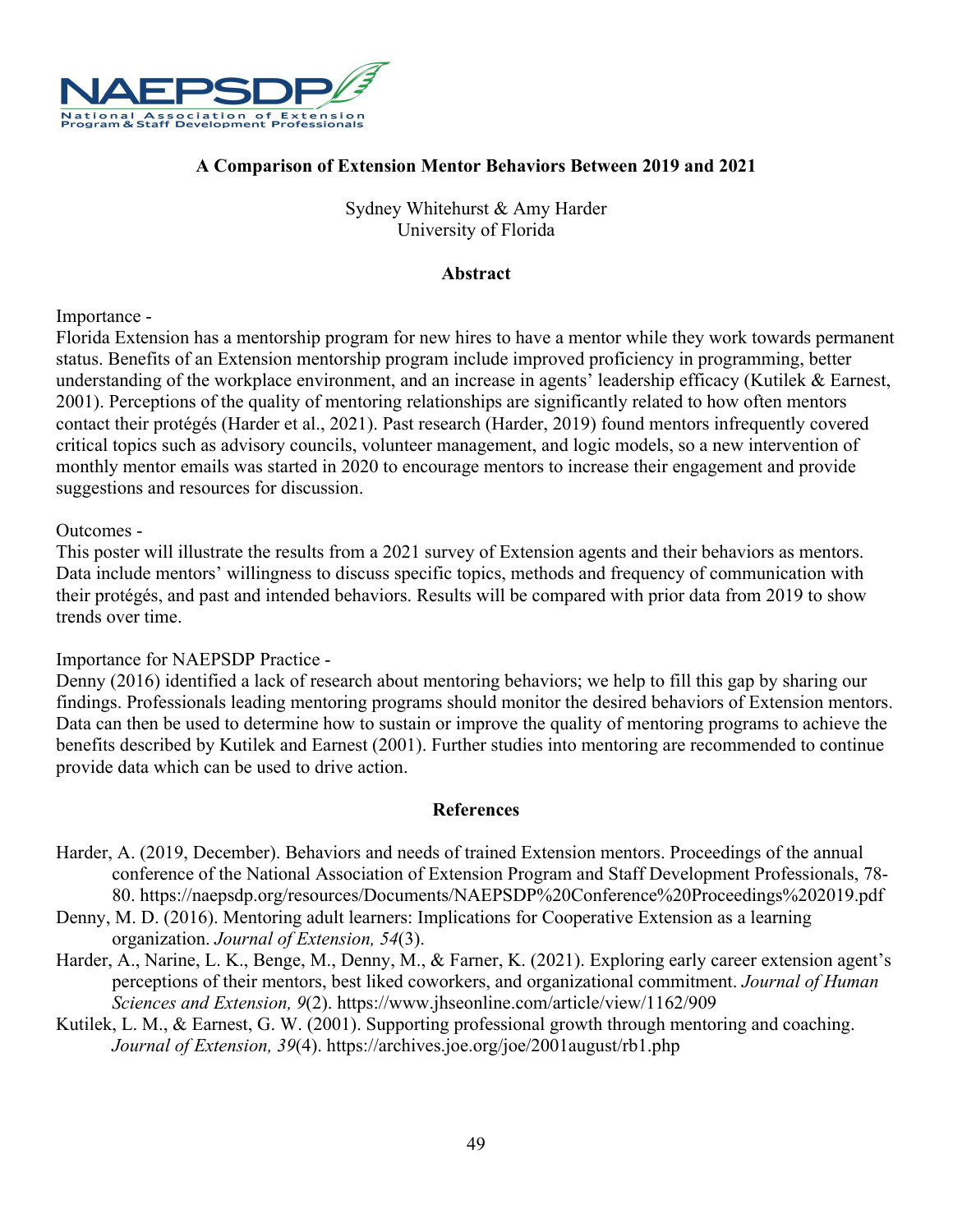

## **The 'Who' of Extension Professional Turnover**

Matt Benge & Amy Harder University of Florida

#### **Abstract**

#### Importance -

Extension agents serve a critical role fulfilling the Extension mission as they work to help the public make better informed decisions affecting their well-being and their community's well-being (Seevers et al., 1997). Unfortunately, Cooperative Extension has a bad reputation for high turnover amongst its workforce which is typically around 8-9% (Benge & Harder, 2017; Dromgoole, 2013). Our collective understanding of Extension turnover is often through anecdotal narratives that may be biased or based on old data. Additionally, we may be focusing too much on *why* agents leave without first looking at *who* is leaving (and when). We have compiled some statistics of recent early career faculty who left [State] Extension, which illustrates two trends sometimes obscured by looking at the Extension workforce holistically.

#### Outcomes -

Participants of our presentation will increase their knowledge of turnover by exploring turnover data from early career agents with a primary focus on *who is moving on*. Since 2015, [State] early career agents have a turnover rate of 40% in Florida. However, the overall organizational turnover rate is 8.7%. Participants will also learn that 4-H agents are not the leading program area for turnover, and there is turnover variability amongst [State's] Extension districts.

#### Implications -

NAEPSDP professionals are instrumental in the successes of Extension agents in their respective states. Regardless of whether the NAEPSDP practitioner is involved in HR, onboarding, staff development, professional development, or organizational development, our presentation offers a strategy for more clearly identifying turnover trends that can be hidden by more holistic approaches.

#### **References**

Benge, M., & Harder, A. (2017). The effects of leader-member exchanges on the relationships between Extension agents and county Extension directors in Florida. *Journal of Human Sciences and Extension, 5*(1), 35–49. https://www.jhseonline.com/article/view/631/547

Dromgoole, D. (2013, March). *High Agent Turnover – Reality or Myth*. Texas A&M AgriLife Extension.

https://agrilife.org/countyprograms/2013/03/22/high-agent-turnover-reality-or-myth/

Seevers, B., Graham, D., Gamon, J., & Conklin, N. (1997). *Education through Cooperative Extension*. Delmar.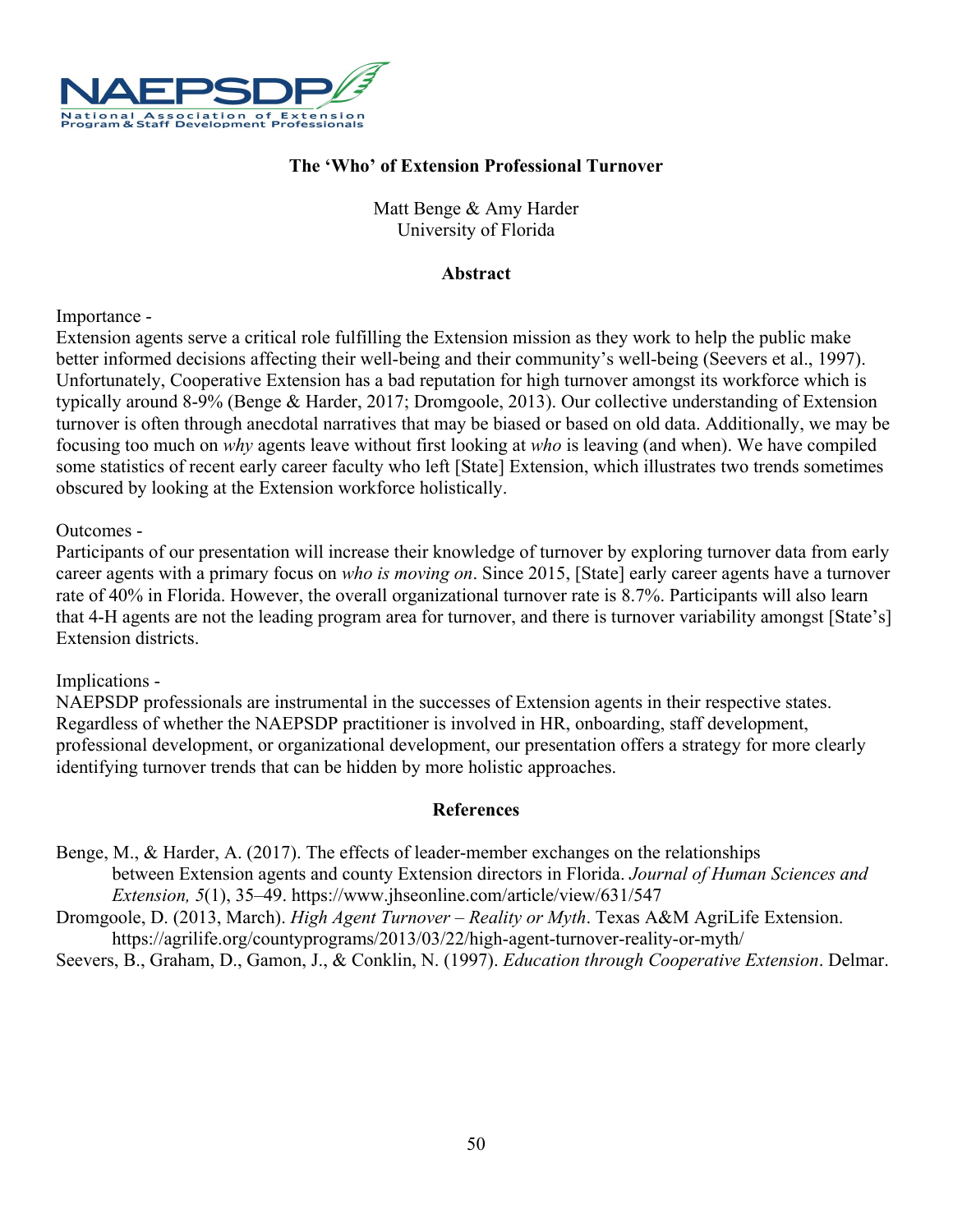

## **Utilizing GIS to Determine Area of Interest for a COVID-19 Vaccine Education Grant Proposal**

Tia M. Gregory & Laura Downey Mississippi State University

#### **Abstract**

Cooperative Extension is being increasingly called upon to deliver COVID-19 vaccine education to address vaccine hesitancy(1). Some funding requests have asked that states use secondary data as a precision programing tool, ensuring that Extension education is being delivered where vaccination rates are lowest due to individual or community barriers. The Extension Foundation issued a Request for Proposals for Extension that would deliver vaccine education and assist with vaccine administration.

The Social Vulnerability Index (SVI) was used to highlight areas of greatest need. Other factors included percent of households with one or no vehicle, percent of households with no internet access or internet access but no subscription, and the number of available vaccination sites. Each data indicator was calculated at the county level. After each data indicator was mapped independently, a final map was generated with an overall score for each county. One point was awarded if a county was within the upper limit of each data category or if the county did not have any available vaccination sites. In addition to visualizing need using a series of maps, several other variables were considered to determine the area of interest (AOI) including strategic partners, proximity to the Mississippi State University campus, and proximity to a hospital. Using these criteria, 24 Mississippi counties included in the Appalachian Regional Commission were chosen as the AOI.

Using GIS mapping to visualize data is an effective and efficient method to aid in the determination of an area of interest when several factors warrant consideration.

## **References**

Extension Foundation. (2021). *Extension Collaboration on Immunization Teaching and Engagement: Predecisional application guide*.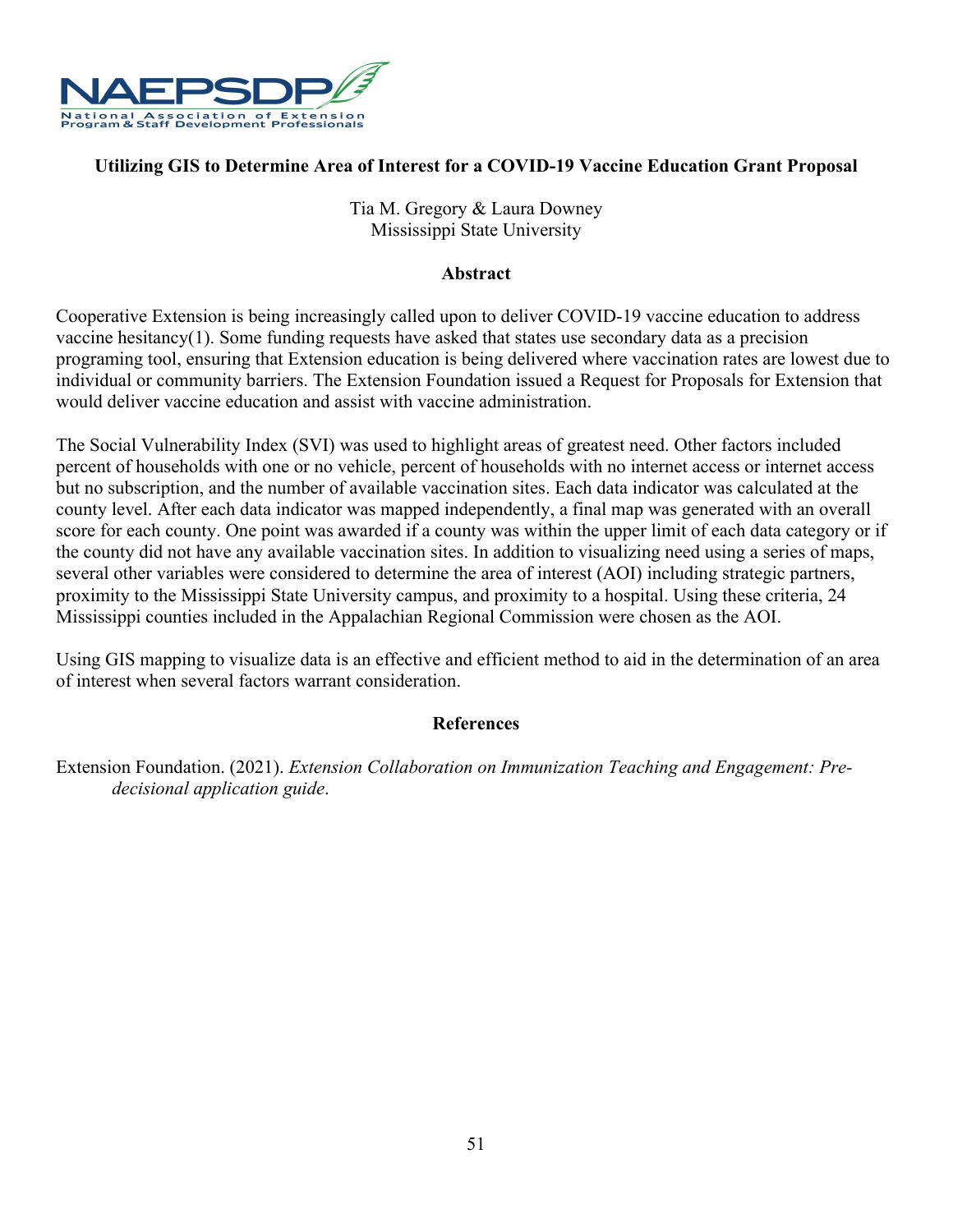

## **Looking Forward: Integrating Virtual Programming into Long-term Program Plans**

Krista Stump University of Florida

#### **Abstract**

Many Extension professionals shifted their programs to a virtual format during the COVID-19 pandemic. As Extension faculty plan future programs, a mix of virtual and traditional in-person formats may be used. Virtual programming can address participant travel limitations and reduce program expenses (Dhawan, 2020). However, challenges with hands-on demonstrations and participant interaction make some programs more wellsuited for a traditional in-person format (Dhawan, 2020). In addition, the target audience may have limited access to the technology required to participate in a virtual class (Dhawan, 2020; Kewal-Ramani et al., 2018). The presenter developed a simple process to decide which programs are best suited as in-person and which will continue as a virtual format in the future. Viewers of this talk will learn about this process and its limitations. The talk will also address potential areas for future research and agent training. Moving forward, Extension professionals will continue to use technology to provide virtual and hybrid education. There is a need for Extension program and staff development professionals to develop systematic approaches to determine which programs are best suited for a virtual format. Resources and training on the subject can ensure client needs are met while still achieving outcomes and impacts.

- Dhawan S. (2020). Online Learning: A panacea in the time of COVID-19 crisis. *Journal of Educational Technology Systems, 49*(1), 5–22. https://doi.org/10.1177/0047239520934018
- Kewal-Ramani, A., Zhang, J., Wang, X., Rathbun, A., Corcoran, L., Diliberti, M., & Zhang, J. (2018). *Student access to digital learning resources outside the classroom*. National Center for Education Statistics, NCES 2017-098. https://nces.ed.gov/pubs2017/2017098/index.asp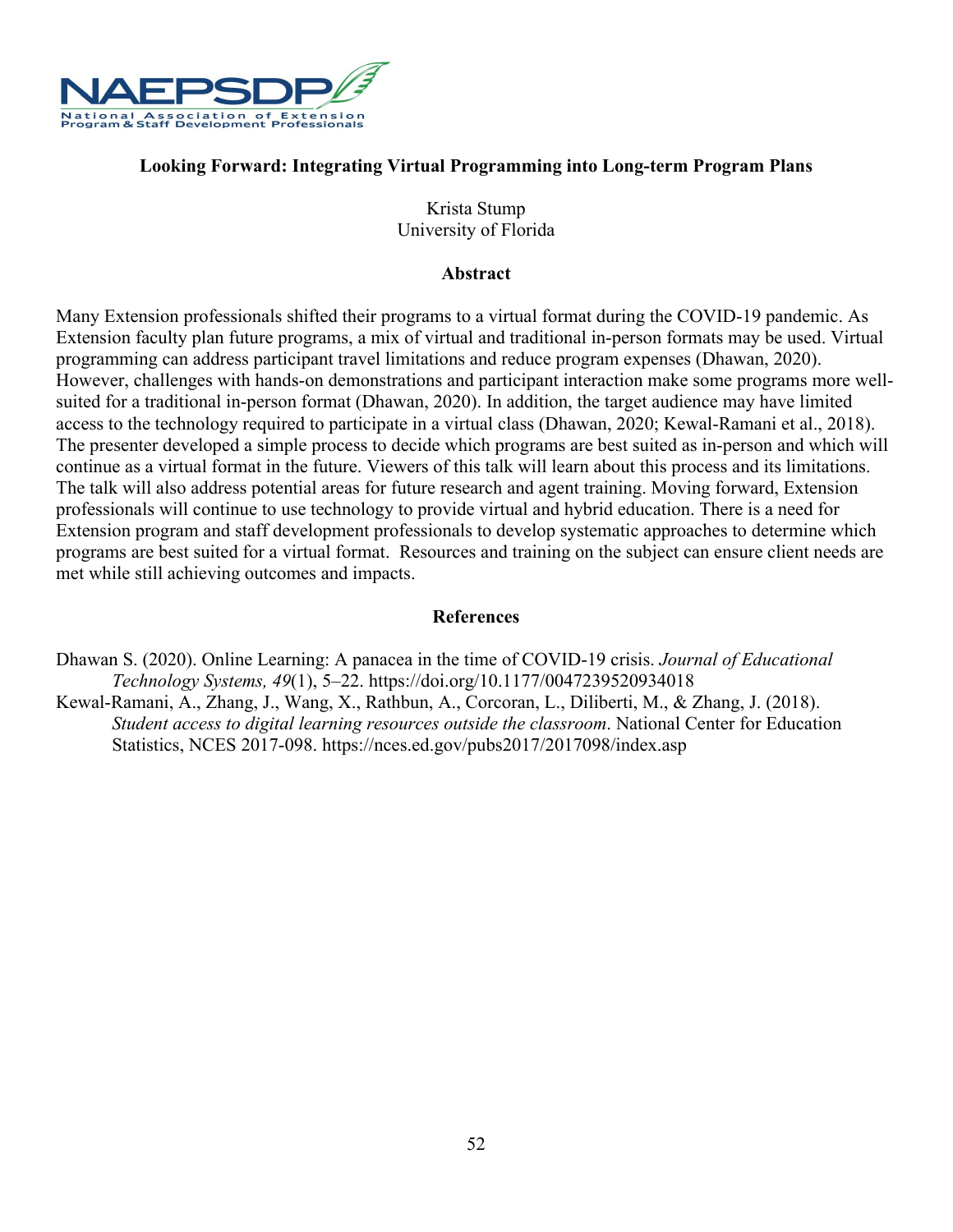

## **Shattering Myths: Gay People ARE Involved in 4-H and Extension Programming**

Jeff Howard, University of Maryland Teresa McCoy, Ohio State University

#### **Abstract**

Importance of the Topic -

Too often, our efforts in Extension programming toward reaching vulnerable, marginalized, or minority audiences may be motivated by the need to meet civil rights compliance measures. This "check the box" approach may leave Extension workers with limited functional understanding of how to create deliberate programmatic approaches which could create inclusive and welcoming environments. Furthermore, some Extension workers may view programmatic inclusion of vulnerable populations based on stereotypes or assumptions of their limited prior engagement. Although more likely unintentional, the lack of sensitivity and awareness of needs that marginalized communities may have cause these audience to feel unwelcomed at Extension functions.

Outcomes (What Listeners will Learn) -

A recent research study concentrating on the inclusion of LGBTQ+ individuals in 4-H has shattered this myth that gay people are not involved in 4-H or Extension programming. Results of the study will be shared, not only demonstrating how 4-H created a sense of belonging for the research respondents, but further, their suggestions and advice on how Extension workers can create welcoming environments which could create more inclusive settings for all.

Implications for NAEPSDP Practice -

This talk will cover key programmatic approaches that Extension workers should consider as they work toward including diversity, equity, and belonging as part of their core program design principles.

#### **References**

Elliott-Engel, J., Amaral, J. R., Westfall-Rudd, D. & Rudd, R. (2020). Perspectives on LGBTQ+ inclusion and identity development from a College of Agriculture and Life Sciences. North American College and Teachers of

Agriculture Journal. 64. 102–112.

https://www.researchgate.net/publication/343960556 Perspectives\_on\_LGBTQ\_Inclusion\_and\_Identity Development from a College of Agriculture and Life Sciences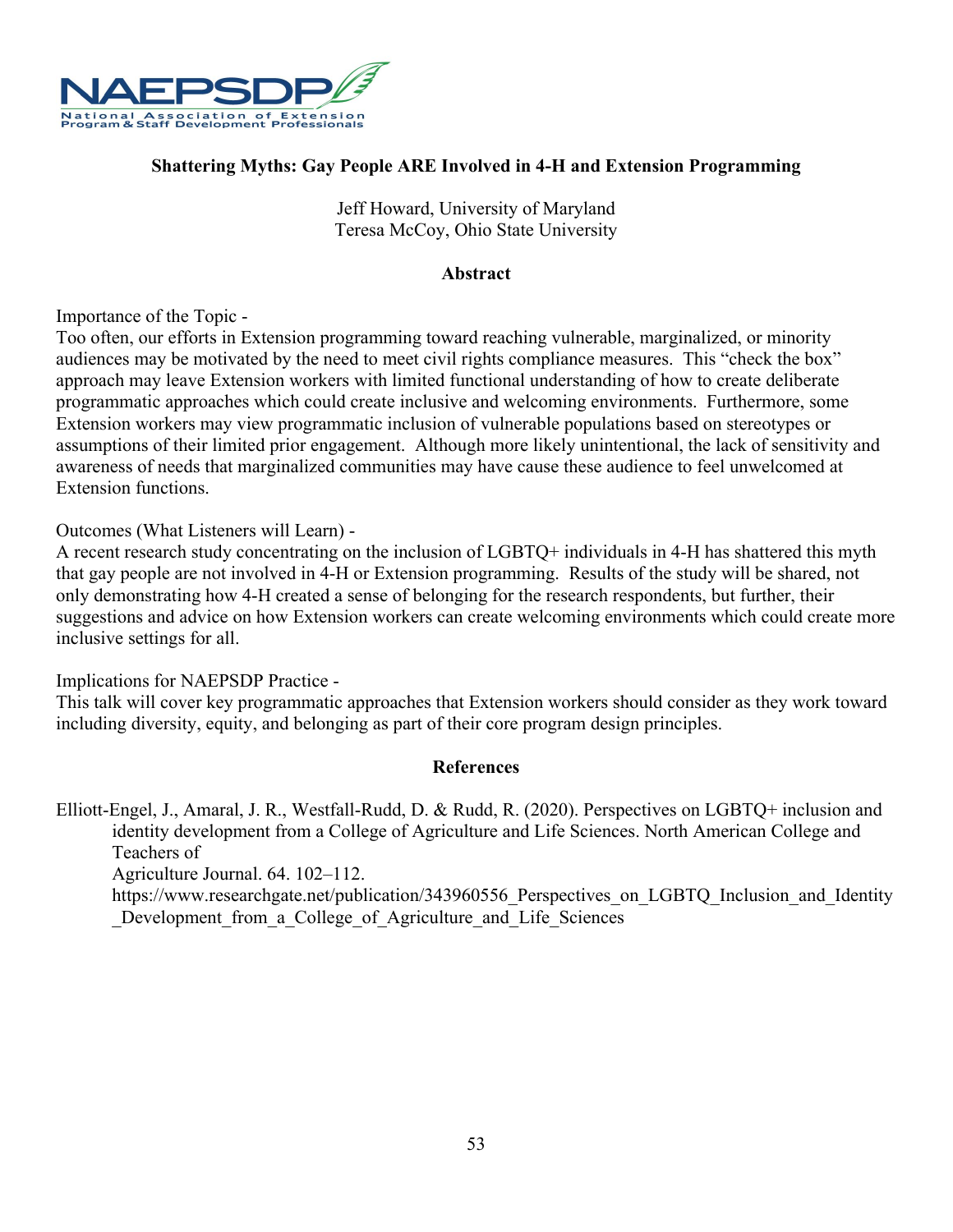

## **Circling Back Around on the Approach on Extension Impacts**

Diane Mashburn University of Arkansas

#### **Abstract**

Sometimes returning to an "oldie but goodie" is the best course of action when faced with a large amount of change in a short amount of time, as Extension professionals faced with the pandemic. To help convey each county's programmatic impact on an annual basis, Arkansas Extension began utilizing PDF impact templates in 2011. The forms have been upgraded over the years and transitioned to an online form in 2019. The goal of these impacts was to show more than just the number of program held and participants reach, but to convey true impact. These reports were slated to continue being used for the 2020 program year. When the "few months" of restrictions and telecommuting went beyond the spring, questions started to be asked about how we will tell our Extension story that year. Through conversations with County Agents and District Directors, it was identified that the main purpose these reports would serve in 2020 is to show Extension was still hard at work. Building off a simple format not used by Arkansas Extension in over ten years, improvements were made, guides were created, and trainings were held to create "2020 County Update Reports". This lightning session is going to quickly show even when best practices in evaluation show we should strive for a certain kind of information, it is always important to listen to your stakeholders and honestly assess what is attainable by our employees in light of current situations.

#### **References**

Reporting impact: Extension & research. (2021). Retrieved on August 6, 2021 from https://www.uaex.uada.edu/support-units/program-staff-development/program-evaluation/impact.aspx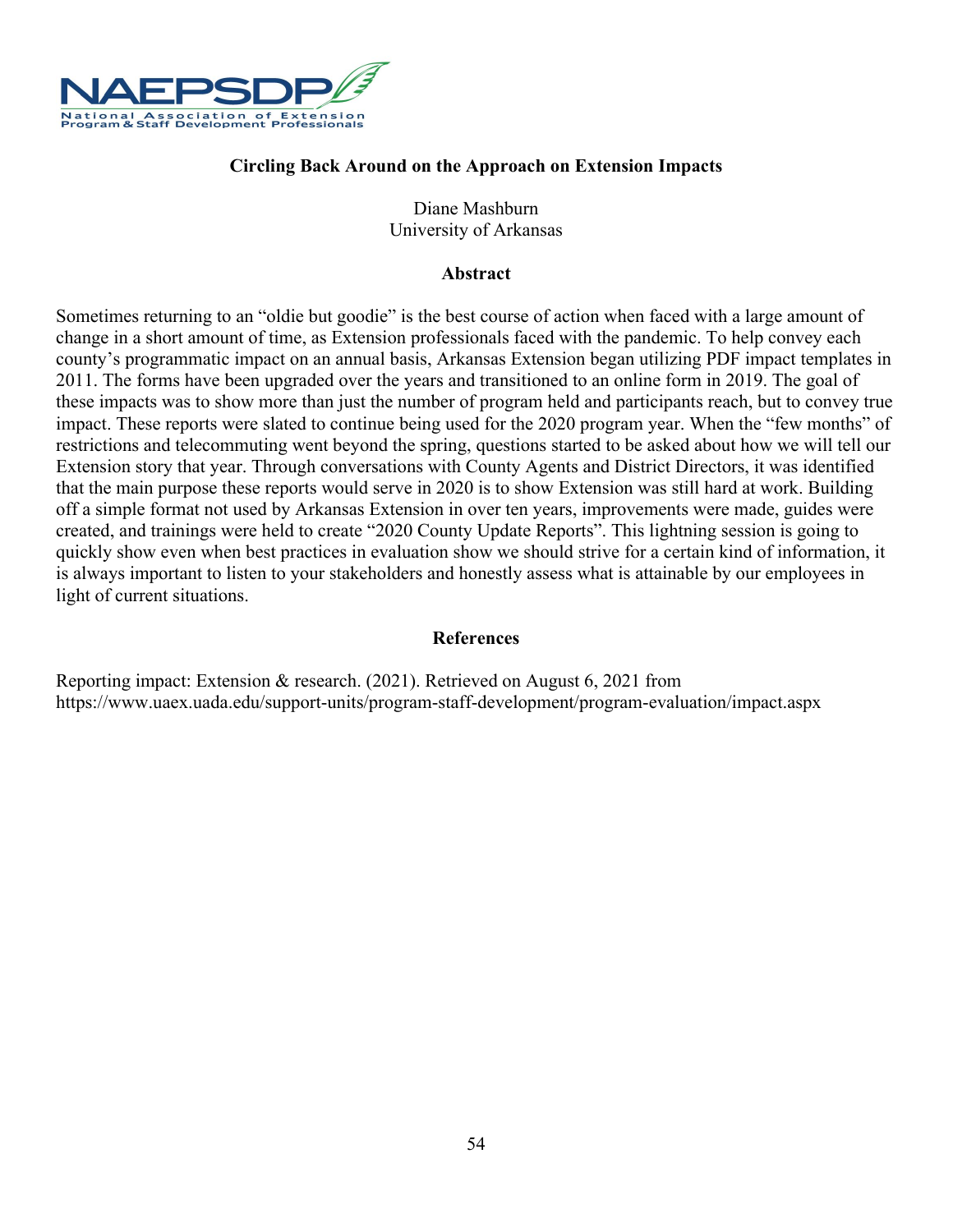

## **Extension Continues During a Pandemic: Adapting to Technology Based Program Delivery**

Jeff Howard & Amy Rhodes University of Maryland

#### **Abstract**

The COVID 19 pandemic presented many challenges for Extension across the country which included, for some, adapting to a mandatory telework environment. Addressing the emerging issues related to working from home became a rapid need for many Extension programs around the nation. Furthermore, demonstrating to stakeholders, funders, and constituents that Extension continued to operate was potentially paramount as the potential for budget reductions were looming into the next fiscal year.

This session will highlight a state's rapid response by developing a statewide Dynamic Learning Team charged with supporting faculty and staff by addressing concerns related to technology and virtual engagement during the pandemic.

An organization wide assessment of employee needs was conducted, and based on those needs, multiple weeks of training webinars were conducted as well as a supportive website built containing helpful software programs, instructions, webinars, and examples of use.

The team then conducted a follow up survey in regard to experiences during the mandatory telework. The questions concentrated on personal and professional experiences as well as observations of constituents in communities. Results to share will highlight the factors, challenges, and positive outcomes the faculty and staff identified during the quarantine.

The presentation will wrap up by highlighting, for the association members, the support Extension may need for future professional development or organizational change and applicable findings that other Extension programs may choose to draw on for their own needs. Furthermore, findings will be presented that may support continued telework as an option to create enhanced work/family balance.

## **References**

Howard, J., Rhodes, A. (2021). *Continuing Extension programming during a pandemic: University of Maryland Extension adapts to dynamic learning*. (Pub # EBR 58). University of Maryland Extension Publications.

https://extension.umd.edu/resource/continuing-extension-programming-during-pandemic-universitymaryland-extension-adapts-dynamic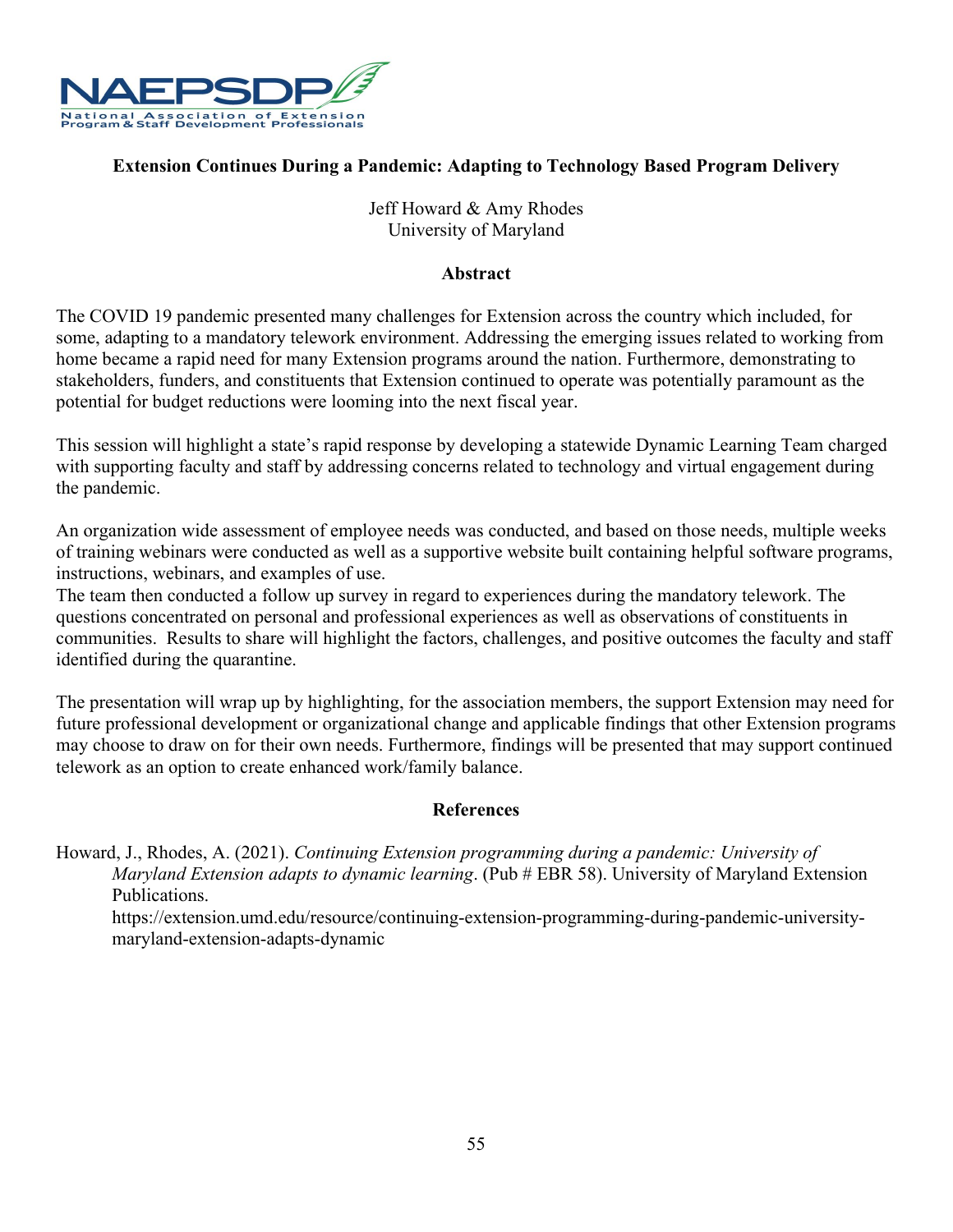

## **MONDAY, NOVEMBER 29, 2021**

3PM – 4PM NAEPSP Board Meeting (**NAEPSDP Board members only**)

4PM – 5PM New Members and 1<sup>st</sup> Time Conference Attendees Reception

# **TUESDAY, NOVEMBER 30, 2021**

| $11AM - 12:30PM$ | <b>General Session</b><br>Opening – Steve Siegelin, 2021 NAEPSDP President, Montana State University<br>Welcome – Cody Stone, Extension Executive Director, Montana State University<br>Keynote – Will Bowen, Motivational Speaker |
|------------------|------------------------------------------------------------------------------------------------------------------------------------------------------------------------------------------------------------------------------------|
| $1PM - 1:35PM$   | Concurrent Session 1 – Oral Presentations                                                                                                                                                                                          |
|                  | Assessing Extension Educators' Motivation to Engage in Program Evaluation<br>(Adeola Ogunade & Megan Kruger)                                                                                                                       |
|                  | How Important are Diversity Competencies in Youth Development Work?<br>Nationwide Perceptions of the Access, Equity, and Opportunity PRKC among 4-<br>H Professionals (Matt Benge, Jeff Howard, & CC Suarez)                       |
|                  | Decoding the Ages and Stages of Youth to Engage Them in Positive Youth<br>Development (Kristie Popa & Tycee Prevatt)                                                                                                               |
|                  | Identifying Data-Driven Strategies to Improve Relationships between State<br>Specialists and Agents in Florida (Amy Harder & Olivia Caillouet)                                                                                     |
| $1:35PM - 2PM$   | <b>Break</b>                                                                                                                                                                                                                       |
| $2PM - 3PM$      | Concurrent Session 2 – Workshops                                                                                                                                                                                                   |
|                  | The Trust Edge Experience in Extension (Lisa Kaslon, Dave Varner, Jenny<br>Keshwani, Renee Pusey, & Tara Mondock)                                                                                                                  |
|                  | Mentoring With an Eye Toward Capacity Building (Daniel Robotham & Suzanna<br>Windon)                                                                                                                                               |
| $3PM - 3:25PM$   | <b>Break</b>                                                                                                                                                                                                                       |
|                  |                                                                                                                                                                                                                                    |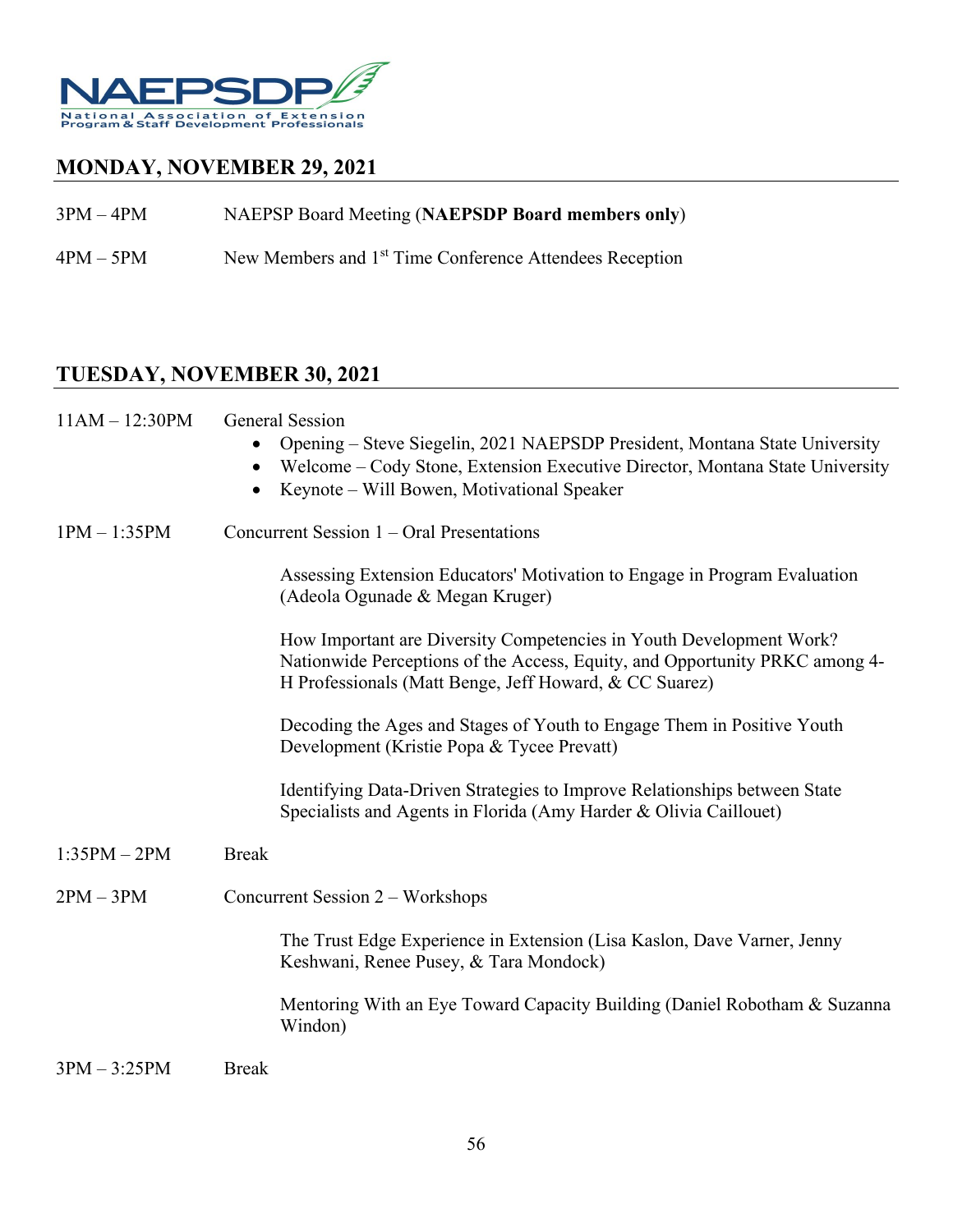

3:25PM – 4PM Concurrent Session 3 – Roundtables

Addressing Generational Gaps: Lessons Learned from a Piloted Grandfamily Mentorship Program (Adeola Ogunade, Megan Kruger, Zona Hutson, Linsey Ferguson, & Lacey Seckman)

Using ArcGIS Storymaps for Extension Reporting and Storytelling (Leyla Marandi)

Advancing Diversity, Equity, and Inclusion in Extension: Identifying Barriers and Strategies (John Diaz, Cody Gusto, Lendel Narine, Jackie Bruce, & K.S.U. Jayaratne)

4:15PM – 5:15PM Happy Hour & Trivia – Julie Robinson, University of Arkansas

## **WEDNESDAY, DECEMBER 1, 2021**

| $11AM - 11:45AM$    | Keynote Speaker – Matthew Sowcik, Assistant Professor of Leadership Education,<br>University of Florida                                                                                                                                        |  |  |
|---------------------|------------------------------------------------------------------------------------------------------------------------------------------------------------------------------------------------------------------------------------------------|--|--|
| $11:45AM - 12PM$    | <b>Break</b>                                                                                                                                                                                                                                   |  |  |
| $12PM - 12:35PM$    | Concurrent Session 4 – Oral Presentations                                                                                                                                                                                                      |  |  |
|                     | CART: An Evaluation Shopping Experience (Teresa McCoy, Debby Lewis,<br>Brian Butler, & Tim Byrne)                                                                                                                                              |  |  |
|                     | Building Extension Agent Capacity in Instructional and Communication<br>Technology Implementation: A Digital Field Experience Training Program<br>(Peyton N. Beattie, Jamie Loizzo, Matt Benge, Nick Place,<br>Glenn D. Israel, & Traci Irani) |  |  |
|                     | Process to Assess Influence of Extension Conference on Employees'<br>Psychological States (Marina Denny & Martha Ann Ellard)                                                                                                                   |  |  |
| $12.250M + 10M - 0$ |                                                                                                                                                                                                                                                |  |  |

 $12:35PM - 1PM$  Break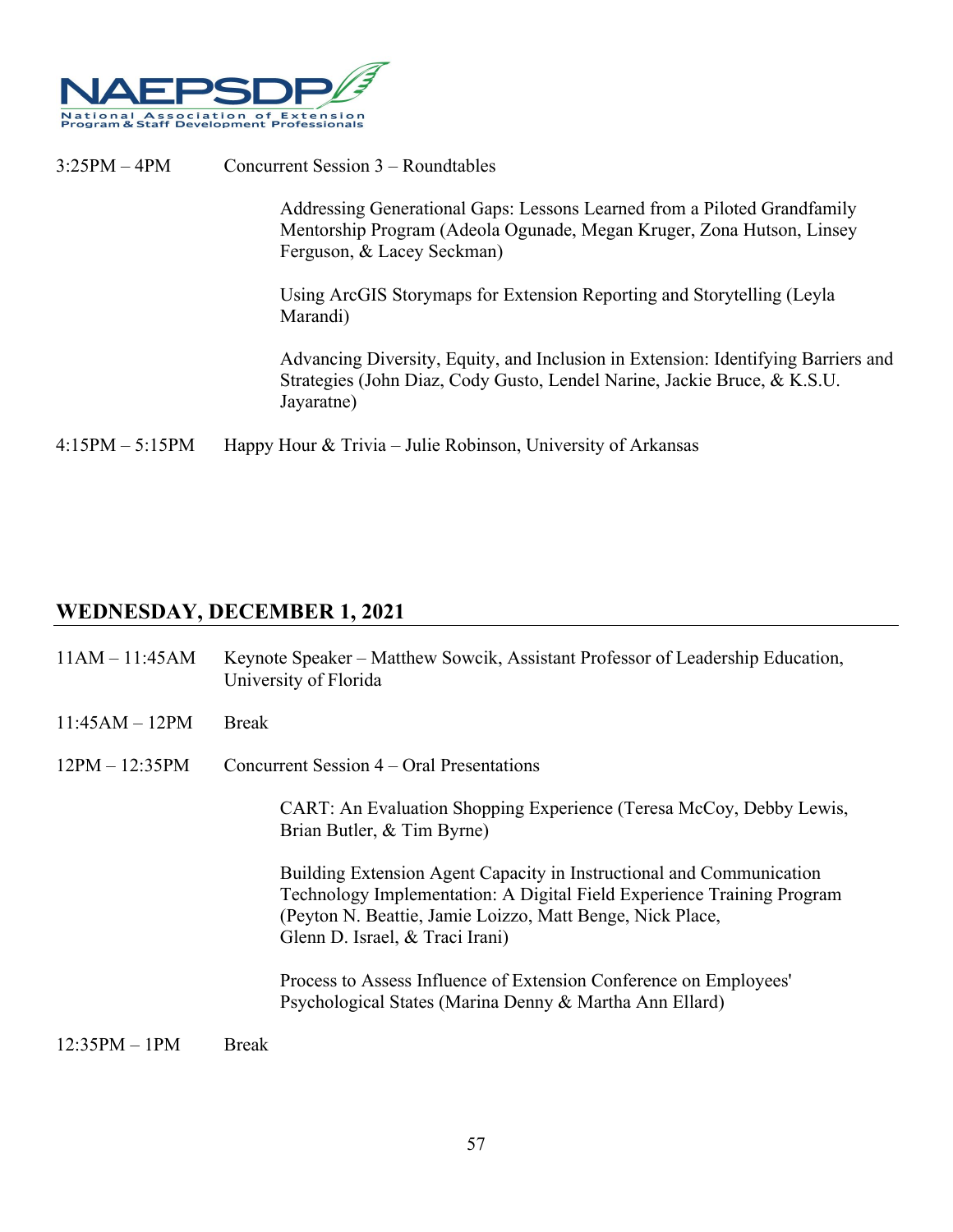

| $1PM - 2PM$       | Concurrent Session 5 – Poster Presentations & Lightning Talks<br>*All are in the same room and will present in the order listed here.                                                                                                                                                                                                                                                                                                                                                                                                                                                                                                                                                                                                                                                                                                                                                                                          |  |  |
|-------------------|--------------------------------------------------------------------------------------------------------------------------------------------------------------------------------------------------------------------------------------------------------------------------------------------------------------------------------------------------------------------------------------------------------------------------------------------------------------------------------------------------------------------------------------------------------------------------------------------------------------------------------------------------------------------------------------------------------------------------------------------------------------------------------------------------------------------------------------------------------------------------------------------------------------------------------|--|--|
|                   | 1. Looking Forward: Integrating Virtual Programming into Long-term Program<br>Plans (Krista Stump)<br>2. Shattering Myths: Gay People ARE Involved in 4-H and Extension<br>Programming (Jeff Howard & Teresa McCoy)<br>3. Circling Back Around on the Approach on Extension Impacts (Diane<br>Mashburn)<br>4. Extension Continues During a Pandemic: Adapting to Technology Based<br>Program Delivery (Jeff Howard & Amy Rhodes)<br>5. Using Open-Ended Questions to Improve Data Quality When Using Paid<br>Survey Panels (Mikey Hughes, Amy Harder, Matt Benge, Glenn Israel, &<br>Diane Craig)<br>6. A Comparison of Extension Mentor Behaviors Between 2019 and 2021<br>(Sydney Whitehurst & Amy Harder)<br>7. The 'Who' of Extension Professional Turnover (Matt Benge & Amy Harder)<br>8. Utilizing GIS to Determine Area of Interest for a COVID-19 Vaccine<br>Education Grant Proposal (Tia M. Gregory & Laura Downey) |  |  |
| $2PM - 2:15PM$    | <b>Break</b>                                                                                                                                                                                                                                                                                                                                                                                                                                                                                                                                                                                                                                                                                                                                                                                                                                                                                                                   |  |  |
| $2:15PM - 3:15PM$ | Concurrent Session $6 - W$ orkshops                                                                                                                                                                                                                                                                                                                                                                                                                                                                                                                                                                                                                                                                                                                                                                                                                                                                                            |  |  |
|                   | Managing for Stress (Suzanna Windon & Carolyn Henzi)                                                                                                                                                                                                                                                                                                                                                                                                                                                                                                                                                                                                                                                                                                                                                                                                                                                                           |  |  |
|                   | Moving Extension Forward with Practical Applications of Diversity and Inclusion<br>(Craig Rotter & Dawn Burton)                                                                                                                                                                                                                                                                                                                                                                                                                                                                                                                                                                                                                                                                                                                                                                                                                |  |  |
| $3:15PM - 3:30PM$ | <b>Break</b>                                                                                                                                                                                                                                                                                                                                                                                                                                                                                                                                                                                                                                                                                                                                                                                                                                                                                                                   |  |  |
| $3:30PM - 4PM$    | Concurrent Session 7 – Roundtables                                                                                                                                                                                                                                                                                                                                                                                                                                                                                                                                                                                                                                                                                                                                                                                                                                                                                             |  |  |
|                   | Remote Work Adoption in Extension (Paul Hill, Amanda Ali, Lendel Narine, &<br>Debra Spielmaker)                                                                                                                                                                                                                                                                                                                                                                                                                                                                                                                                                                                                                                                                                                                                                                                                                                |  |  |
|                   | Using Qualtrics and Custom URLs to Simplify the Evaluation of Multi-site<br>Programming (Julie K Huetteman & C. Bradford Sewell)                                                                                                                                                                                                                                                                                                                                                                                                                                                                                                                                                                                                                                                                                                                                                                                               |  |  |
|                   | Lesson Study Model of Professional Development at 1890 Land Grant<br>Universities (Martin H. Smith, Tiffany Franklin, Travella Free, Manola Erby,<br>Lynn Schmitt-McQuitty, & Cynthia Pierfax)                                                                                                                                                                                                                                                                                                                                                                                                                                                                                                                                                                                                                                                                                                                                 |  |  |
| $4PM - 4:15PM$    | <b>Break</b>                                                                                                                                                                                                                                                                                                                                                                                                                                                                                                                                                                                                                                                                                                                                                                                                                                                                                                                   |  |  |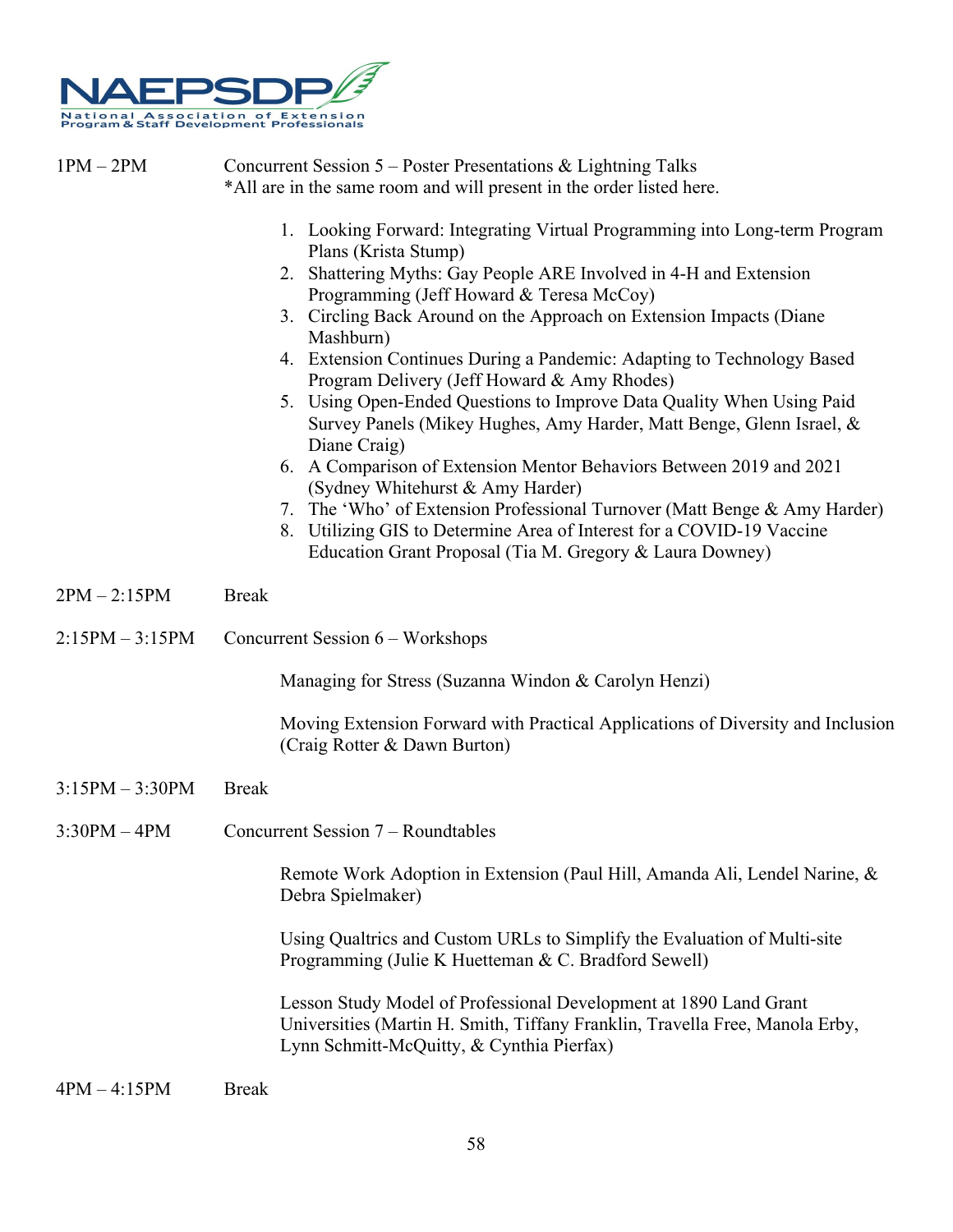

4:15PM – 4:45PM Key Informant Sessions

- 1. Communications (Latasha Ford)
- 2. Mentoring (Matt Benge)

Reporting Staff

3. Program Evaluation (Vikram Koundinya)

## **THURSDAY, DECEMBER 2, 2021**

11AM – 12:30AM General Session

|                 |              | NAEPSDP Business Meeting and Awards<br>$\bullet$                                                                                                                                                                                                                                                    |
|-----------------|--------------|-----------------------------------------------------------------------------------------------------------------------------------------------------------------------------------------------------------------------------------------------------------------------------------------------------|
| $12:30PM - 1PM$ | <b>Break</b> |                                                                                                                                                                                                                                                                                                     |
| $1PM - 1:35PM$  |              | Concurrent Session 8 – Oral Presentations                                                                                                                                                                                                                                                           |
|                 |              | Collective Impact in Cooperative Extension – Creative approaches to measuring<br>policy, systems, and environmental change work in Extension (Michele Walsh,<br>Rachel Leih, Rachel Gildersleeve, Kara Haberstock Tanoue, DeeDee Avery, &<br>Madeleine deBlois)                                     |
|                 |              | How can we use adult education principles and practices for professional<br>development of Extension educators? (Nav Ghimire, Vikram Koundinya, Anil<br>Kumar Chaudhary, John Diaz, & Jon Hogge)                                                                                                    |
|                 |              | Stakeholder Perceptions of Nevada Youth Educational and Mental Health Needs<br>During the Pandemic and Supporting Our Youth Moving Forward (Carrie Stark,<br>Shannon Horrillo, Bill Evans, Jeantyl Norze, MaryAnn Demchak, Jessica Gallo,<br>Jafeth Salido-Sanchez, Sheila Bray, & Sarah Chvilicek) |
|                 |              | Assessing Pennsylvania Farmers' Quality of Life and Leadership Competencies<br>for Developing an Extension Program (Suzanna Windon & Daniel Robotham)                                                                                                                                               |
| $1:35PM - 2PM$  | <b>Break</b> |                                                                                                                                                                                                                                                                                                     |

• Michael Fitzner, Acting Director for the Planning, Accountability, and